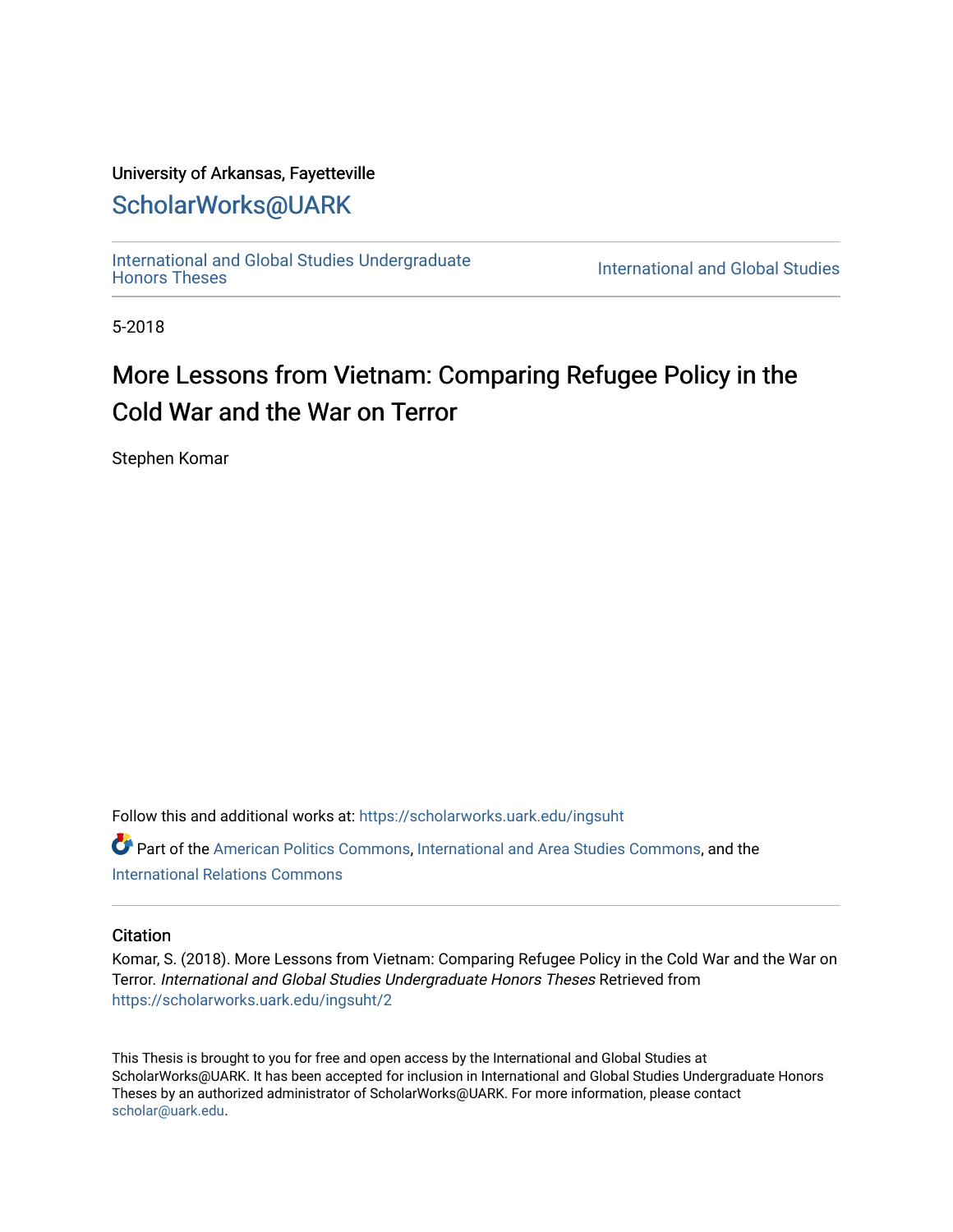# **More Lessons from Vietnam: Comparing Refugee Policy in the Cold War and the War on Terror**

*An Honors Thesis submitted in partial fulfillment of the requirements for Honors Studies in International Studies*

By

Stephen Komar

Advisor: Laurence Hare

Spring 2018

International Studies

J. William Fulbright College of Arts and Sciences

**The University of Arkansas**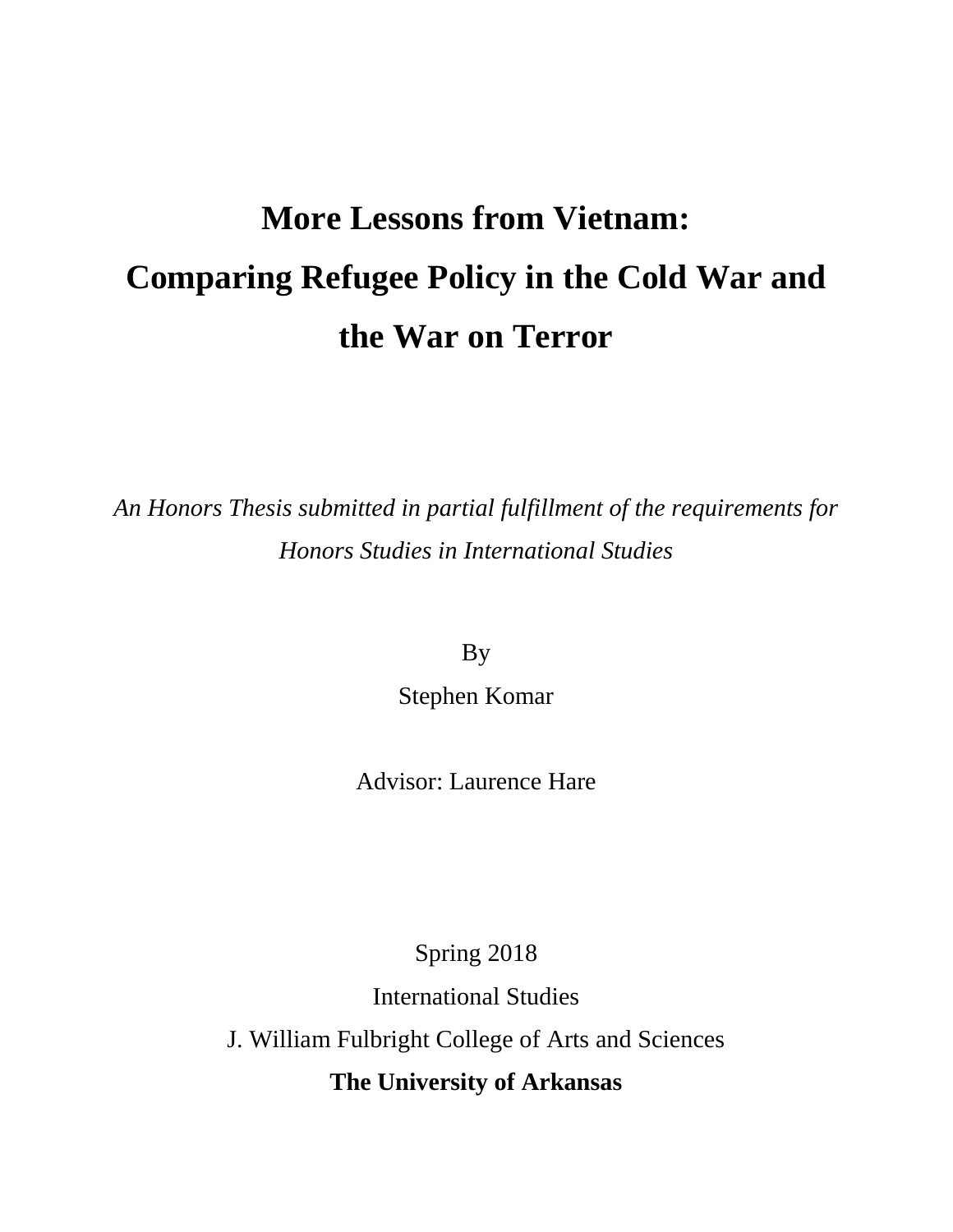#### <span id="page-2-0"></span>**Acknowledgements**

First, my thanks to the University of Arkansas Honors College, which offered generous support to me in my time at the University, both in finances and opportunities.

To Dr. Lee Bodenhamer, without whom the Bodenhamer Fellowship would not exist, and Kelly Carter, without whom it would not function.

To my friends and family, who helped support and encourage me through this long process.

And finally, my limitless thanks to my advisor Dr. Laurence Hare, who agreed to take on this project at a very late point, and without whose patience, advice and critiques I could not have completed it.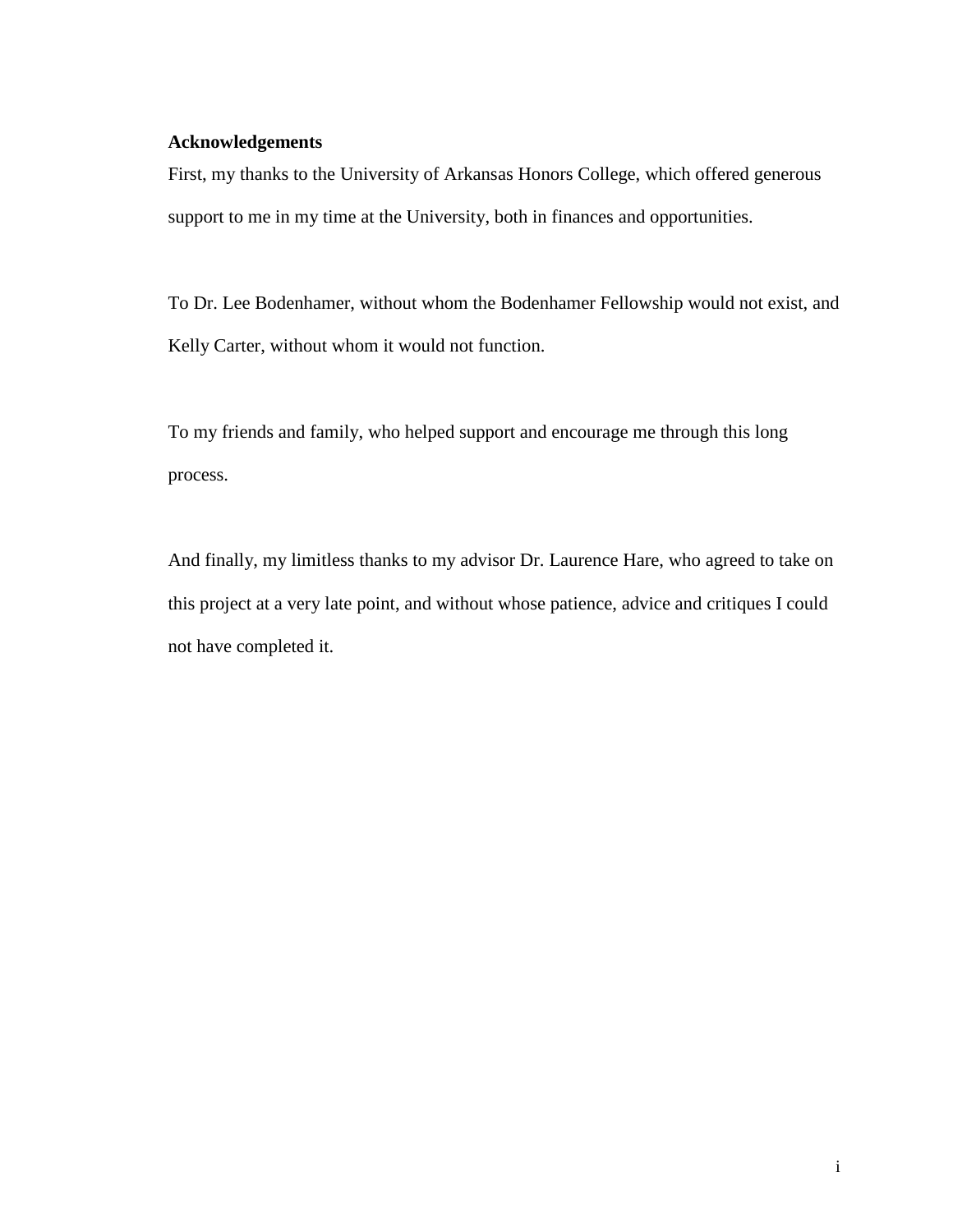## **Table of Contents**

<span id="page-3-0"></span>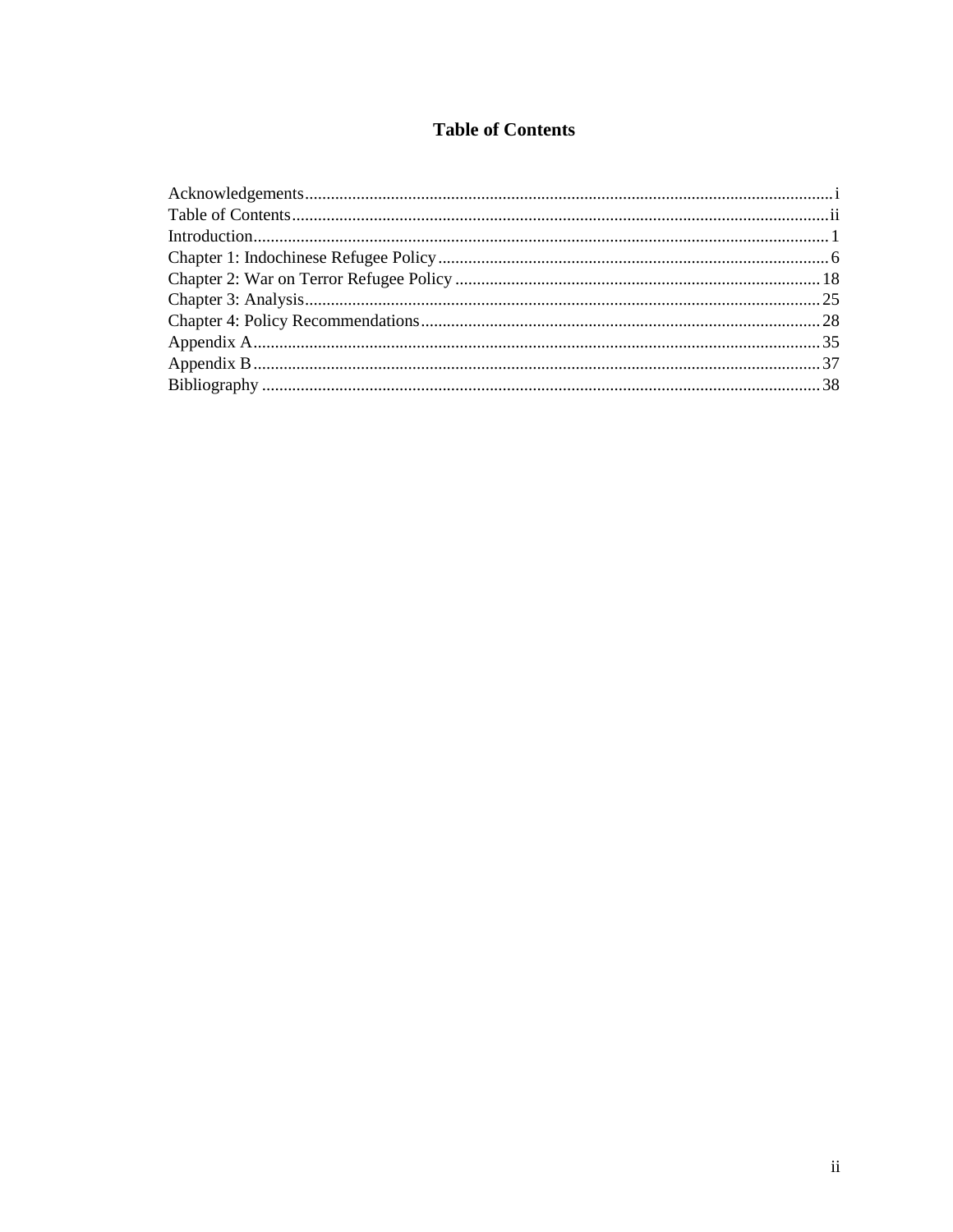#### <span id="page-4-0"></span>**Introduction**

 $\overline{a}$ 

This thesis will compare the United States' refugee policy in the Indochinese refugee crisis with its policy in the ongoing refugee crises in Afghanistan, Iraq and Syria. From 1975 to 1997 the United States admitted 1,287,399 refugees for resettlement from just three countries: Vietnam, Cambodia and Laos.<sup>1</sup> These refugees fled in multiple waves from the violence arising from the end of the wars in those three countries, and from years of state repression, "re-education," discrimination and genocide that occurred after the communist victories in  $1975<sup>2</sup>$ . The resettlement of the many refugees from this long-unfolding humanitarian crisis spanned five administrations from Ford to Clinton, but most of the resettlement was done by the Ford, Carter and Reagan administrations.<sup>3</sup> Over this period the United States was also an active participant in the formulation of and execution of multilateral solutions to the refugee crisis, including the Orderly Departure Program set up by the United Nations High Commissioner for Refugees (UNHCR) which saw would-be refugees leaving for resettlement directly from Vietnam instead of fleeing dangerously.<sup>4</sup>

In contrast, the U.S. has resettled far fewer refugees from the countries where it has become involved in the War on Terror. The country has admitted 14,947 refugees from Afghanistan since 2002, 143,383 from Iraq since 2003, and 20,966 from Syria since

<sup>1</sup> W. Courtland Robinson, *Terms of Refuge: the Indochinese Exodus & the International Response*, London: Zed Books, 2000, 295.

<sup>2</sup> United Nations High Commissioner for Refugees, *The State of the World's Refugees 2000: Fifty Years of Humanitarian Action*, Geneva, 1 January 2000, Accessed 1 February 2018, 82-101.

<sup>3</sup> Linda Gordon, "Southeast Asian Refugee Migration" *Center for Migration Studies Special Issues* 5, no. 3 (May 1987): 156.

<sup>&</sup>lt;sup>4</sup> Judith Kumin, "Orderly Departure from Vietnam: Cold War Anomaly or Humanitarian

Innovation?" *Refugee Survey Quarterly* 27, no. 1 (January 01, 2008): 104-105. Accessed March 11, 2018.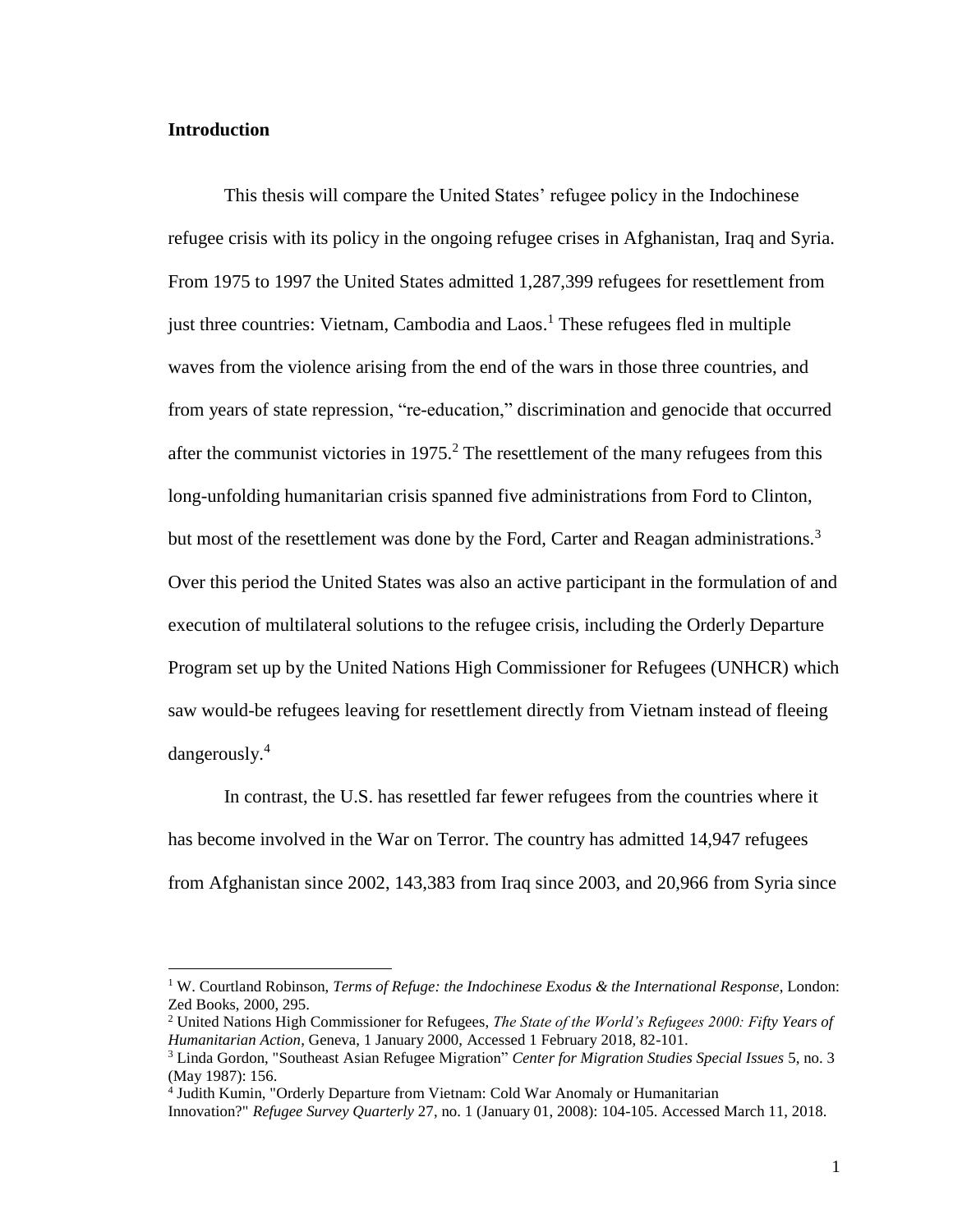2011, for a total of 179,326 from all three countries.<sup>5</sup> If this number is expanded to include Special Immigrant Visa admissions, which is a visa category set up for Afghan and Iraqi nationals who worked with U.S. military personnel and contractors, the number rises to 246,729.<sup>6</sup> Although the time periods are not yet the exact same length (16 ¼ years for Afghanistan, 15 ⅓ years for Iraq and 6 ⅓ for Syria vs. 22 years for the post-Vietnam response period covered), the admissions numbers are still markedly lower for the War on Terror countries than they were in the Indochina refugee crisis.

Why compare these two situations at all? Much has been made by the media of the United States' open-ended and still-ongoing military engagements in Afghanistan and Iraq, and their supposed parallels to the Vietnam War. A simple Google search for "Vietnam War Afghanistan Iraq" yields hundreds of hits discussing the similarities and differences. While it is certainly true that no two historical events are exactly the same, several factors serve to illustrate that the Vietnam War and the War on Terror engagements do share several important parallels. The most commonly cited one is length, as the Afghanistan War has passed Vietnam to become America's longest foreign war.<sup>7</sup> Both conflicts were fought against insurgencies, though it is true that the Vietnam War also featured a regular army opponent that was not present in Afghanistan or Iraq

<sup>5</sup> United States Department of State, Bureau of Population, Refugees and Migration, Refugee Processing Center, *Refugee Admissions Report January 31, 2018,* January 31, 2018, Accessed February 26, 2018. <sup>6</sup> United States Department of State, Bureau of Population, Refugees and Migration, Refugee Processing Center, *Cumulative Arrivals by State for Refugee and SIV - Afghan FY07 -FY17 as of February 26, 2018*, February 26, 2018, Accessed February 26, 2018; United States Department of State, Bureau of Population, Refugees and Migration, Refugee Processing Center, *Cumulative Arrivals by State for Refugee and SIV - Iraqi FY07 -FY17 as of February 26, 2018*, February 26, 2018, Accessed February 26, 2018; I have chosen to consider Special Immigrant Visa recipients alongside refugees for Iraq and Afghanistan, because, though they did not exist in the Indochinese crisis, they represent a class of persons who made up a significant portion of the Indochinese evacuees: those linked to the U.S. military and government. I believe including them makes the quantitative comparison more valid.

<sup>7</sup> Adam Taylor, "These are America's 9 longest foreign wars," *The Washington Post*, May 29, 2014, Accessed March 13, 2018.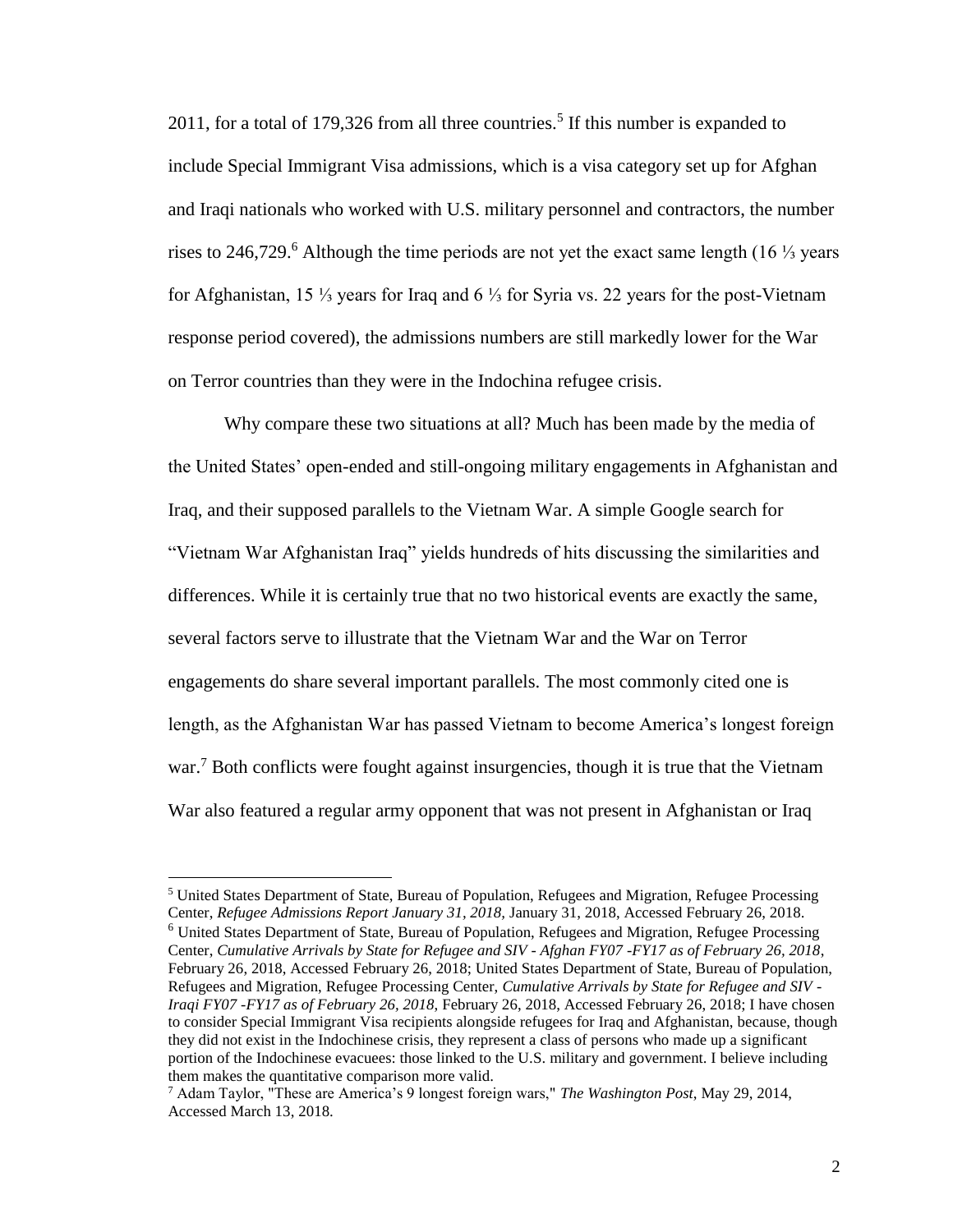(outside of the very initial stage of the 2003 Iraq invasion). More importantly, U.S. military involvement was justified in each instance as a necessary step to curb the spread of a dangerous ideology – communism in the case of Vietnam and Islamic terrorism in the case of Afghanistan and Iraq. Furthermore, both Vietnam and the War on Terror deployments have been viewed by the American public as a mistake, according to polling data.<sup>8</sup>

Why include Syria alongside Iraq and Afghanistan in this comparison of policies? Though it is true that the violence in Syria, and thus the refugee flows it has created, are not completely the fault of the United States (though neither were the refugee flows post-Vietnam, or from Iraq or Afghanistan), U.S. involvement in the war has been significant. The involvement of ISIS in the war is partly attributable to the United States' invasion of Iraq, which helped created the al-Qaeda insurgency in that country that eventually morphed into ISIS.<sup>9</sup> The U.S. has been involved in Syria since 2013, arming groups to fight against ISIS and the Syrian government of Assad and performing airstrikes against ISIS.<sup>10</sup> The U.S. has also ramped up its efforts against the Syrian regime itself with airstrikes on Syrian bases and U.S. troops on the ground. Secretary of State Tillerson announced that this in an open-ended commitment to both combat terrorist groups and ensure the downfall of the Assad regime.<sup>11</sup> This demonstrates that Syria has become something of a great power rivalry between the United States and Russia, who supports

<sup>8</sup> Frank Newport, "More Americans Now View Afghanistan War as a Mistake," Gallup, February 19, 2014, Accessed March 13, 2018.

<sup>9</sup> Zachary Laub, "The Islamic State," Council on Foreign Relations, August 10, 2016, Accessed March 13, 2018.

<sup>&</sup>lt;sup>10</sup> David Sanger, Eric Schmitt, and Ben Hubbard, "Trump Ends Covert Aid to Syrian Rebels Trying to Topple Assad," *The New York Times*, July 19, 2017, Accessed March 13, 2018.

<sup>&</sup>lt;sup>11</sup> Julian Borger, Patrick Wintour, and Kareem Shaheen, "US military to maintain open-ended presence in Syria, Tillerson says," *The Guardian*, January 17, 2018, Accessed March 13, 2018.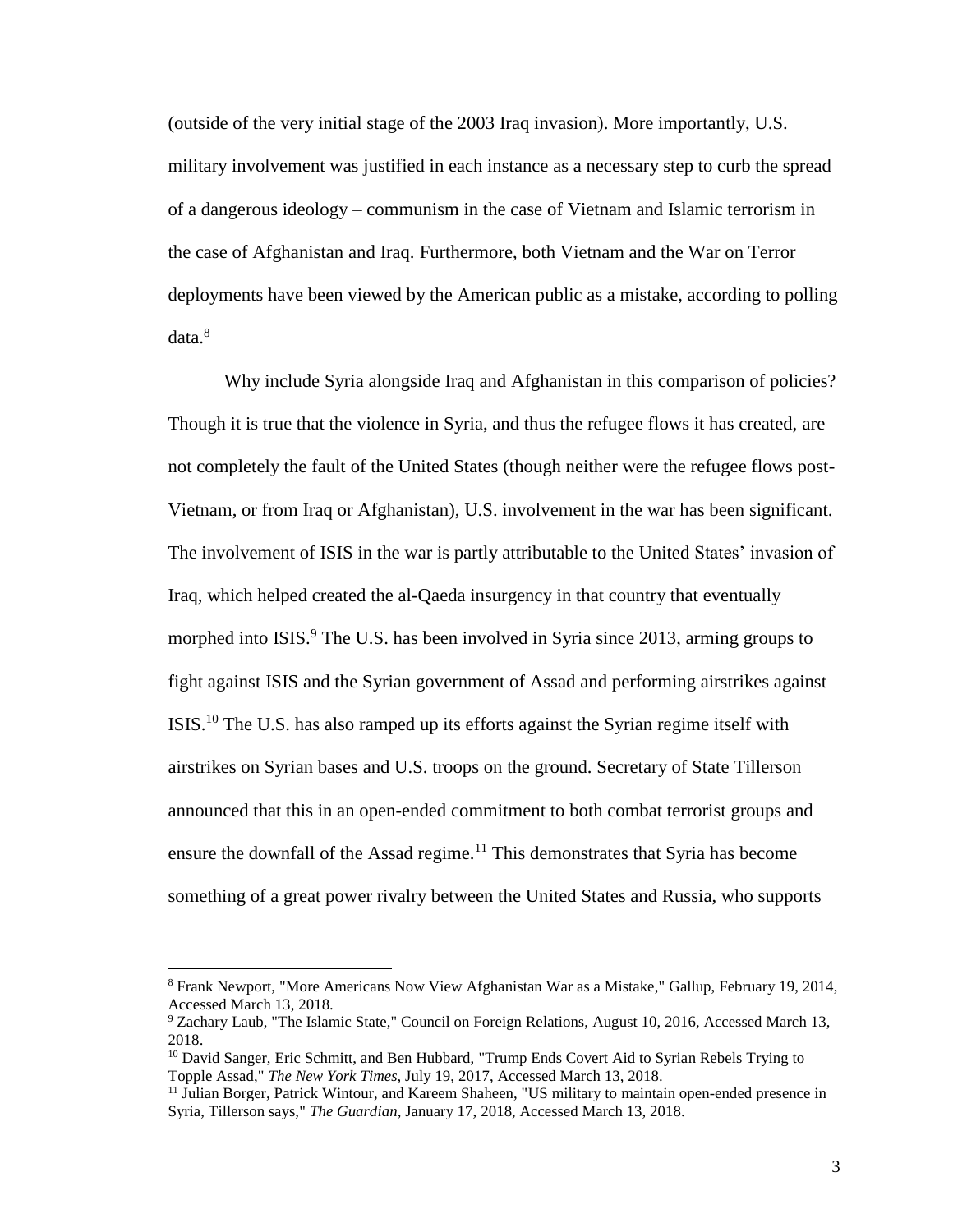Assad. The Vietnam War was also a great power proxy conflict in addition to a fight against an ideology. This, combined with Syria's connection to the Iraq invasion via ISIS, justifies its inclusion in this comparison.

Taken together, the War on Terror conflicts in Iraq, Afghanistan and Syria comprise a protracted U.S. military and political campaign to contain a hostile ideology, reduce the influence of rival powers, and build regimes favorable to its own interests. This campaign takes place in an already embattled region with a complex history and unique cultural tensions and dynamics, using both direct military assets and proxies. The United States' involvement in Vietnam can fit within this description as well, so an analysis of the refugee crises attendant to the conflicts, and their respective responses, can provide a useful look into U.S. policy and the conditions that motivate it.

To facilitate this side-by-side analysis, data on U.S. refugee resettlement has been collected from UN retrospective reports and secondary sources (for the Indochinese countries) and U.S. government published statistics (for the War on Terror countries). In order to make these two situations more directly comparable, these raw statistics are presented alongside other metrics, such as percentage of refugees created by each conflict that were resettled by the U.S., and refugees resettled as a percentage of U.S. population. This forms the quantitative comparison of the two cases. Alongside this numerical approach, each policy will be contextualized and explained by examining primary sources, such as speeches, statements, departmental reports, and State Department communiques (where available), as well as secondary sources to understand the reasons for and behind each of the policies. U.S. opinion polls on refugee resettlement will also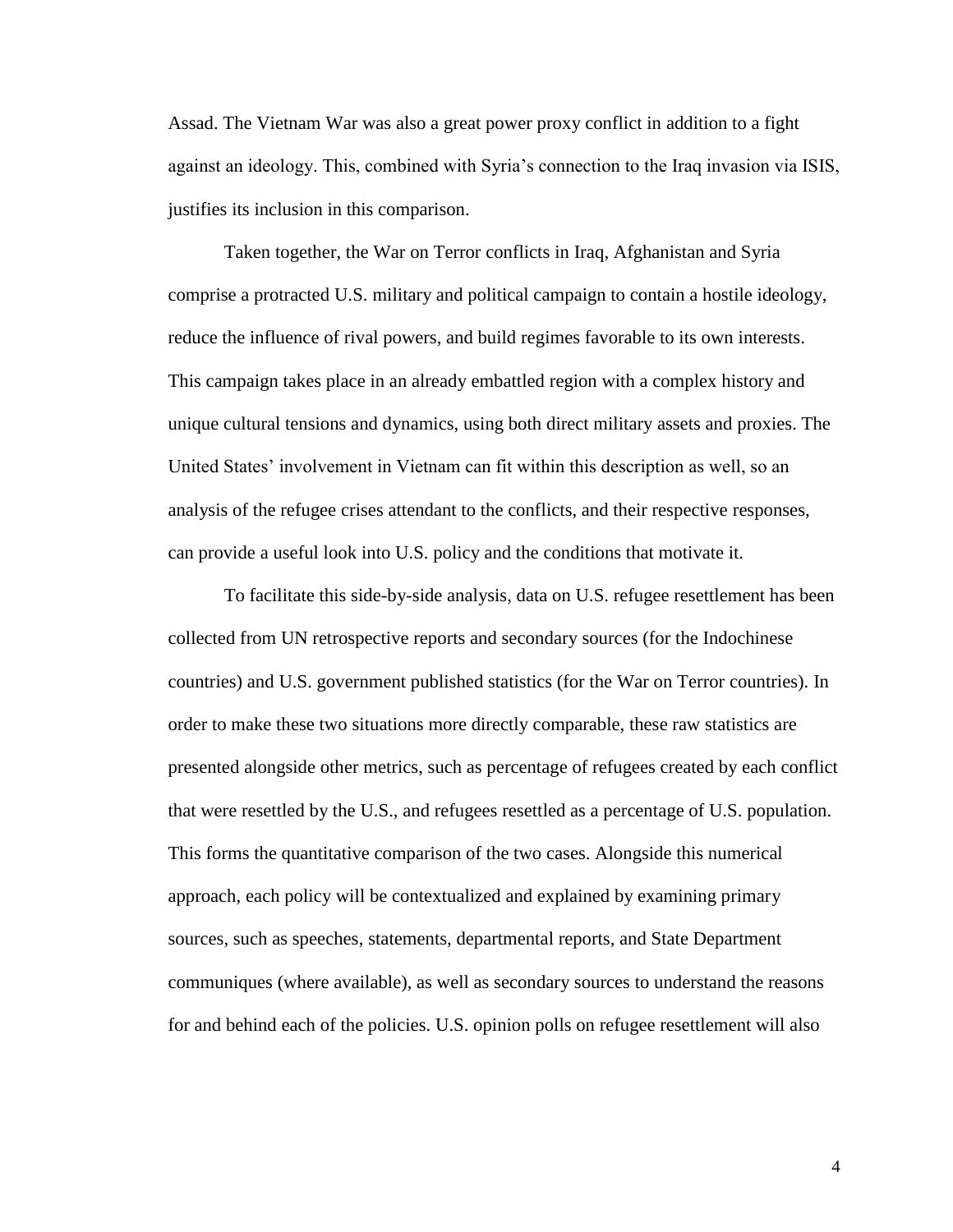be considered. These two methods will elucidate the ways in which U.S. policy has been similar and different in the two cases, and why that is so.

This research will be guided by three main questions. The first is, how exactly are the policies different? This will be mostly achieved by the quantitative consideration of the resettlement policies, with the appropriate manipulation of the variables to make the two responses more comparable between time periods. The second question is, why was each policy established in the way that it was, and what factors, particularly domestic and international political ones, were most responsible for the formulation? This will be answered with the consideration of primary and secondary works detailing the political and foreign policy climate and considerations surrounding each scenario. It is likely this comparison will shed more light on the differences between the Cold War and the War on Terror, particularly their relative strengths in motivating such a hybrid of foreign and domestic policy as refugee resettlement. The third question to be answered is, what lessons can the Indochinese refugee response teach us about the current crisis? What policies changes might the nation make in light of its historical ones?

The goal of this study is not only to determine how and why the United States responded differently to these two refugee crises, but also to determine how to apply lessons from the handling of the past crisis to the current one. To that end, this thesis will conclude with policy recommendations for a future administration that will serve to improve U.S. refugee policy, for these countries and generally, both to increase effective implementation of U.S. foreign policy goals and address ongoing humanitarian crises.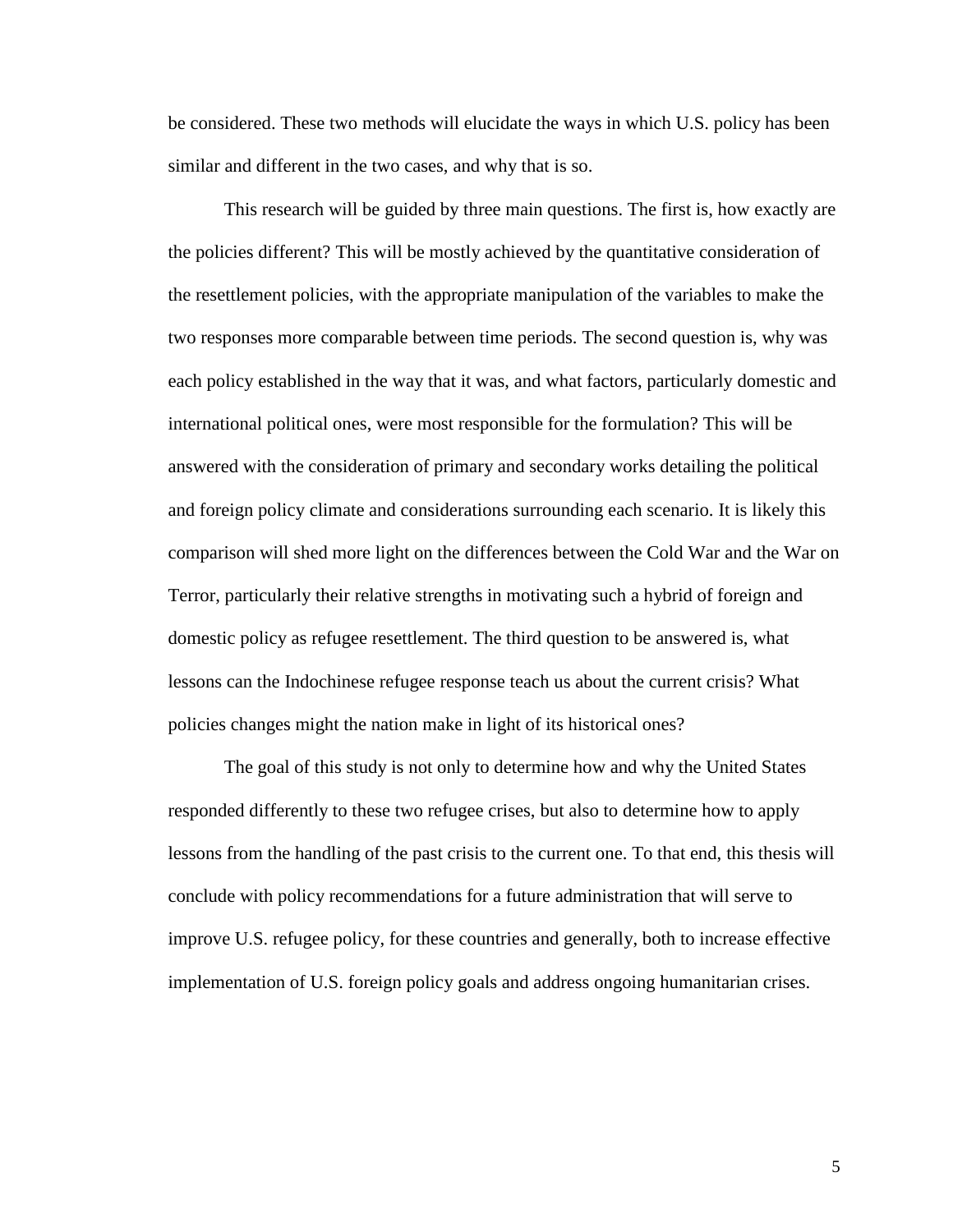#### <span id="page-9-0"></span>**Chapter 1: Indochinese Refugee Policy<sup>12</sup>**

 $\overline{a}$ 

Prior to the 1973 ceasefire brokered by the U.S., the Vietnam War created millions of internally displaced persons (IDPs) within South and North Vietnam, who moved to the relatively safer urban areas. Some of these may actually be considered refugees, since they moved from North to South Vietnam, or vice versa, but exactly how many crossed the international border during the war is unknown. During the war there was not significant movement outside of Vietnam by Vietnamese refugees, however. The U.S government recognized this increase of IDPs but, despite its deep involvement in the war, moved virtually none to safety in the United States. The only significant immigration of Vietnamese to the U.S. before 1975 was that of war brides, who numbered in the thousands.<sup>13</sup> The U.S. also recognized that there would likely be political refugees created in both North and South Vietnam as a result of the 1973 ceasefire. However, a state department official told Congress in 1973 that he "did not anticipate them coming to the United States…it would be our opinion that they could be resettled in their own country."<sup>14</sup> U.S. admission of refugees from the Indochinese conflicts did not start until after the fall of Saigon.

The first wave of refugee acceptances by the United States took place in 1975, with 130,400 admitted, over 95 percent from Vietnam and most of the rest from

 $12$  The U.S. Government only publishes U.S. refugee admissions data by region, not by country, for years before 2001. In order to isolate data for the specific region under consideration, the data in this section is compiled from a variety of sources, including scholarly articles from the period and retrospective UNHCR reports and books. Data tables from these sources can be found in Appendix A.

<sup>13</sup> David M Reimers, *Still the Golden Door: The Third World Comes to America*, New York: Columbia University Press, 1992, 175.

<sup>14</sup> United States Congress, House, Committee on the Judiciary, Subcommittee No. 1, *Western Hemisphere Immigration*, 93<sup>rd</sup> Cong., 1<sup>st</sup> sess., 1973, 105.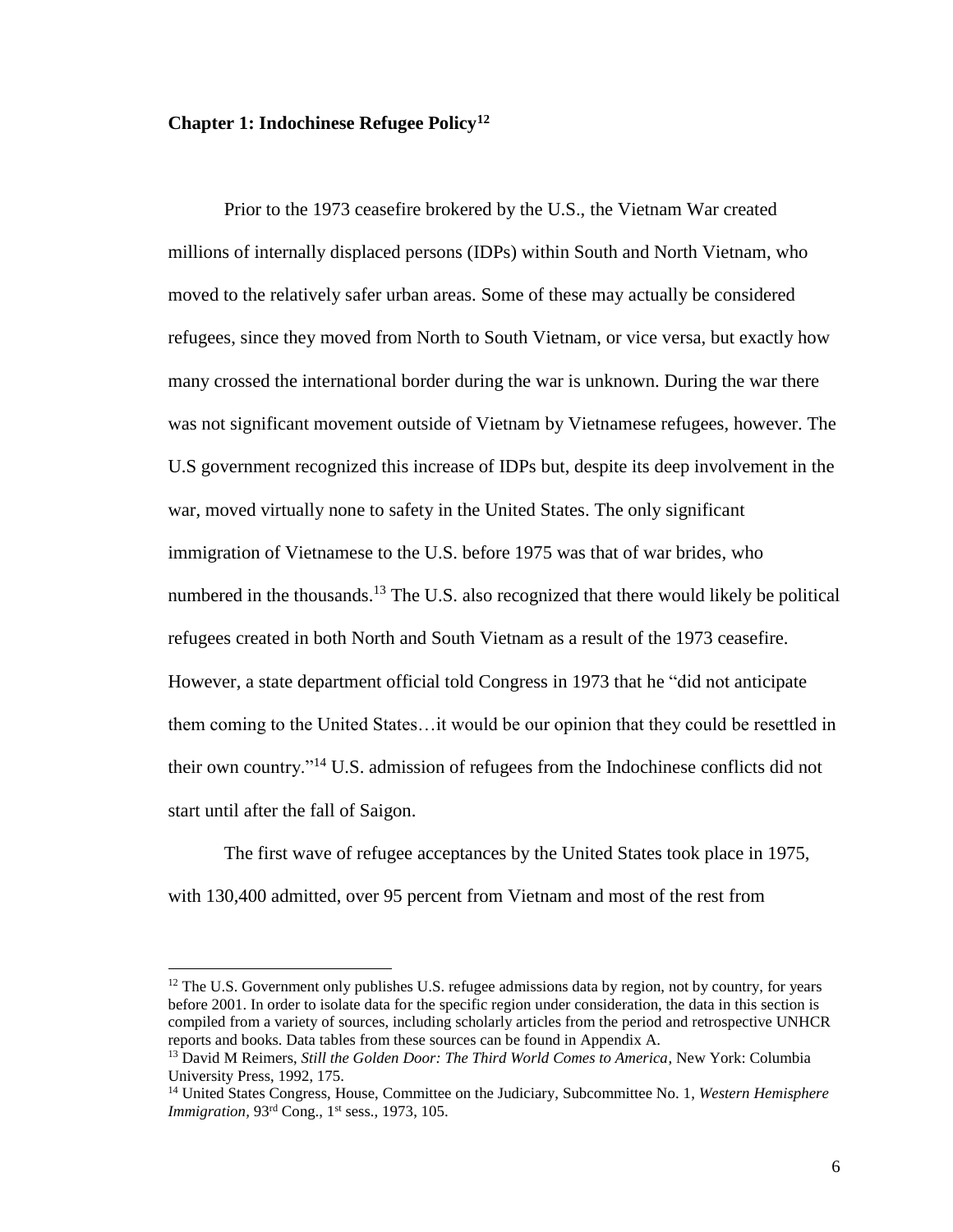Cambodia.<sup>15</sup> These refugees were mostly "at-risk" individuals evacuated from Saigon immediately during and after the fall of the city. They included Catholics, Buddhists, government officials, landowners, and those who worked for the U.S. government, and their families. Interestingly, the U.S. government actually intended the number evacuated (and eventually resettled) from the south to be considerably higher, with President Ford's Interagency Task Force for Indochina recommending 197,000 Vietnamese to be evacuated. Secretary of State Kissinger eventually ordered U.S. Ambassador to South Vietnam Graham Martin on April 17<sup>th</sup> to evacuate 200,000. However, Martin was stubborn and believed a last-minute deal with the North could be reached, so he did not begin the main evacuation until twelve days later, leading to a lower number of refugees evacuated and resettled than planned.<sup>16</sup>

An interesting subset of the 1975 evacuation was Operation Babylift. This U.S. government operation airlifted 2,547 Vietnamese and Cambodian orphans for adoption in the United States and other countries from April  $3<sup>rd</sup>$  to April  $26<sup>th</sup>$ .<sup>17</sup> It was the brainchild of Ambassador Martin who persuaded the head of the Vietnamese government to accept the program, both so that Vietnam would gain sympathy in the U.S., and to show the rest of the world Americans' humanitarian ways. This evacuation was very popular with the American public, as a poll found that 56 percent were in favor of the move with 32 percent opposed.<sup>18</sup> The U.S. public did not extend its favor to the broader resettlement of 1975 evacuees, however. A poll conducted in May of that year showed 49 percent of

<sup>&</sup>lt;sup>15</sup> Gordon, "Southeast Asian Refugee Migration," 155.

<sup>16</sup> Nghia M. Vo, *Vietnamese Boat People, 1954 and 1975-1992*, Jefferson, NC: McFarland & Company, 2005, 64-65.

<sup>17</sup> United States Agency for International Development. *Operation Babylift Report (Emergency Movement of Vietnamese and Cambodian Orphans for Intercountry Adoption, April - June 1975)*. Washington, DC. Accessed March 13, 2018.

<sup>18</sup> Reimers, *Still the Golden Door*, 176-177.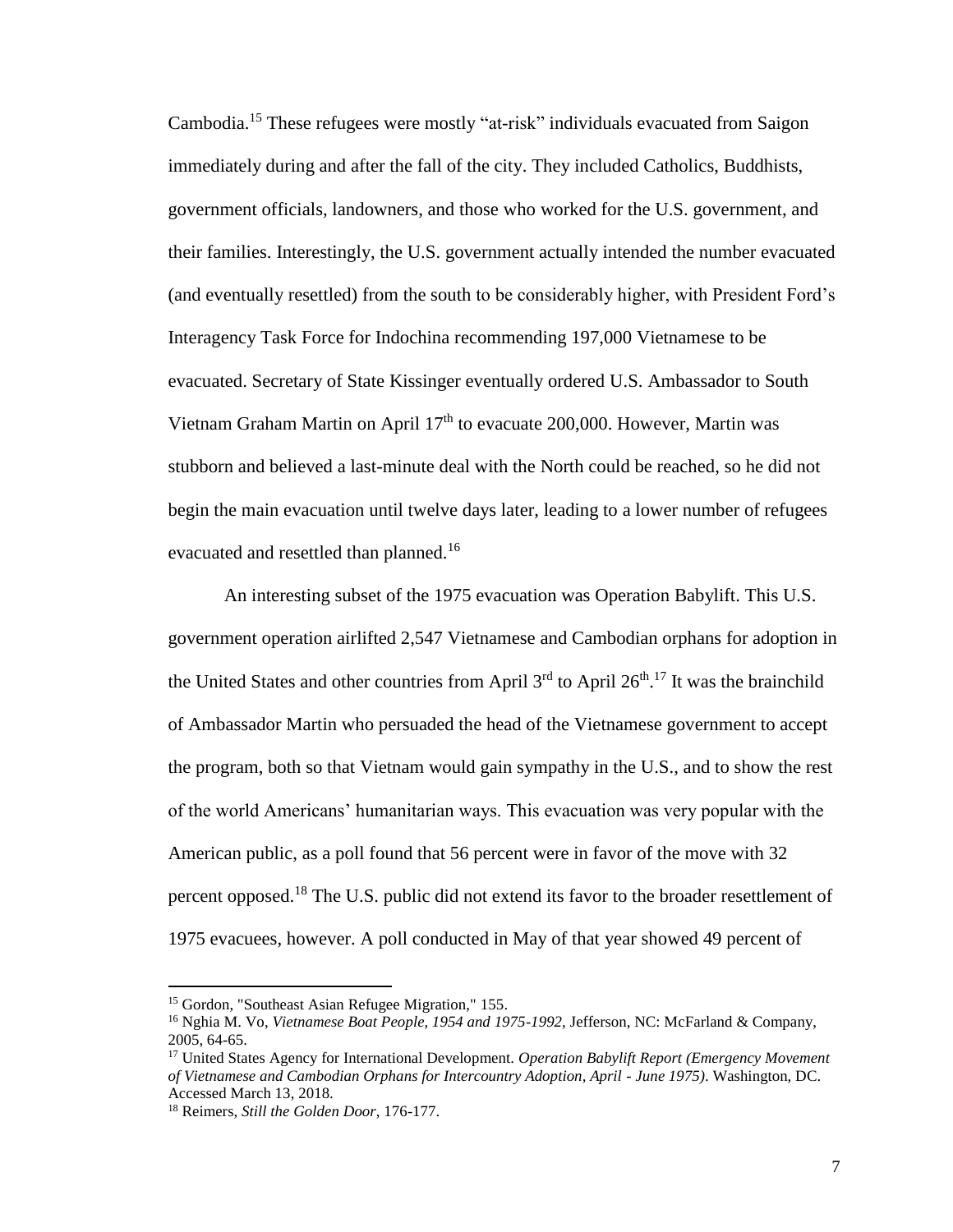Americans opposed to allowing the evacuees to stay, against 37 percent in favor and 14 percent unsure.<sup>19</sup>

The crisis was not confined to the immediate aftermath from the fall of Saigon, however. In 1977, more refugees from Vietnam, Cambodia and Laos began to leave their countries. This trickle would turn into a flood in 1978 and 1979. Vietnam forced over a million people into "reeducation" camps and collectivized agriculture, which drove hundreds of thousands to flee in boats to neighboring countries. Additional refugees fled Cambodia's genocidal Khmer Rouge regime and the Vietnamese invasion that dislodged it. Ethnic minorities like the Hmong (who had fought for the United States against the Communist Pathet Lao during the Vietnam War), along with landholders and farmers dispossessed by Communist reforms, departed Laos.<sup>20</sup>

The United States responded to the growth of the crisis by stepping up to resettle hundreds of thousands more refugees. From 1978 to 1985 the U.S. accepted and resettled 613,400 Indochinese refugees, including 352,800 Vietnamese, 137,800 Laotians, and 122,800 Cambodians.<sup>21</sup> The U.S. government moved against popular opinion in these later waves of resettlement. Sixty-two percent of Americans were opposed to the Carter administration's June 1979 announcement that it would resettle 14,000 Indochinese refugees per month, but admissions went on despite this disapproval.<sup>22</sup>

As the 1980s wore on, the composition of refugees changed. This third wave began to include unaccompanied minors sent by their families because of a lack of

l

<sup>&</sup>lt;sup>19</sup> Drew DeSilver, "U.S. Public Seldom Has Welcomed Refugees into Country," Pew Research Center, November 19, 2015, Accessed April 02, 2018.

<sup>20</sup> UNHCR, *State of the World's Refugees*, 82-101.

<sup>21</sup> Gordon, "Southeast Asian Refugee Migration,"155.

<sup>22</sup> DeSilver, "U.S. Public Seldom Welcomed Refugees."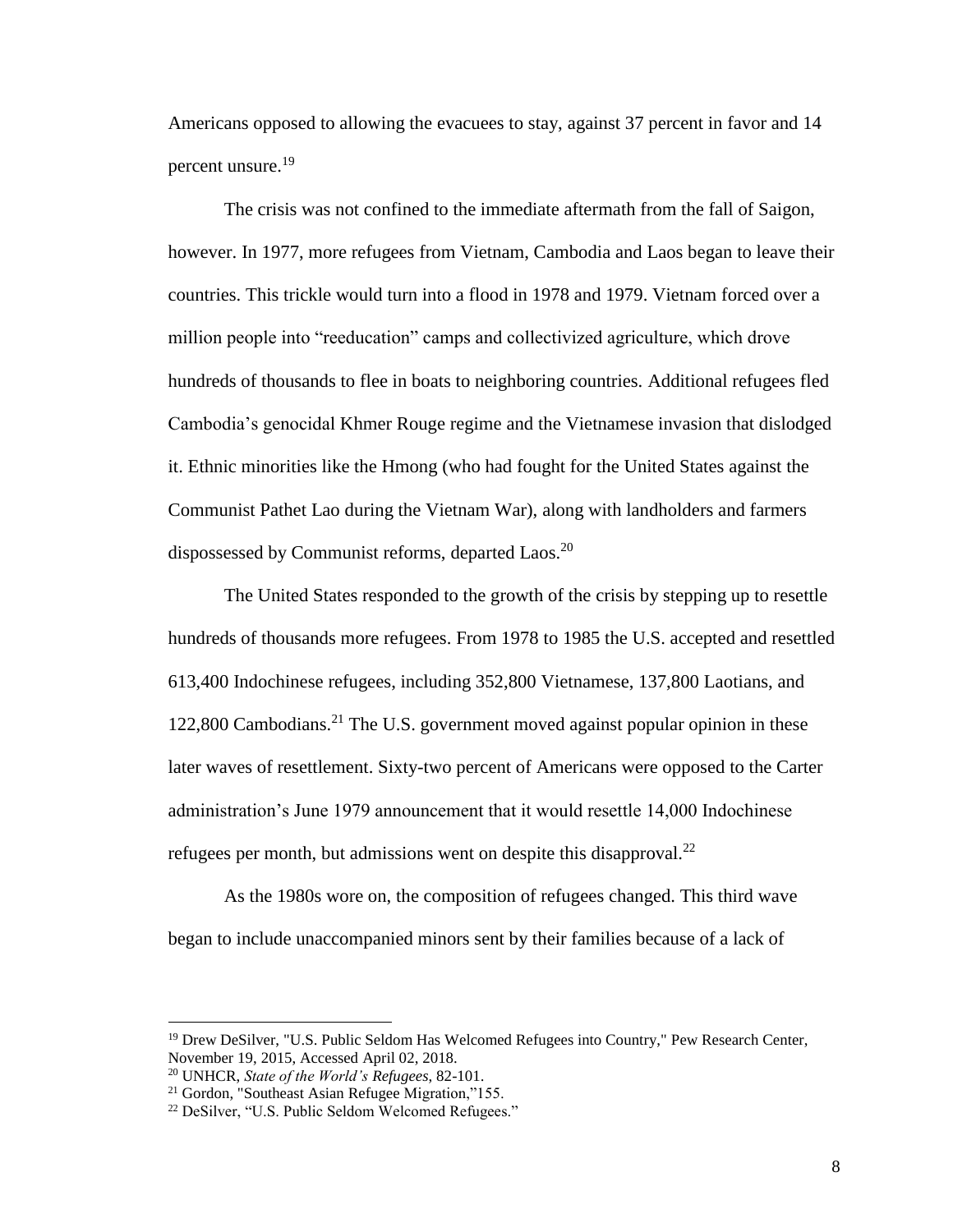economic prospects, alongside the political dissidents and those connected to the former regime that made up the earlier waves.<sup>23</sup> UNHCR established new programs that were more stringent in vetting refugees, and thus resettlements by the U.S. and other countries declined through the 1980s and 1990s. $^{24}$ 

Including the entire period of the crisis, from 1975 to 1997, the U.S. resettled 1,287,399 refugees from the region.<sup>25</sup> Approximately 3 million refugees fled in total from Vietnam, Cambodia and Laos in the same period. Of these, 2.5 million were eventually resettled outside of the three countries concerned, while roughly half a million were repatriated or returned, either voluntarily or involuntarily.<sup>26</sup> This means the United States resettled 43% of all the refugees that fled, and 51% of all the refugees that were ultimately resettled somewhere. For further context, thr population of the United States in 1975 was  $215,973,199$ <sup>27</sup> This means that the total number of resettled refugees, admitted over twenty years, would have constituted 0.59% of the U.S.'s population in 1975. These figures will be compared to their contemporary counterparts in the next chapter.

The very definition of refugee that the United States operated under at the beginning of the Indochinese crisis was driven by foreign policy considerations. Congress passed the Immigration and Nationality Act in 1965, which markedly departed from America's previous immigration policy. The new act abolished the system of national origin quotas, instead setting up seven categories for immigrants that mostly focused on family reunification and those with skills that would benefit the U.S. economy. The

<sup>23</sup> Vo, *The Vietnamese Boat People*, 97-98.

<sup>24</sup> UNHCR, *State of the World's Refugees*, 101.

<sup>25</sup> Robinson, *Terms of Refuge*, 295.

<sup>26</sup> UNHCR, *State of the World's Refugees*, 99*.*

<sup>&</sup>lt;sup>27</sup> "Historical National Population Estimates: July 1, 1900 to July 1, 1999," U.S. Census Bureau, June 28, 2000, Accessed February 3, 2018.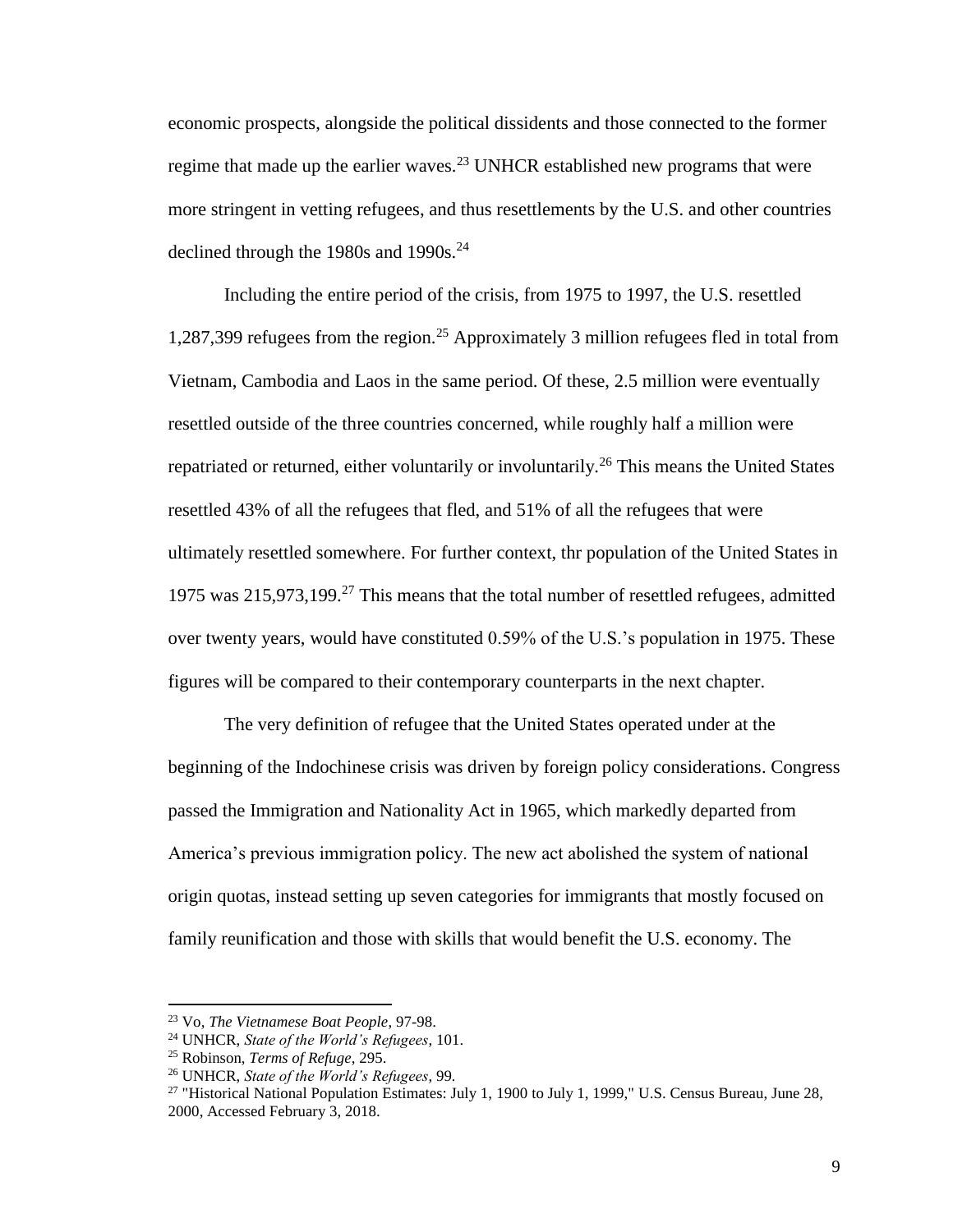seventh category was reserved for refugees, creating for the first time a permanent refugee provision in U.S. immigration law.<sup>28</sup> The Act defined refugees in a very particular way, as those fleeing from "Communist or Communist-dominated" countries or areas, or the general area of the Middle East, and were unable to return to their homes because of race, religion, or political opinion.<sup>29</sup> This definition was still in place in 1975 at the start of the Indochinese crisis. The 1965 statute was clearly driven by the framework of Cold War politics and the constant need for America to outshine communism in general and the Soviet Union in particular. This same framework was still in place in 1975 when the crisis began, and remained a factor in the U.S. government's refugee policy for years.

The Ford administration certainly had its hands full in the spring of 1975. Besides a lagging economy and the continuing fallout from the Watergate Scandal, Ford inherited the problem of the Vietnam War from his predecessors. By 1975 it was becoming clear that the ceasefire with the North would not hold. The North Vietnamese Army began their offensive in January and had reached the outskirts of Saigon by April. As they closed in on the city, the administration set up an Interagency Task Force for Indochina Refugees on April  $18<sup>th</sup>$  to evaluate the government's options.<sup>30</sup> Although the response was delayed by personnel on the ground, the direct evacuation by the government and subsequent naval pickup of thousands that had escaped in boats was still a decisive action by the administration. This evacuation was done without direct Congressional authorization (though they had been consulted, hard details were never agreed). In fact,

<sup>28</sup> Reimers, *Still the Golden Door*, 80-81.

<sup>29</sup> *An Act to amend the Immigration and Nationality Act, and for other purposes*, Public Law 89-236, *U.S. Statutes at Large* 79 (1965): 913.

<sup>30</sup> Robinson, *Terms of Refuge*, 18.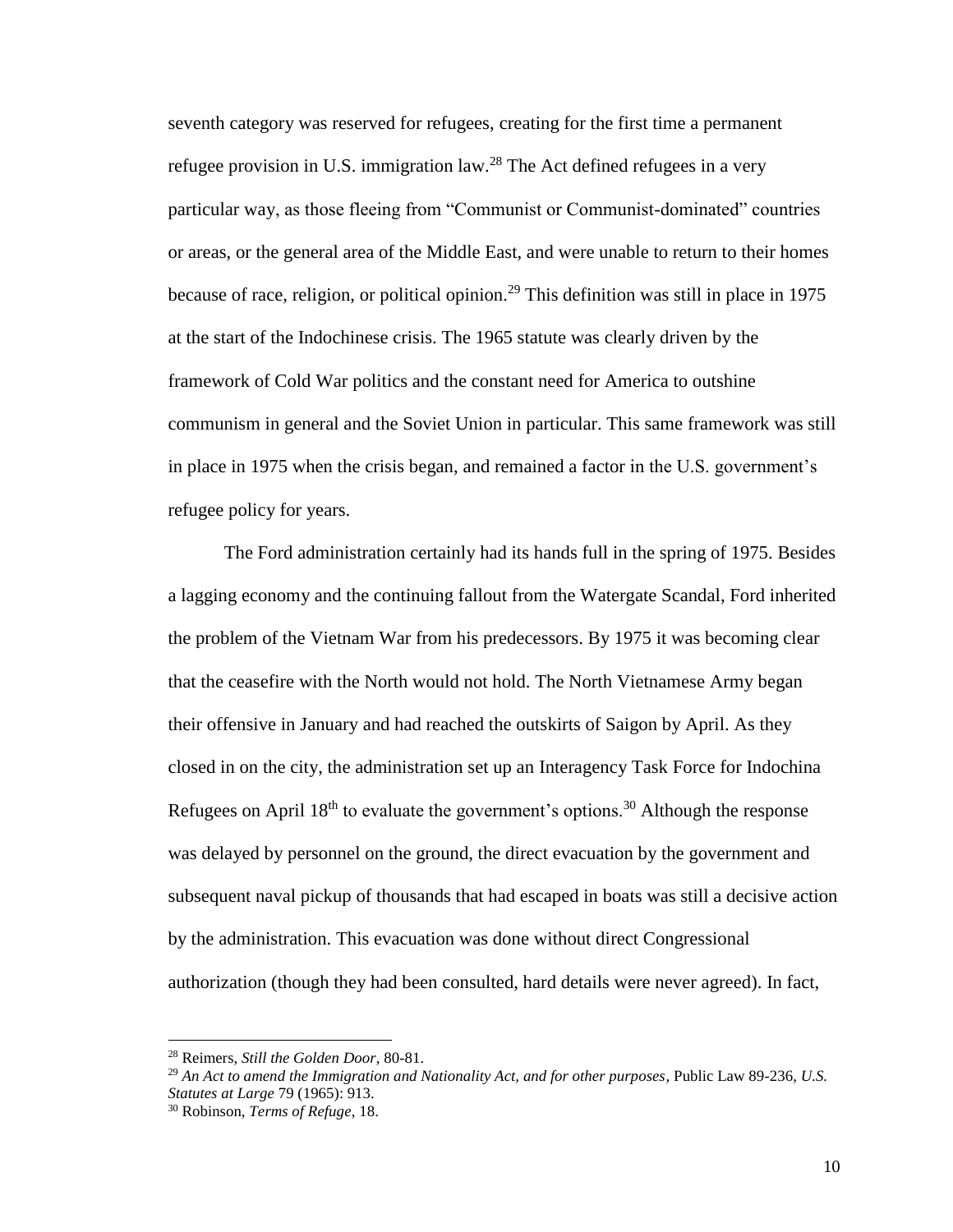by the time legislation was passed that allocated funds to pay for resettlement and provided legal status for the refugees, the majority of them were already on U.S. soil.<sup>31</sup>

Ford had two main reasons for the 1975 evacuation and resettlement. The first was a sense of duty and responsibility to the refugees. His executive order in May 1975 that established an Advisory Committee on the issue demonstrates this sense. He described the refugees as those who "stood by America as an ally," and argues that Americans "must open [their] doors and [their] hearts." He also hearkened back to America's history as a place of refuge for victims of persecution and intolerance.<sup>32</sup> In this statement he asserted America's moral duty to both uphold its history as a haven, and its duty to stand by its wartime allies.

Besides moral duty, Cold War political concerns motivated Ford's claim that America must accept the Vietnamese refugees and provide them a new home. In an address to Congress, Ford reminded Americans of the Hungarian and Cuban refugees that they had accepted in the preceding two decades. He likened these to the Vietnamese evacuees, saying "Now, other refugees have fled from the Communist takeover in Vietnam. These refugees chose freedom."<sup>33</sup> By linking the refugee admissions to America's wider struggle against Communism, he could justify the expenditure and effort required to resettle and integrate these refugees into America.

Ford also believed that Indochinese refugee admissions could help America recover its image as a benevolent nation after the Vietnam debacle. An incident that

l

<sup>31</sup> Reimers, *Still the Golden Door*, 179.

 $32$  Gerald Ford, "Executive Order 11860—Establishing the President's Advisory Committee on Refugees," Executive Order, Washington, DC, May 19, 1975.

<sup>33</sup> Carl J. Bon Tempo, *Americans at the Gate: the United States and Refugees during the Cold War*, Princeton: Princeton University Press, 2008, 147.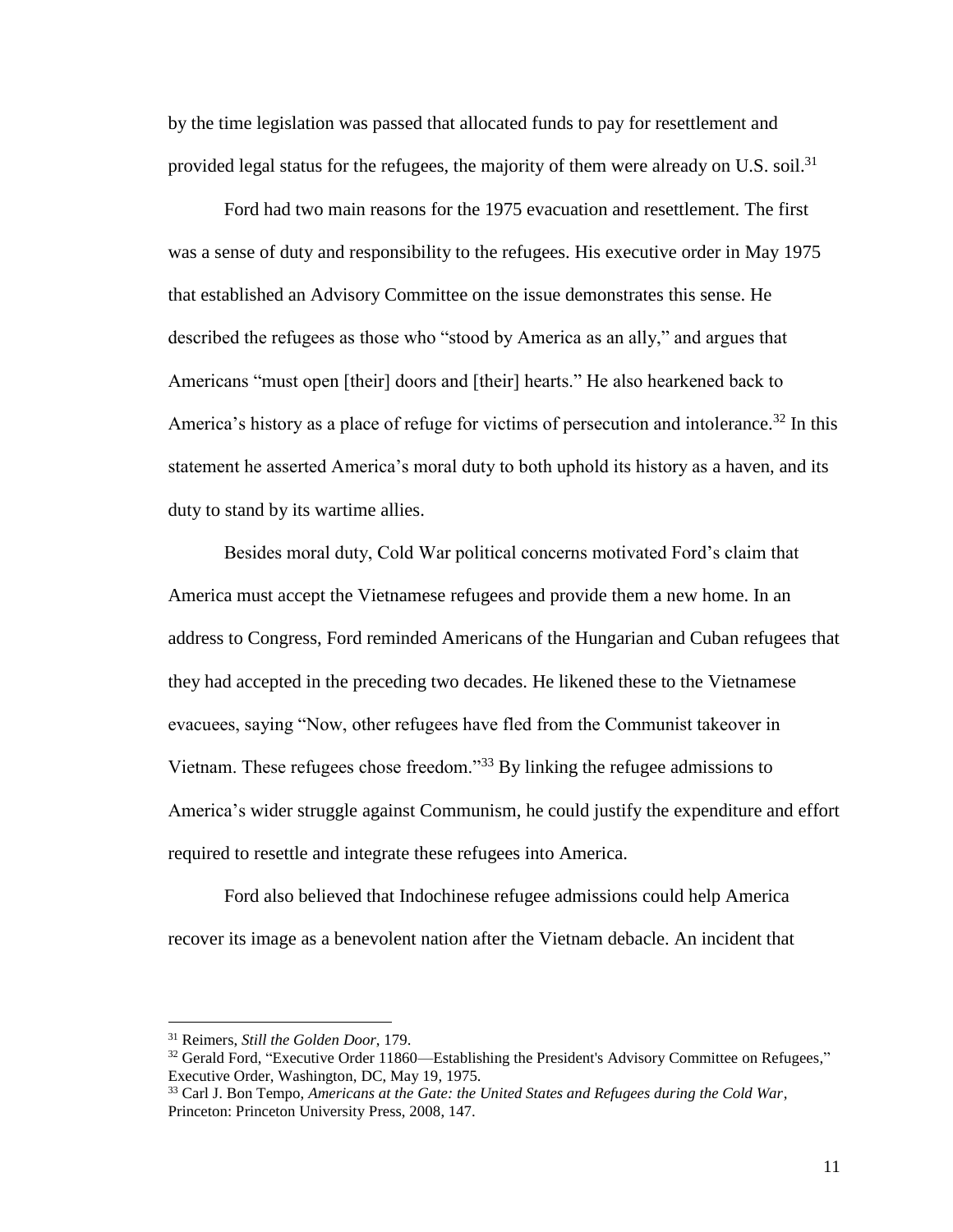occurred on Guam in the summer and fall of 1975 highlights this fact. Guam was one of the staging areas for Indochinese refugees before permanent locations were found for them. Here, around 1,600 evacuees claimed that they had been taken from Vietnam against their will and demanded to be allowed to return. The administration initially tried to stonewall their request, as the sight of evacuees returning to the Communist nation would undercut the humanitarian image the U.S. wanted to cultivate with its resettlement program. However, after some of the would-be repatriates received media attention by beginning hunger strikes, and others set fire to buildings in a riot, the administration folded and allowed them to use a former South Vietnamese merchant vessel to return home. U.S. officials still attempted to manipulate media coverage surrounding the event, however. Kissinger requested that coverage should emphasize the "basic humanitarian nature of our effort."<sup>34</sup> The repatriation incident serves to demonstrate the importance the Ford administration placed on Indochinese refugee resettlement as a means to rebuild image and credibility.

President Carter's term in office coincided with the second-wave surge of boat people and land people refugees that began in 1977 and grew rapidly in the next two years. The Carter administration's response was to admit tens of thousands of Indochinese unilaterally (and against the public's wishes), but it also worked to involve the rest of the world in managing the crisis. The administration's response was tied to its foreign policy, in ways both particular to Carter's political priorities and to familiar Cold War reasoning.

<sup>&</sup>lt;sup>34</sup> H. M Stur, ""Hiding Behind the Humanitarian Label": Refugees, Repatriates, and the Rebuilding of America's Benevolent Image After the Vietnam War," *Diplomatic History* 39, no. 2 (2014): 223-225, 241.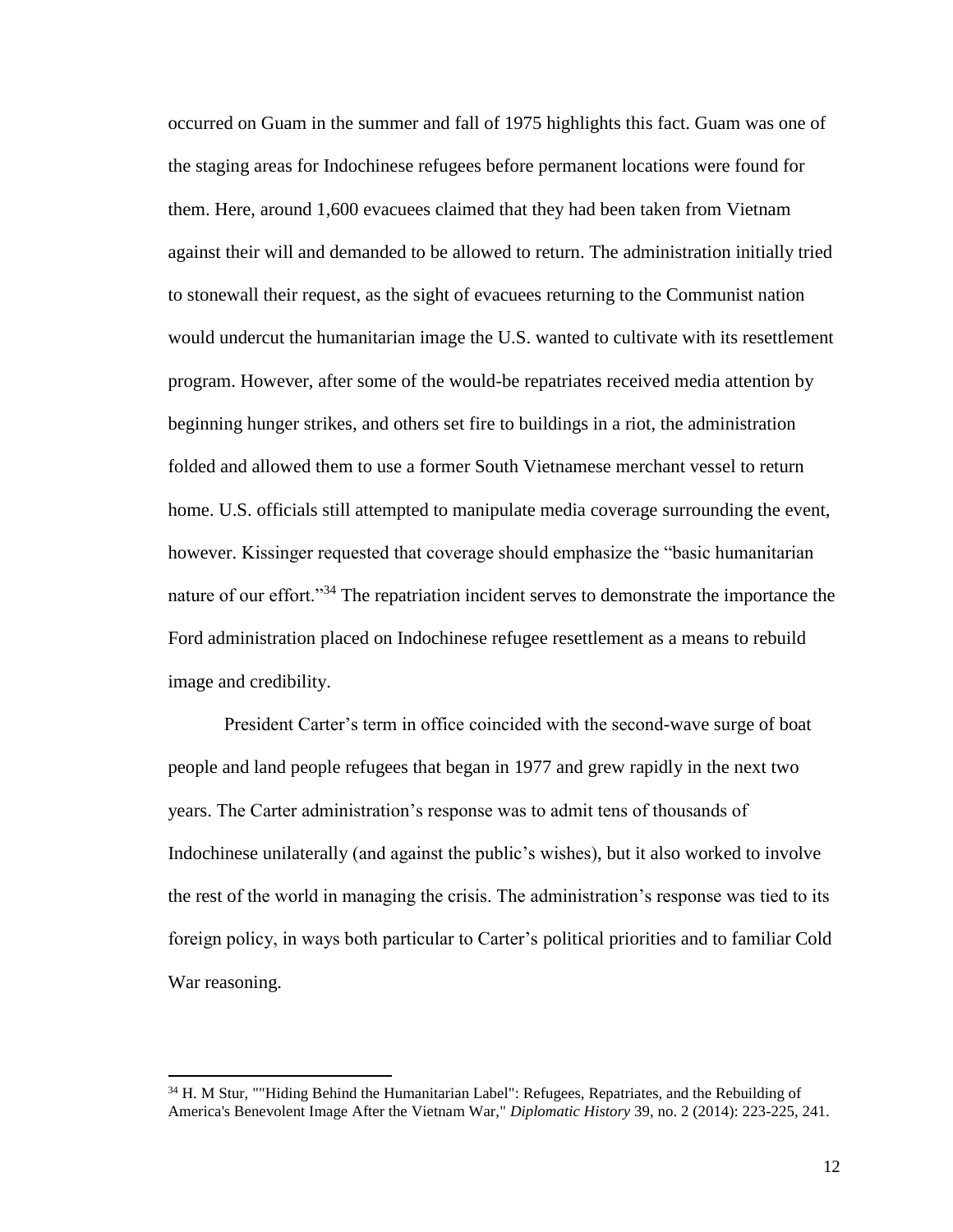The violence and trauma of the Vietnam War, both overseas and at home in the U.S., helped unravel the liberal consensus that America's moral as well as strategic imperative was to contain the spread of communism at all costs. Americans began to question whether anti-communist intervention was effective, and if it had subverted the nation's values. This reflection led some to make calls for human rights to be a new organizing principle in U.S. foreign policy. These calls found a champion in Jimmy Carter, who incorporated them into his domestic and foreign policies, and promised to have "a total commitment to the preservation of human rights, individual liberty, and freedom of conscience."<sup>35</sup>

The president's generous refugee admissions policy can be viewed as part of his framework of human rights promotion. Carter made this connection explicitly in a 1978 speech marking the  $30<sup>th</sup>$  anniversary of the Universal Declaration of Human Rights. He stated that "Refugees are the living, homeless casualties of one very important failure on the part of the world to live by the principles of peace and human rights." He goes on to state Americans' duty, both as humans and descendants of refugees, to accept them into the country. The address continues to establish that "Human rights is the soul of our foreign policy...because human rights is the soul of our sense of nationhood."<sup>36</sup> This link from U.S. refugee resettlement policy to U.S. foreign policy, when presented in such stark terms, demonstrates the importance the former had to the latter for the United States. This connection is further borne out by State Department memos to the UN

l

<sup>35</sup> Barbara J. Keys, *Reclaiming American virtue: the human rights revolution of the 1970s*, Cambridge, MA: Harvard University Press, 2014, 51, 236.

<sup>&</sup>lt;sup>36</sup> Jimmy Carter, "Universal Declaration of Human Rights Remarks at a White House Meeting Commemorating the 30th Anniversary of the Declaration's Signing," Speech, Washington, DC, December 6, 1978, The American Presidency Project.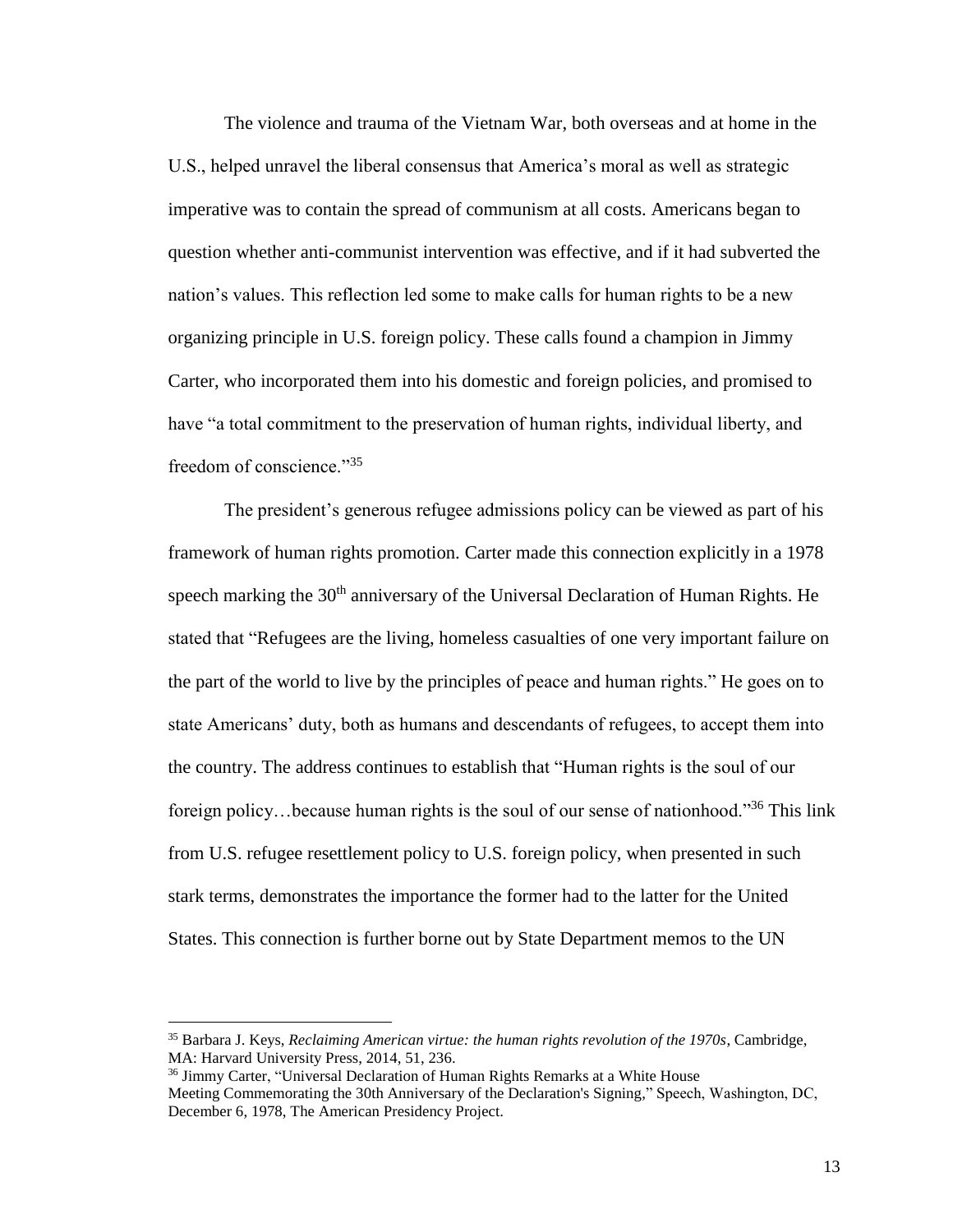mission that emphasized the importance of the boat people crisis to the US and the UN's human rights work.<sup>37</sup>

Besides Carter's focus on refugee resettlement as part of the nation's human rights promotion efforts, he also used traditional Cold War logic to justify Indochinese refugee admissions. He believed the U.S. had a special responsibility to assist the boat people due to the United States' involvement in the Vietnam War that so deeply affected all three countries. He also responded to criticism of refugee admissions by describing the boat people as "persecuted by a Communist government in Vietnam, which has taken away from them their basic rights." This reassertion of anti-Communist rhetoric helped win over conservatives and neo-conservatives, who in turn supported boat people admissions.<sup>38</sup> The Carter administration's expert on Indochina, Richard Holbrooke, also pointed to the pressure that the refugees were placing on ASEAN countries like Thailand and Indonesia, allies that were important against Communism's further spread.<sup>39</sup> Even in a supposed new era for U.S. foreign policy, Cold war logic was paramount and helped make refugee resettlement less of a wedge issue.

Presidents Ford and Carter admitted these high numbers of refugees under the "parole power" provision of the Immigration and Nationality Act, which allowed the president to circumvent immigration quotas to admit foreigners in extraordinary cases.<sup>40</sup> As Indochinese refugees continued to be admitted under this emergency measure, Congress moved to normalize the process by passing the Refugee Act in 1980. It set a

<sup>37</sup> United States Department of State, *Telegram From the Department of State to the Mission in Geneva and the Mission to the United Nations (September 7, 1978),* Accessed January 31, 2018.

<sup>38</sup> Bon Tempo, *Americans at the Gate*, 154.

<sup>39</sup> Ibid, 153-54.

<sup>40</sup> Cristina Rodriguez and Adam Cox, "The President and Immigration Law," *Yale Law Journal* 118, no. 4 (January 1, 2009): 501-504, Accessed April 6, 2018.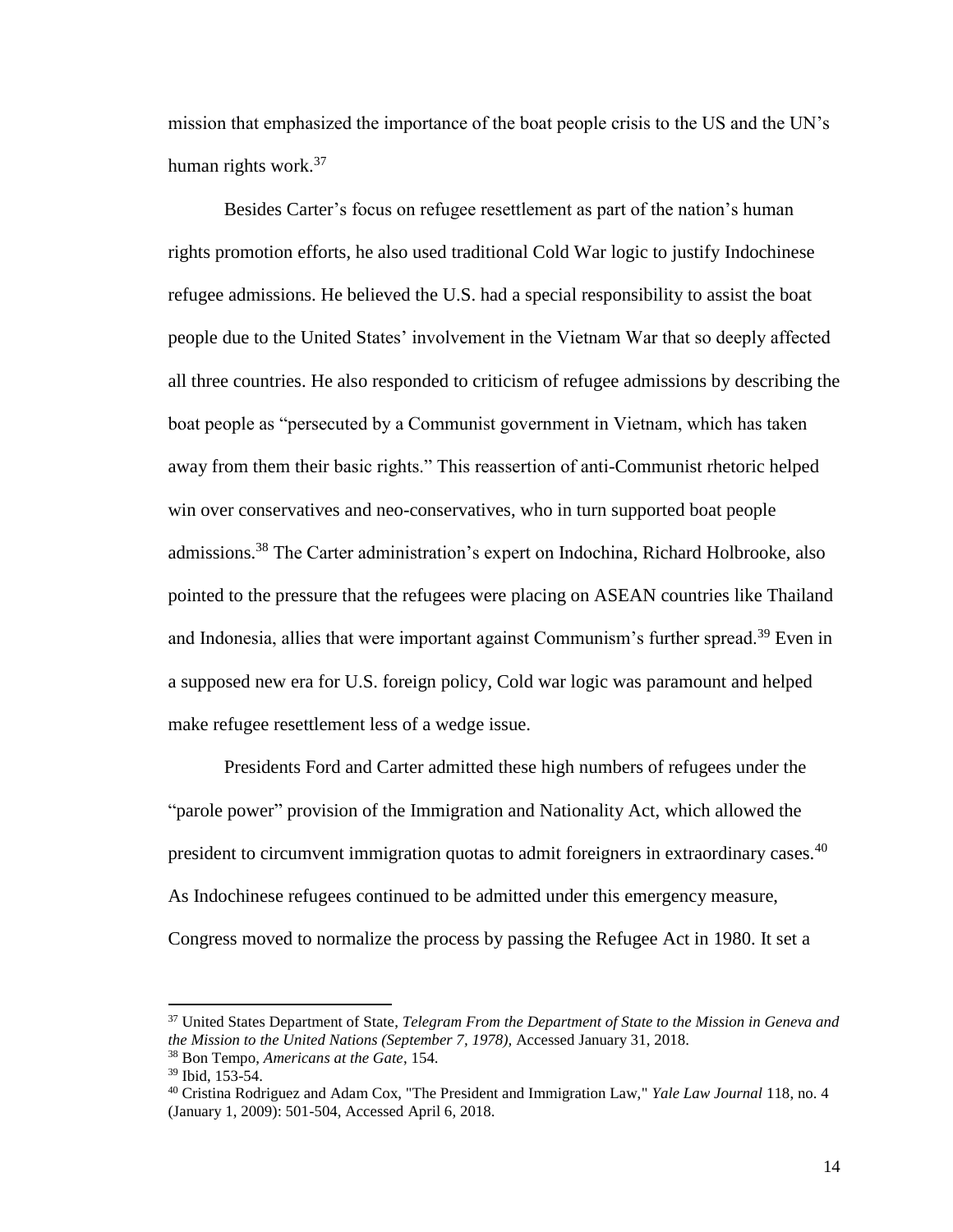refugee admissions ceiling of 50,000 per year, but allowed the president to increase it after consultation with Congress. The Refugee Act also changed the definition of refugee from the previous anti-Communist one, to include anyone outside their home country with a "well-founded fear of persecution on account of race, religion, nationality, membership in a particular social group, or political opinion."<sup>41</sup> This put the United States in line with the UN's language on refugee definition. The effects of this law were not felt immediately, as President Reagan initially kept admissions ceilings high, but the removal of the parole power has had an impact on future crises.

The Reagan administration, though it did not admit as many refugees from Indochina as the Carter administration before it, still resettled tens of thousands per year.<sup>42</sup> Although Reagan did not place the same emphasis on international human rights promotion as Carter did, he was a strident anti-Communist, and so the refugee policy's important role in foreign policy continued. Refugee resettlement as a component of America's image was even important enough to Reagan that it featured prominently in his farewell address to the nation in 1989. Reagan told the story of an Indochinese child who, when pulled from the sea by a Navy sailor, said "Hello American Sailor. Hello, freedom man."<sup>43</sup> Reagan then used this image of America helping a refugee to represent America's broader mission of standing for freedom and leadership in the world.

Besides its own resettlement initiatives, the United States was very involved in the process of finding international solutions to the Indochinese refugee crisis. President Carter, at a June 1979 meeting of the G7, was able to convince each of the members to

<sup>41</sup> Bon Tempo, *Americans at the Gate*, 177-178.

<sup>42</sup> Gordon, "Southeast Asian Refugee Migration," 156.

<sup>43</sup> Reagan, Ronald. "Farewell Address to the Nation." Speech, Washington, DC, January 11, 1989. The American Presidency Project.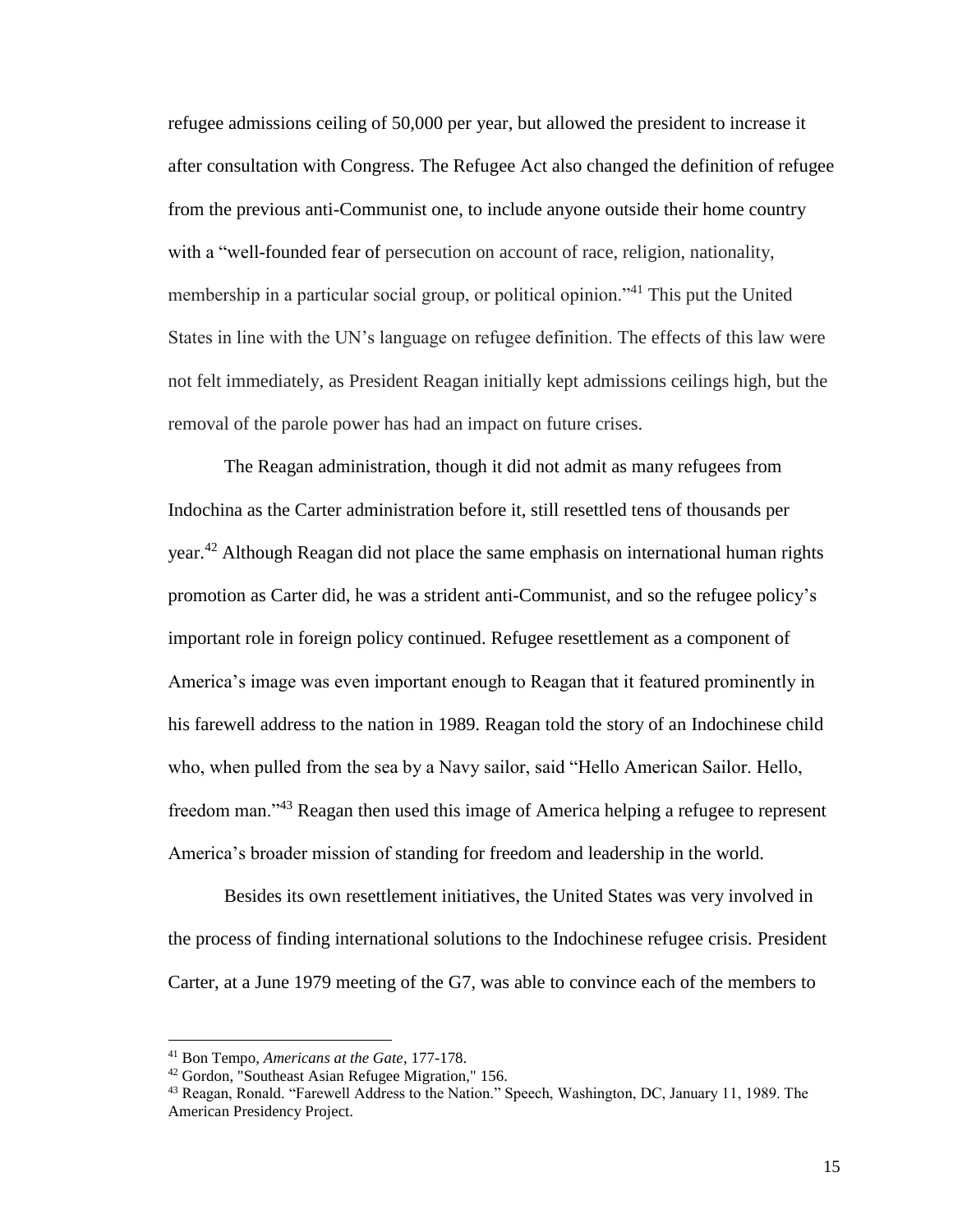increase funding for UNHCR's budget and to resettle more refugees. He did this by leading from the front, with an announcement that the U.S. would increase its monthly resettlement to 14,000 refugees, in order to pressure other nations to contribute more.<sup>44</sup> The U.S. also sent vice-president Walter Mondale to chair UNHCR's 1979 international conference of 65 countries on the crisis, whose solutions involved countries of origin, countries of first asylum and countries of resettlement working together.<sup>45</sup> Later, the United States was also a member of the 1989 Comprehensive Plan of Action, which introduced stricter refugee status determination alongside another push for resettlement in a bid to end the long crisis.<sup>46</sup>

One specific international program in which the U.S. had a heavy hand is worth discussing: the Orderly Departure Program (ODP). This innovative program, which began in 1979, allowed would-be refugees to apply for resettlement from Vietnam, rather than leave their homes on a dangerous sea journey to become official refugees. Over 650,000 Vietnamese were resettled to various countries through the ODP.<sup>47</sup> 458,367 of these came to the United States.<sup>48</sup> Although it was officially set up by UNHCR, the U.S. government pushed the agency to develop the program so that it could work for U.S. interests. (Since the U.S. had no diplomatic relations with Vietnam, they could not play a direct role in the process). The ODP was used by the U.S. government to both reduce the number of refugees leaving the country (and thus help Vietnam's neighboring countries,

<sup>44</sup> Bon Tempo, *Americans at the Gate*, 150.

<sup>45</sup> Robinson, *Terms of Refuge*, 53-54.

<sup>46</sup> W. Courtland Robinson, "The Comprehensive Plan of Action for Indochinese Refugees, 1989-1997: Sharing the Burden and Passing the Buck," *Journal of Refugee Studies* 17, no. 3 (2004): 320-21, Accessed January 31, 2018.

<sup>47</sup> Kumin, *Orderly Departure from Vietnam*, 104-05, 116.

<sup>48</sup> Robinson, *Terms of Refuge*, 294.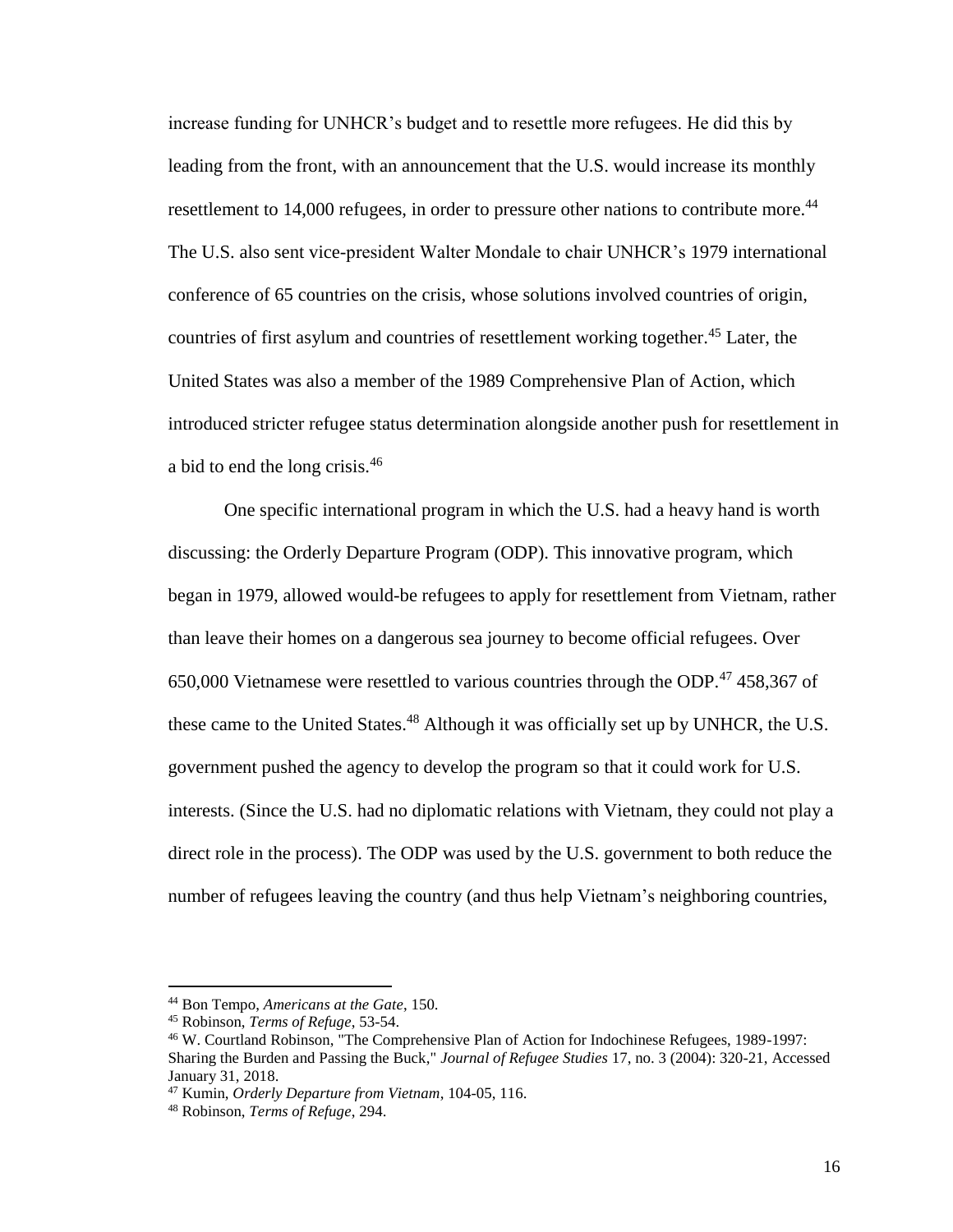U.S. allies), and to secure from Vietnam those of concern to the United States, including family members of U.S. citizens and former U.S. government employees.<sup>49</sup>

The United States pursued an active and decisive policy of resettlement of Indochinese refugees during the crisis. This was primarily an executive branch activity, with Congress following behind with funding and legalization of status resolutions, which led to the 1980 Refugee Act that formalized the process. Refugee resettlement policy was used as a component of foreign policy, in order to assist U.S. allies in the region and to rebuild America's benevolent image after the Vietnam War. Cold War politics also played a huge role in motivating the policy. The U.S. participated in, and in some cases spearheaded, multilateral solutions to the crisis.

<sup>49</sup> Kumin, *Orderly Departure from Vietnam*, 111.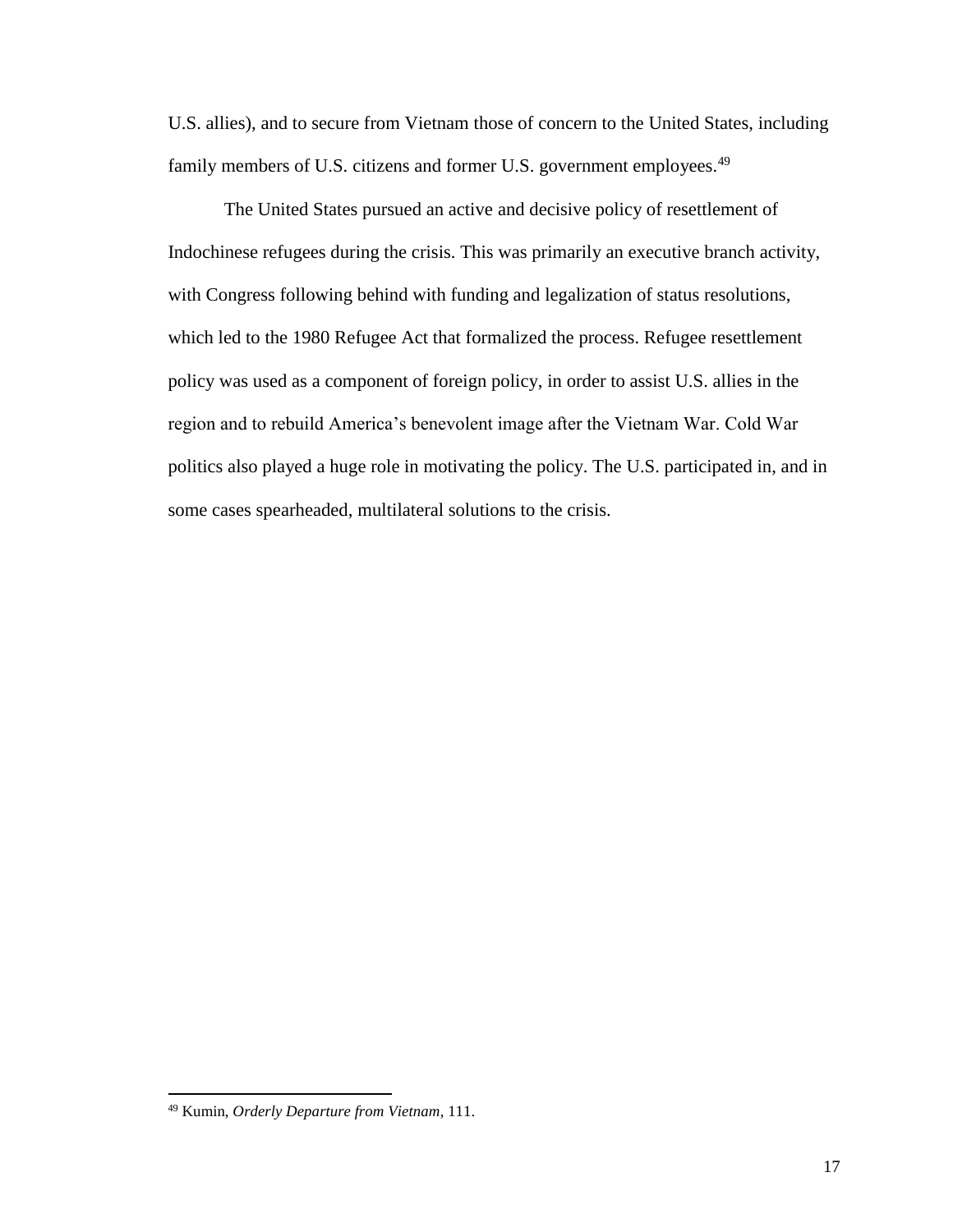#### <span id="page-21-0"></span>**Chapter 2: War on Terror Refugee Policy**

The refugee flows emanating from Afghanistan, Iraq and Syria cannot be as neatly divided as the three phases that came from Vietnam, Cambodia and Laos. While not all geographically or temporally contiguous, the refugee crises are all linked by U.S. involvement in the countries that spawned them, involvement that was and is controversial and not particularly successful in achieving American aims (as was the case in Southeast Asia).

America's long involvement in the War on Terror began in Afghanistan, which the U.S. invaded in 2001 to dislodge the Taliban government that was sheltering Al Qaeda. The United States, along with its NATO allies, established military bases and attempted to rebuild the country as a democracy, but has ended up fighting a Taliban insurgency since the invasion that lasts to this day. Seventeen years on from the initial invasion, the Taliban completely controls or is openly active in 70 percent of the country.<sup>50</sup>

The conflict has created large numbers of refugees and IDPs, though these numbers have fluctuated greatly with the conflict and many of both are unregistered, making analysis difficult. However, UNHCR reports that there were 3.6 million refugees outside Afghanistan before the invasion, and that there are currently 2.8 million located outside the country.<sup>51,52</sup> While these statistics seem positive on their face, this reduction

<sup>50</sup> Shoaib Sharifi and Louise Adamou, "Taliban Threaten 70% of Afghanistan, BBC Finds," BBC News, January 31, 2018, Accessed April 09, 2018.

<sup>&</sup>lt;sup>51</sup> United Nations High Commissioner for Refugees, "UNHCR Afghan Refugee Statistics 10 Sep 2001," ReliefWeb, September 10, 2001, Accessed April 09, 2018.

<sup>&</sup>lt;sup>52</sup> United Nations High Commissioner for Refugees, "Persons of Concern," UNHCR Population Statistics, 2018, Accessed April 09, 2018.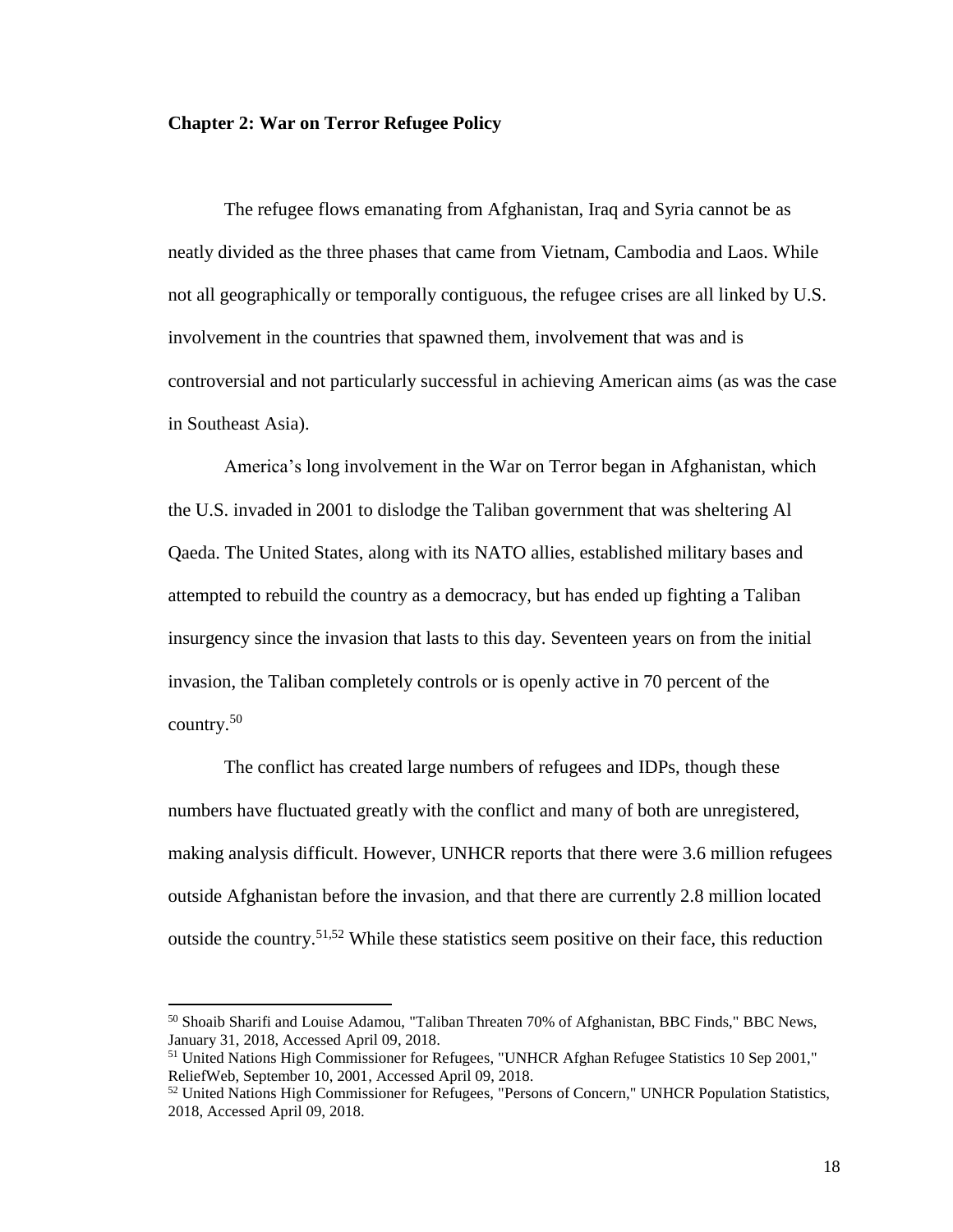of refugees is due not to resettlement but repatriation. This repatriation has been at times voluntary and at times coerced by Afghanistan's neighbors. <sup>53</sup> These Afghan refugees have been forced to return to a country that is still not safe by most measures, which has caused the IDP population to more than double during the long war, so it is hard to defend this repatriation as a "win."<sup>54</sup> Seventy-two percent of refugees who have returned have been subsequently displaced at least twice by continuing violence.<sup>55</sup>

The United States justified its 2003 invasion of Iraq in part by claiming that Saddam Hussein was harboring and supporting al-Qaeda, making the invasion part of the campaign to contain terrorism. The U.S. achieved its initial war aim of removing the Ba'athist government from power quickly, but the subsequent process of nation-building proved much more difficult, as in Afghanistan. The dismantling of the existing state and military led to the rise of an insurgency that al-Qaeda used to gain a foothold in the country it did not have previously. The invasion also unleashed sectarian tensions that erupted in violence between Sunnis, Shi'ites and religious minorities.<sup>56</sup>

As in Afghanistan, many fled the country to escape the violence while many others were displaced within the country. UNHCR reported that there were approximately 400,000 Iraqi refugees worldwide before the U.S. invasion, but by 2008 that figure had risen to 2.4 million.<sup>57,58</sup> This was accompanied by the creation of 2.7

<sup>53</sup> Josh Smith, "Rights Group Says Pakistan Has 'forced' Mass Afghan Refugee Returns." Reuters. February 13, 2017. Accessed April 09, 2018.

<sup>54</sup> UNHCR, "Persons of Concern."

<sup>55</sup> Samuel Hall, "Escaping War: Where to Next? The Challenges of IDP Protection in Afghanistan," Norwegian Refugee Council, January 24, 2018, Accessed April 09, 2018.

<sup>56</sup> Joseph Sassoon, *The Iraqi Refugees: The New Crisis in the Middle East*, London: Tauris, 2011, 1-6.

<sup>57</sup> United Nations High Commissioner for Refugees, "Iraqi Refugee and Asylum-Seeker Statistics," UNHCR, March 2003, Accessed April 09, 2018.

<sup>58</sup> Sassoon, *The Iraqi Refugees*, 5.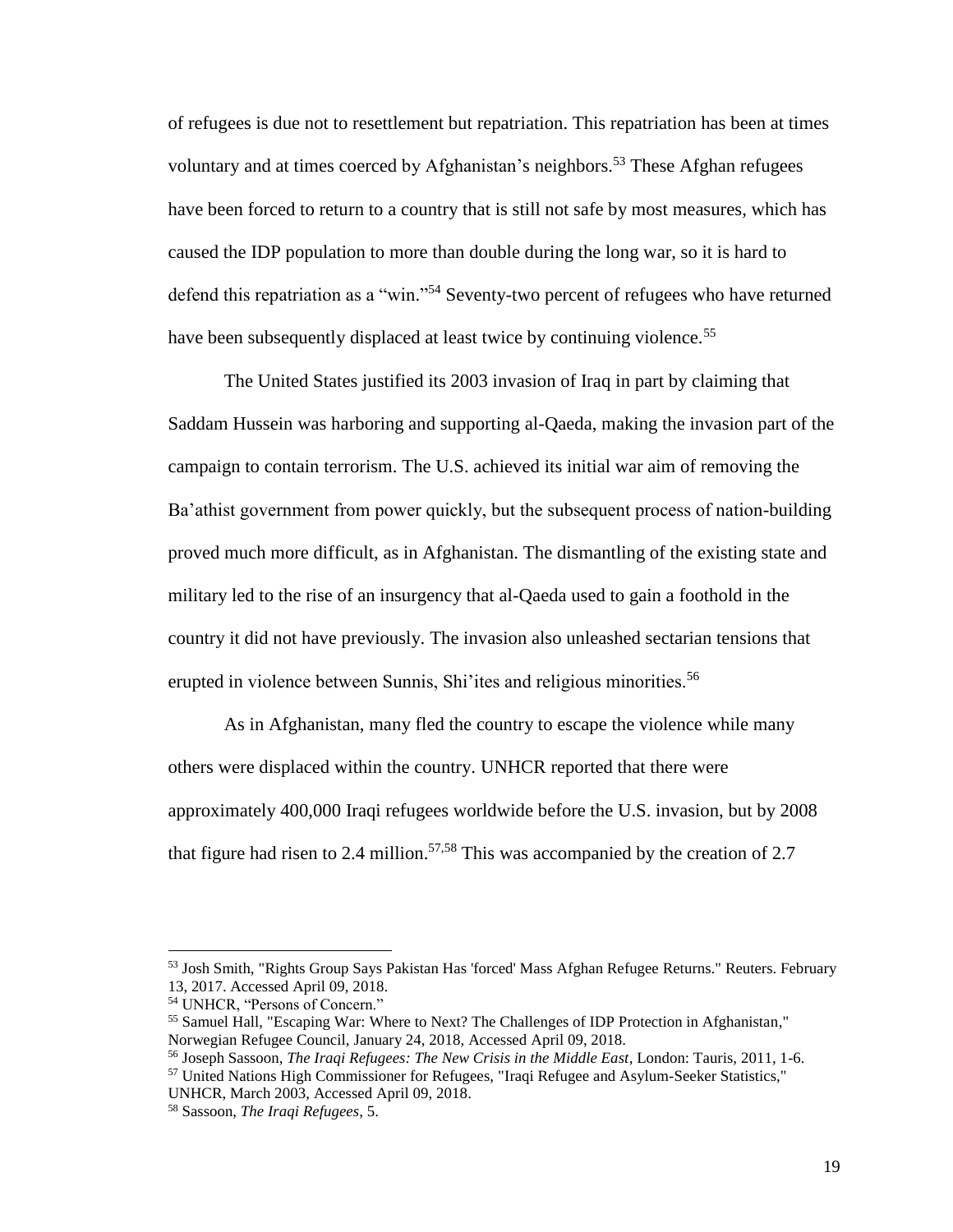million IDPs over the same period.<sup>59</sup> The United States withdrew its combat forces in 2011, but violence and refugee flows would continue. ISIS, which traces its lineage to the post-invasion insurgency, embarked on a campaign of bombings, territory seizure and ethnic cleansing beginning in 2014. This has prompted over 260,000 refugees to flee to neighboring countries. 60

For the United States, the Syrian Civil War has become both an anti-terror conflict and a proxy conflict against rivals. The civil war began in 2011 with popular protests that were part of the Arab Spring, but Islamic terror groups including ISIS have contributed significantly to the carnage. Meanwhile, U.S. rivals Iran and Russia have supported the Assad regime throughout the conflict. American military involvement began solely to combat ISIS and other jihadist groups, but has now been expanded to directly challenge the Assad regime (and by extension, its foreign supporters). The humanitarian costs of the conflict have been astronomical, however. After seven years of war, more than 5.6 million Syrians are registered refugees (although the true number is probably higher, since Lebanon has banned refugee registration since 2015). 4.1 million of these have come since 2013, when the U.S. entered the conflict by arming and funding resistance fighters. On top of the refugees, the Syria conflict has created 6.5 million  $IDPs.<sup>61</sup>$ 

The numbers of refugees the U.S. has admitted from these protracted conflicts has been a small proportion of their total numbers. In Afghanistan, the United States has resettled 14,947 refugees from FY 2002-2018. It has also admitted around three times as

 $59$  Ibid, 5.

<sup>60</sup> United Nations High Commissioner for Refugees, "Iraq Emergency," UNHCR, December 7, 2017.

<sup>61</sup> United Nations High Commissioner for Refugees, "Syria Regional Refugee Response," UNHCR Operational Portal, March 29, 2018, Accessed April 09, 2018.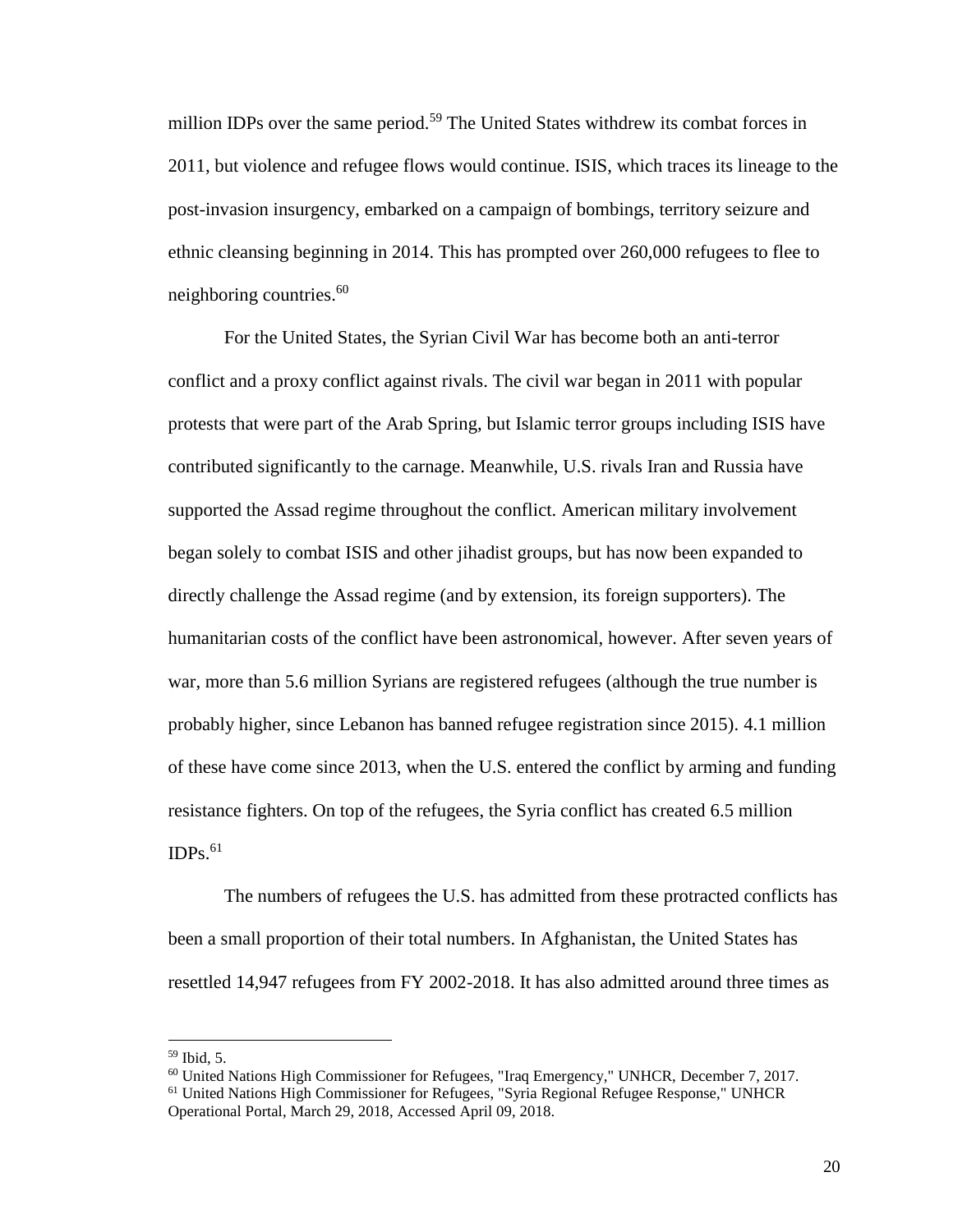many Afghans as Special Immigrant Visa holders, 49,170 in total. From Iraq, the United States has resettled a much higher number of refugees, 143,383 since 2003, while admitting 18,167 on SIVs. Syria has seen far fewer refugees admitted to America, with only 21,062 since the start of the civil war  $(21,002 \text{ since } 2013).$ <sup>62</sup>

In relative terms, this is far less than the U.S. took in during the Indochinese crisis. Iraqi refugees resettled by the United States as a percentage of the total Iraqi refugee population is 6.34 percent, which rises to 7.14 percent if SIVs are included. For Syria, the same figure is 0.37 percent. These figures are certainly smaller than the 43 percent share from the Indochinese crisis. As a proportion of U.S. population, the total refugee and SIV admissions (246,729) for the three countries for the period covered is 0.09% (using 2001 as the base year).<sup>63</sup> The corresponding figure for the Indochinese response was 0.59%.

The terrorist attacks of September  $11<sup>th</sup>$ , 2001 had a huge impact on the Bush administration's refugee policy towards Afghanistan and Iraq. In the immediate wake of the tragedy, the president ordered the entire refugee admissions program suspended for more than two months. This included canceling admissions for refugees that had already made it through the lengthy approval process.<sup>64</sup> After the freeze, the State Department implemented stricter security checks to supplement the admissions process.<sup>65</sup> This was an understandable and justified change to the process, given the traumatic nature of 9/11.

 $62$  See table in Appendix B for year by year breakdown and sources for this data.

<sup>63</sup> US Census Bureau, "Statistical Abstract of the United States: 2001," US Census Bureau, March 01, 2002, Accessed April 09, 2018.

<sup>64</sup> Meital Waibsnaider, "How National Self-Interest and Foreign Policy Continue to Influence the U.S. Refugee Admissions Program," *Fordham Law Review* 75 (2006): 391-426, Accessed March 10, 2018. <sup>65</sup> Arthur Dewey, "Immigration After 9/11: The View From the United States," U.S. Department of State, April 3, 2003, Accessed April 09, 2018.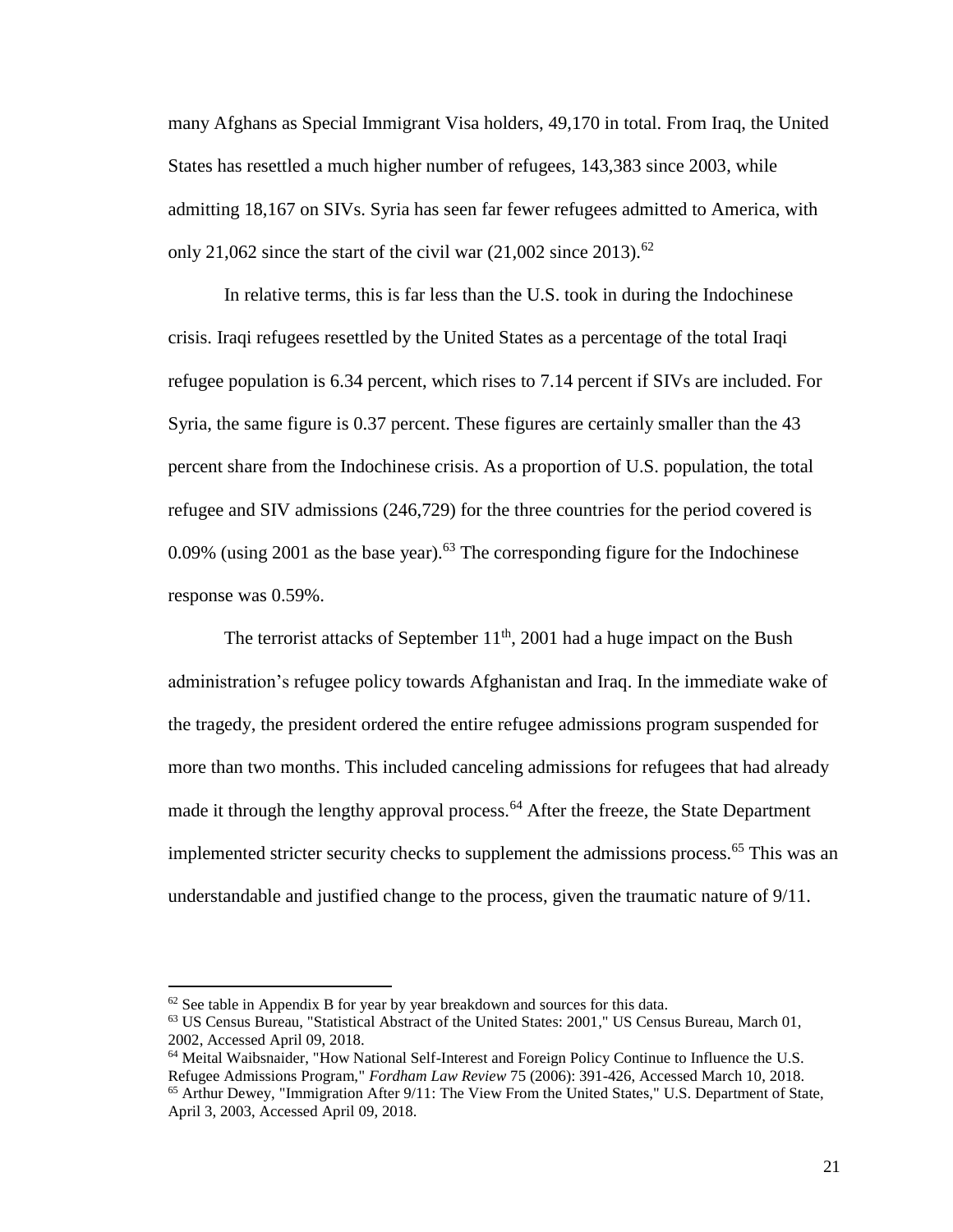However, after refugee admissions resumed, they were at much lower levels than they had been before 9/11. The Bush administration set its admissions ceiling at 70,000 for 2002 and kept it there through 2007, raising it to 80,000 in 2008. However, the nation admitted significantly fewer than that in each of those years.<sup>66</sup> Very few refugees were admitted from Afghanistan and Iraq during these years, even as they began to pour out of Iraq following the instability caused by the invasion. President Bush did mention refugees in several statements and speeches, but it was usually to illustrate the evil regimes that were creating them. In his 2003 State of the Union he related stories of Saddam Hussein's regime that came from refugees as part of his justification for the coming invasion.<sup>67</sup> Congress also authorized the Special Immigrant Visa Program during Bush's tenure, which was intended to reward Iraqis and Afghans who assisted the U.S. government in its mission.

President Obama inherited the Afghanistan and Iraq Wars from the Bush administration in 2009, along with their refugee and IDP situations. His administration markedly increased refugee admissions of Iraqis, keeping them near or above 10,000 annually throughout his entire tenure. His second term also saw a large surge in the issuance of SIVs, which may have been due to U.S. withdrawal of troops from Iraq and a drawdown in Afghanistan.

The refugee crisis in Syria also became an issue during the Obama administration, and it responded slowly to this crisis. The U.S. admitted fewer than 2,000 refugees from Syria in the first 5 years of the war, despite the fact that millions had fled, and the U.S.

<sup>66</sup> "U.S. Annual Refugee Resettlement Ceilings and Number of Refugees Admitted, 1980-Present," Migration Policy Institute, January 06, 2018, Accessed April 07, 2018.

<sup>67</sup> George W Bush, "Address Before a Joint Session of the Congress on the State of the Union," Speech, Washington, DC, January 28, 2003, The American Presidency Project.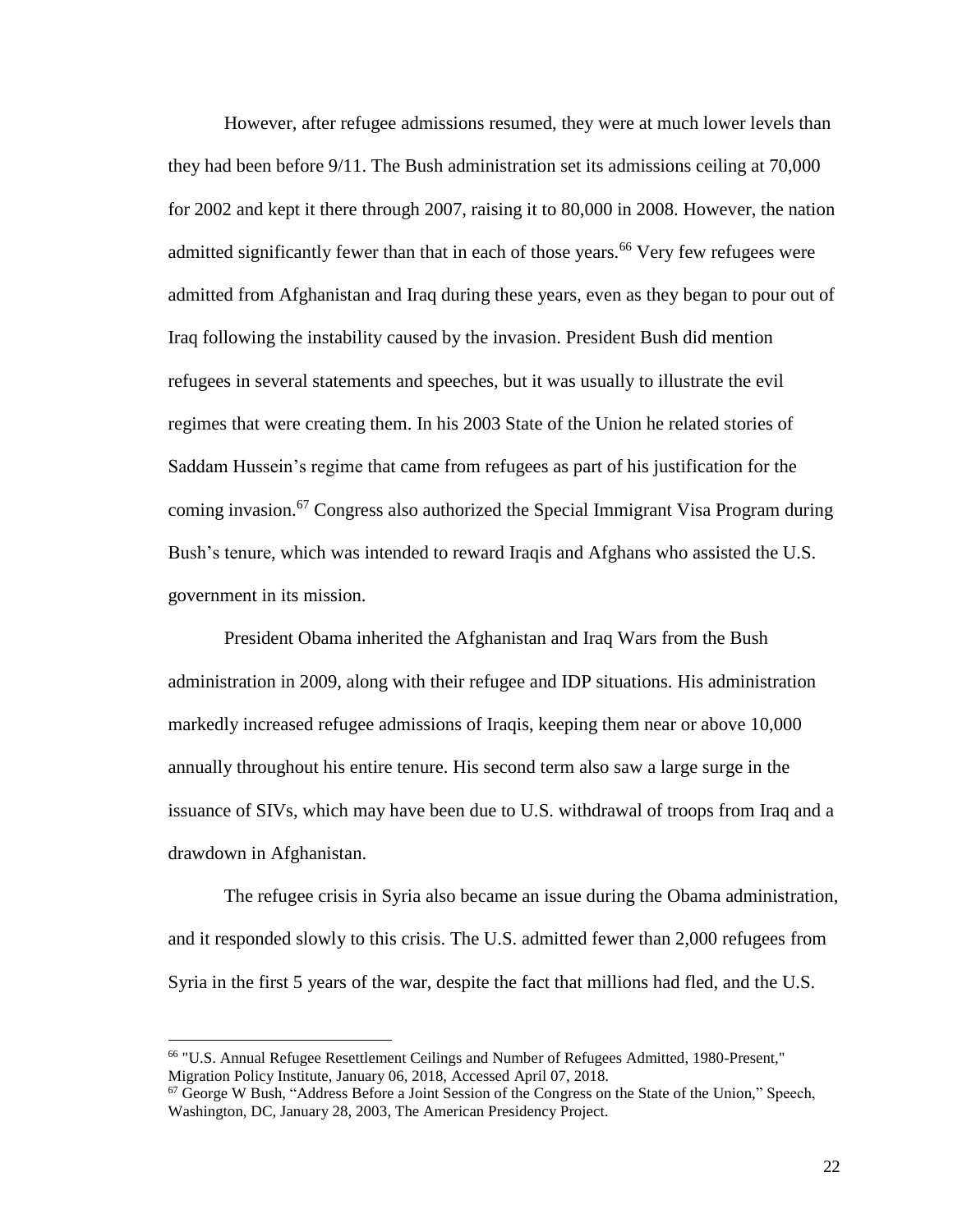was a participant in the conflict. The president eventually pledged to take in 10,000 Syrians in 2016. Critics pointed out that European nations planned to accept far more, and even Venezuela planned to accept 20,000.<sup>68</sup> Paralleling their reactions in 1975 and 1979, the U.S. public opposed this plan, with sixty percent opposed and thirty-seven percent in favor.<sup>69</sup> The administration met this goal despite the criticism, and followed it up with plans to increase the global admissions ceiling for 2017 from to 110,000. Obama made this announcement in a speech at the United Nations, and called on the other nations of the world to follow that example to increase resettlement.<sup>70</sup> This attempt echoes Jimmy Carter's attempts in 1979 to use the U.S. as an example to inspire other countries. This final policy change would prove to be mostly symbolic, however, as Donald Trump's victory in 2016 brought a drastic change to U.S. refugee policy.

Trump campaigned on a promise to cut U.S. refugee admissions, and those from Syria specifically (after a brief period when he supported Syrian admissions as a humanitarian measure). This was part of his wider promises to reduce U.S. immigration. He even called Syrian refugees "a great Trojan Horse for the U.S.," claiming they posed a giant security risk in order to play off of many Americans' continuing fears of terrorism.<sup>71</sup> Trump quickly delivered on this promise. One of his first actions as president was the so-called "Muslim ban," which blocked travel from seven Muslim-majority nations, but also suspended all refugee admissions for 120 days and banned Syrian

<sup>68</sup> Gardiner Harris, "Obama Increases Number of Syrian Refugees for U.S. Resettlement to 10,000," *The New York Times*, September 10, 2015, Accessed April 9, 2018.

<sup>69</sup> Jeffrey Jones, "Americans Again Opposed to Taking In Refugees," Gallup.com, November 23, 2015, Accessed April 10, 2018.

 $70$  Obama, Barack. "Remarks at the Leaders' Summit on Refugees in New York City." Speech, New York, NY, September 20, 2016. The American Presidency Project. Accessed April 10, 2018.

 $71$  Joseph Tanfani, "Donald Trump Warns That Syrian Refugees Represent 'a Great Trojan Horse' to the U.S.," *The Los Angeles Times*, October 19, 2016, Accessed April 9, 2018.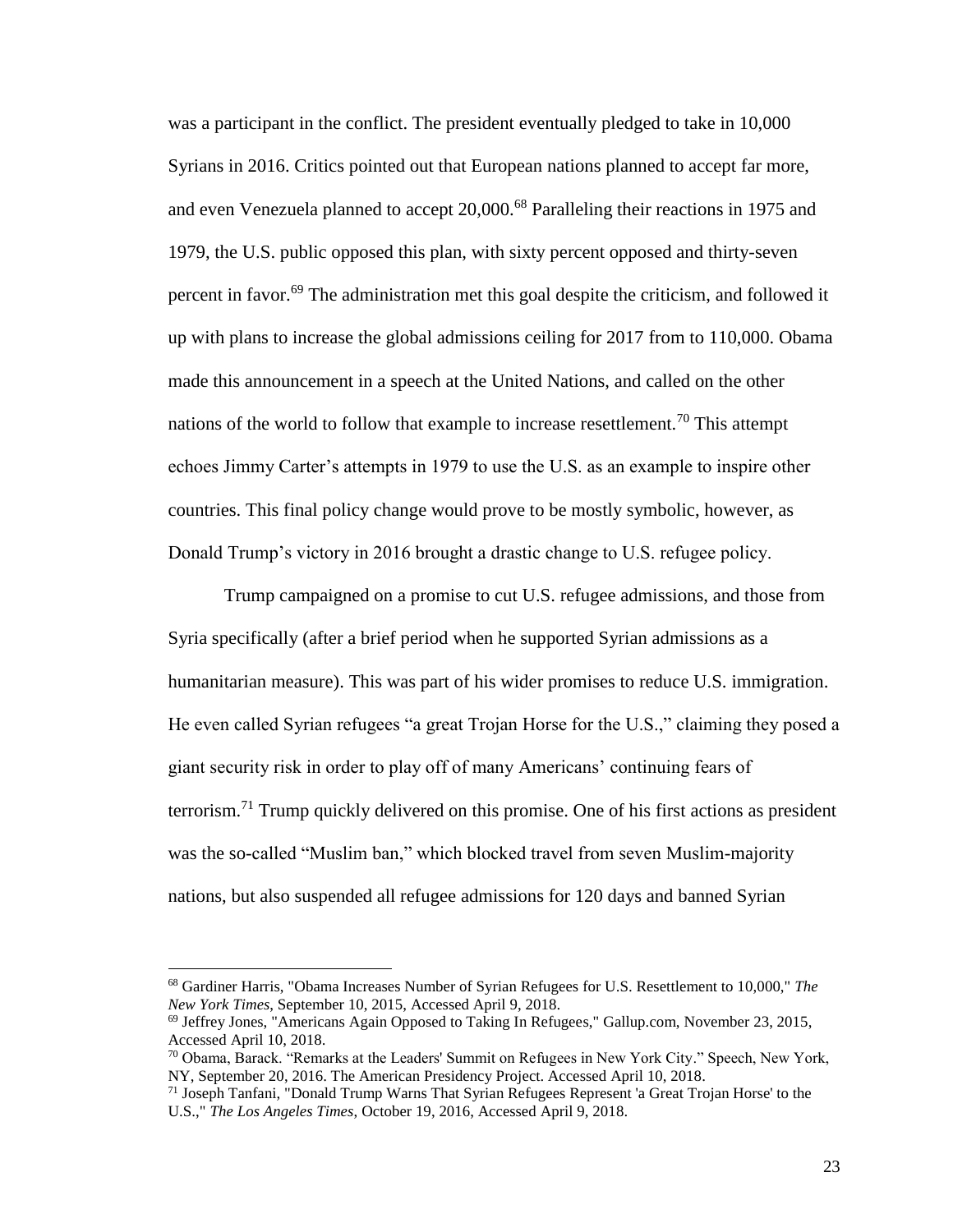refugees indefinitely.<sup>72</sup> This order, including the shunning of refugee admissions, drew criticism from many countries, including America's allies in Europe doing just the opposite. Despite that original order being mostly blocked in the courts, Trump has followed through on his promise to resettle fewer refugees, and especially fewer refugees from Syria. At the same time, he has admitted record numbers of Special Immigrant Visa holders. This may indicate the administration plans to stay strategically involved in Iraq and Afghanistan, and needs to ensure it can continue to recruit local allies.

The United States' has resettled fewer refugees from War on Terror related countries than it did in the Indochinese crisis, both in absolute and relative terms. The September 11<sup>th</sup> terrorist attacks brought a halt to all refugee admissions, and they did not rise back to pre-2001 levels until the Obama administration. Although refugee admissions were low, Congress did create the Special Immigrant Visa program to recruit and reward local Iraqis and Afghans, using refugee-like policy as a component of foreign policy. The Trump administration has continued the SIV program, but has been incredibly hostile to not just the practice of but the concept of refugee resettlement, marking a dramatic shift in U.S. policy.

<sup>72</sup> Exec. Order No. 13769, 3 C.F.R. (2017).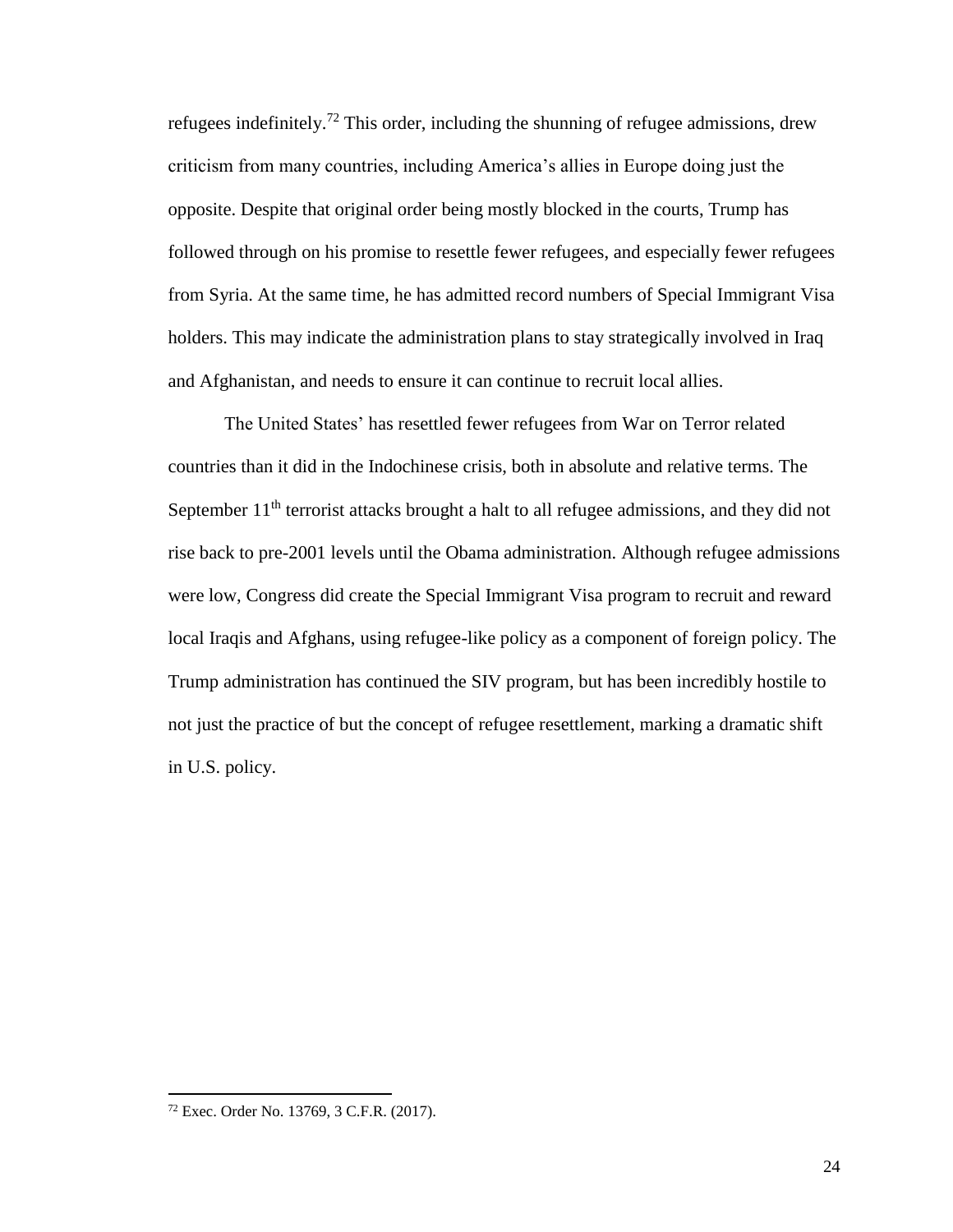#### <span id="page-28-0"></span>**Chapter 3: Analysis**

The legacy of America's military failure in Southeast Asia weighed extremely heavily on its subsequent refugee policy in the region. By the end of the Vietnam War, Americans had come to grips with the idea that their involvement in the region was unsuccessful, and the rapid collapse of South Vietnam confirmed this. The refugee crisis itself arose (in part) because the United States failed in its goal of containing the Communist regime in North Vietnam and would-be regimes in Laos and Cambodia. When the refugees began to flow out of the region, the United States accepted so many of them because it had accepted that its military and political vision for the region had lost out. As noted, the United States did not admit any refugees from the region prior to South Vietnam's final defeat in 1975 (admittedly most of the millions displaced during the war were technically not refugees, but IDPs). To do so would have been to admit that America and its non-communist allies were losing.

This is the biggest reason for the differing response to the refugee crises in Afghanistan, Iraq and Syria. As the United States is still in the midst of its War on Terror engagements in these countries, an acceptance of refugees on the scale seen post-Vietnam would be a recognition that America is not creating the safe, stable, terrorism-free democracies that it has aimed to create. This is especially true of the Bush administration, who began the Iraq and Afghanistan engagements, and resettled very few refugees even when the situation became dire, preferring to rely on dubiously effective repatriation. As the United States continues its long-running engagement in the region, the changing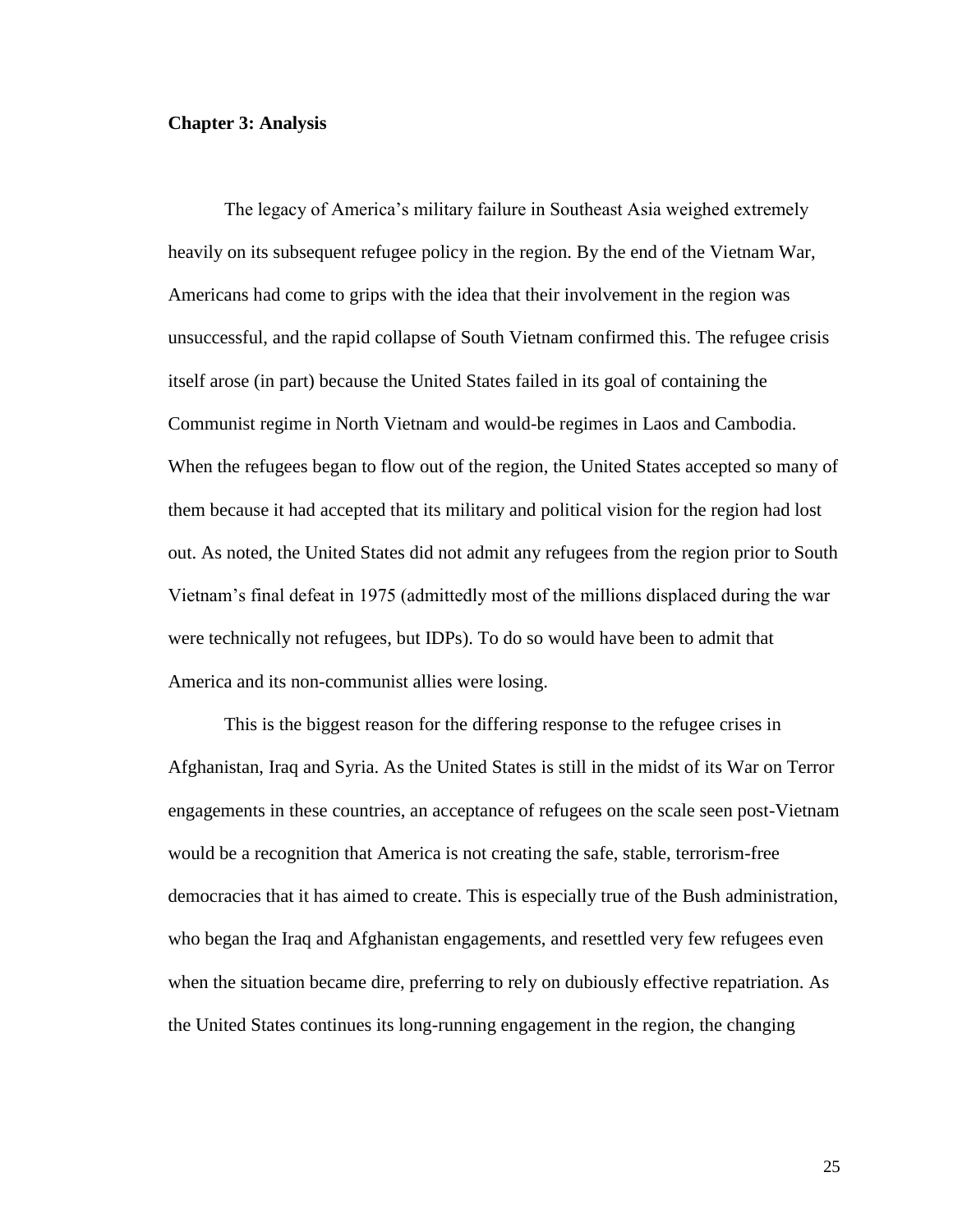perception of its political and military success or failure will likely have a bearing on its refugee resettlement policy, just as it did in Southeast Asia.

Another very important reason for the difference between the policies is the nature of the Cold War versus the War on Terror. The Cold War, though far from a moment of perfect agreement in American politics, did provide a measure of consensus in U.S. foreign policy. Linking a policy to the struggle against Communism provided a ready avenue to help it gain political, if not always popular, support. The Cold War dynamic also required the United States to work closely with allies and attend at least somewhat to their interests, and to pursue multilateral solutions to its problems, which was reflected in the response to the Indochinese crisis. The War on Terror, though also a struggle against an ideology deemed dangerous to America and the world, has not provided the same sort of political consensus at home. As a result, there has not been similar support for Middle Eastern refugees, even though they can be seen as victims of that same ideology. The United States has also become comparatively more unilateral in its global dealings since the end of the Cold War (e.g. the 2003 invasion of Iraq that was widely criticized by many U.S. allies). This unilateralism has manifested itself in the relative paucity of refugee crisis solutions spearheaded or supported by the U.S. in the War on Terror.

It must also be acknowledged that the statutory environment surrounding U.S. refugee resettlement has also changed, in part due to the experience of the Indochinese crisis. Gone are the days of widespread parole power admissions and ad-hoc policy. However, even under the 1980 legal framework of the admissions ceiling and consultation with Congress, the United States still pursued an active resettlement policy

26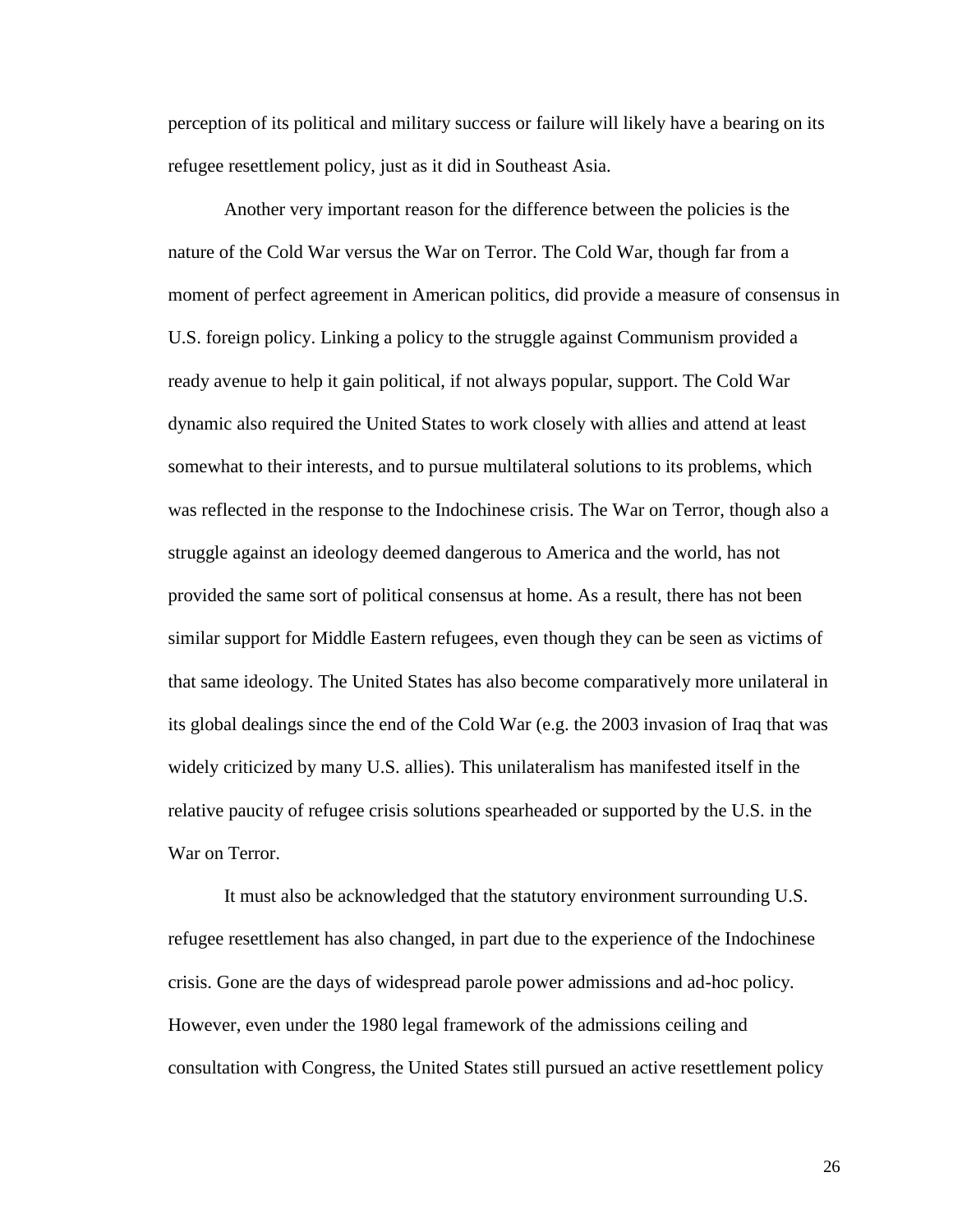and admissions numbers stayed high, at least for a time. The Reagan administration resettled 160,000 refugees in 1981 and around 100,000 in 1982, the majority of whom were from Indochina.<sup>73</sup> Thus, the legal environment, though different, is only a small part of the reason for the differing policies. Far more important to our understanding of the differing responses is the United States' appraisal of its strategic success (or lack thereof) in each situation, and the nature of the Cold War and the War on Terror as political unifiers.

Yet despite the fact that several factors have combined to create a different policy today than the U.S. employed in the Indochinese crisis, there are still lessons to be learned from the United States' past experience. The next chapter will discuss policy changes that the U.S. can enact to improve its implementation of foreign policy goals, revive its image, gather domestic support for resettlement, and better respond to humanitarian needs.

<sup>73</sup> Migration Policy Institute, "Annual Refugee Resettlement Ceilings;" Gordon, "Southeast Asian Refugee Migration," 156.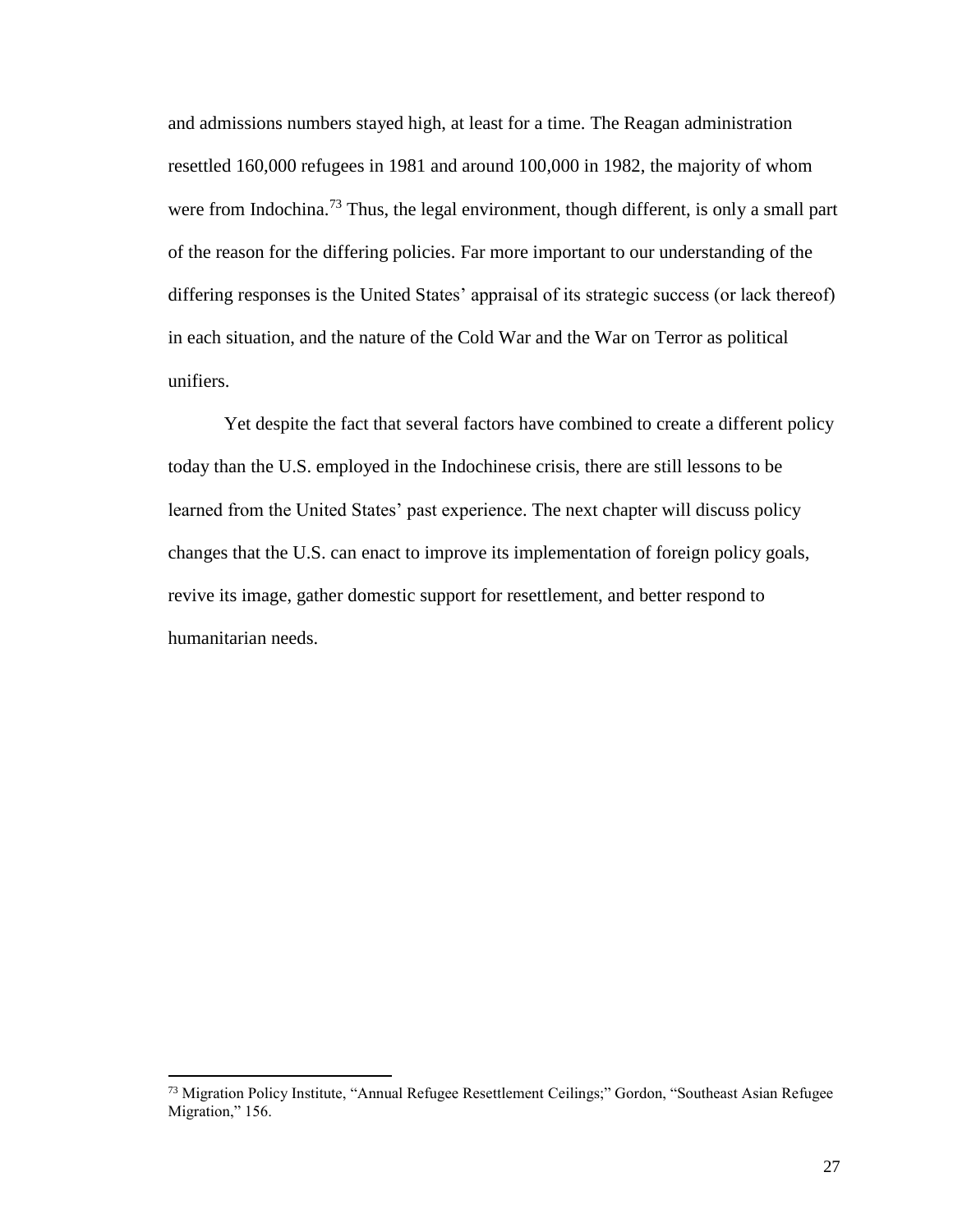#### <span id="page-31-0"></span>**Chapter 4: Policy Recommendations**

The first, most urgent policy recommendation is directed at the current administration. President Trump has set the FY 2018 refugee admissions ceiling at 45,000, with 17,500 of those allocated to the Near East/South Asia region that includes the countries discussed in this paper.<sup>74</sup> This is the lowest the ceiling has ever been set, dating back to the 1980 passage of the Refugee Act which established the requirement.<sup>75</sup> However, the administration is on track to admit less than half that number, based on admissions from the first quarter of FY 2018.<sup>76</sup> This markedly diminished rate comes at a time when the number of forcibly displaced people worldwide has never been higher.<sup>77</sup> The United States has previously used its position as global resettlement leader to pressure other countries into action.<sup>78</sup> Now, with the nation on track to admit only 21,000 refugees from across the globe this year, America risks losing this status. Trump's slogan may be "America First," but this is one position where America may no longer be number one. The Trump administration should move to at least admit as many refugees as the ceiling will allow.

It seems unlikely that the current administration will consider raising the refugee ceiling after slashing it so drastically. However, a future administration can and should raise it once again. There are obvious humanitarian arguments for increased U.S.

<sup>74</sup> United States Department of State, *Proposed Refugee Admissions for Fiscal Year 2018*, October 4, 2017, Accessed April 7, 2018, 6.

<sup>75</sup> Migration Policy Institute, "Annual Refugee Resettlement Ceilings."

<sup>76</sup> "IRC: Trump Administration on Track to Miss Own Target for Refugee Admissions," International Rescue Committee (IRC), January 26, 2018, Accessed April 07, 2018.

<sup>77</sup> United Nations High Commissioner for Refugees, "Figures at a Glance," UNHCR, June 19, 2017, Accessed April 07, 2018.

<sup>78</sup> Susan Martin and Elizabeth Ferris, "US Leadership and the International Refugee Regime," *Refuge* 33, no. 1 (January 1, 2017): 23, Accessed March 10, 2018.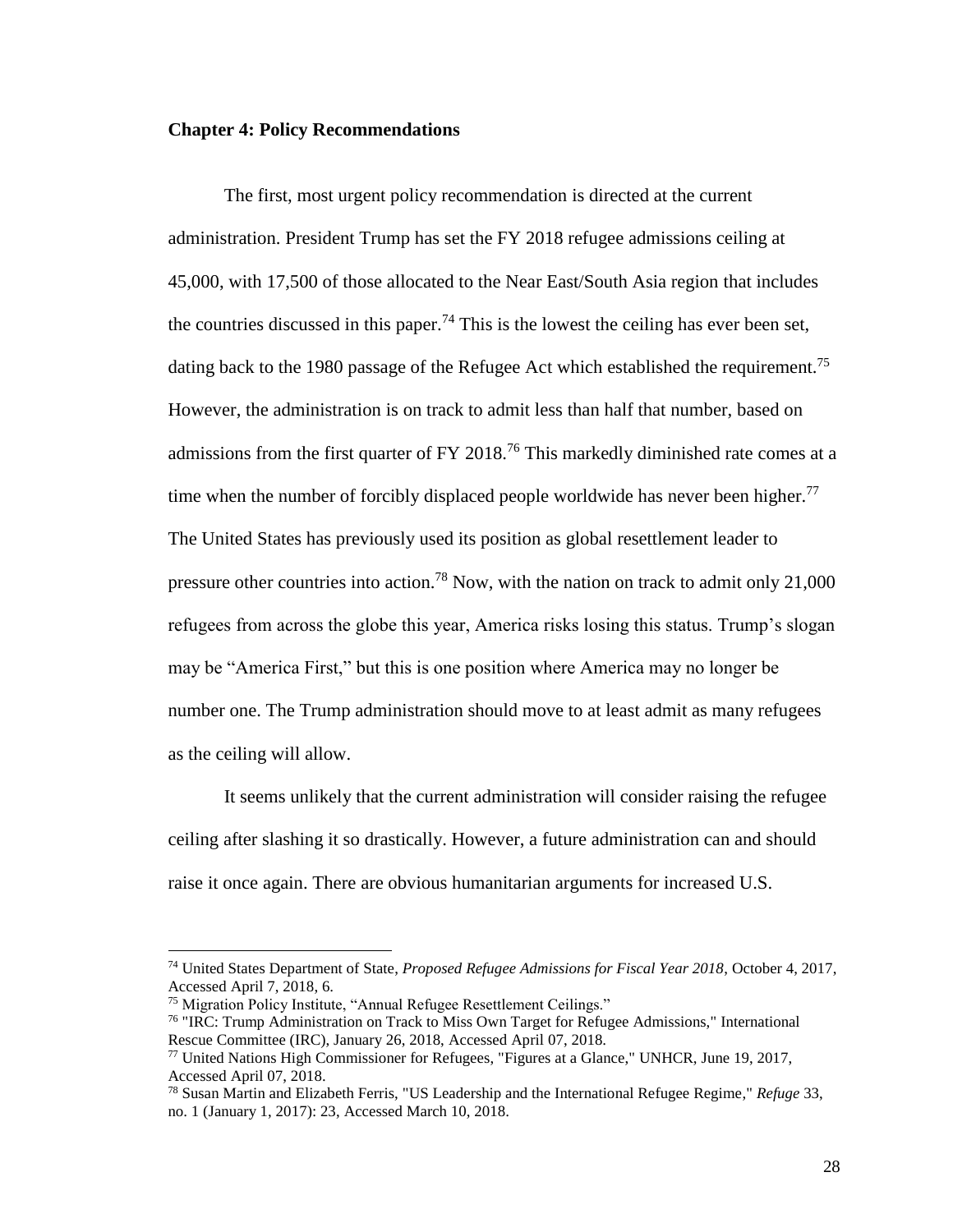resettlement. But besides these, a future administration should cast resettlement in foreign policy terms to convince Congress and the American public of the necessity of increased admissions. Increasing resettlement could help the U.S. repair relations with allies experiencing refugee flows, and also help the country rebuild its international image in the wake of its unpopular War on Terror involvement. Both of these methods of reasoning were used to justify America's resettlement of the Indochinese in the 1970s and 80s, but could also prove useful in America's current geopolitical situation.

Turkey is a prime candidate for this first type of benefit from increased resettlement. It currently houses over 3.5 million refugees from the Syria conflict, and the International Organization for Migration reports that social cohesion is diminishing as tensions rise between the refugees and their Turkish hosts.<sup>79</sup> At the same time, American-Turkish relations are at a nadir because Turkey claims the U.S. abetted an unsuccessful coup attempt in 2016, and the U.S. is supporting Kurdish fighters in Syria that Turkey claims are terrorists. American officials say that relations are at a "crisis point."<sup>80</sup> If the U.S. were to focus on resettling Syrian refugees from Turkish camps, it would help relieve pressure on Turkey's government, and could be a step toward repairing relations between the countries.

The European Union has also seen a flood of asylum seekers petitioning for refugee status in the last three years. Over 3.1 million new applicants filed for this status from 2015-2017, and the top three countries of origin for these would-be refugees were

 $79$  United Nations High Commissioner for Refugees, "Syria Regional Refugee Response – Turkey," UNHCR Operational Portal, March 29, 2018, Accessed April 07, 2018; International Organization for Migration, IOM Turkey: Social Cohesion Assessment – June 2017, UNHCR Operational Portal, March 27, 2018, Accessed April 6, 2018.

<sup>80</sup> "Tillerson Says US-Turkish Relations at 'crisis point'," Al Jazeera, February 17, 2018, Accessed April 07, 2018.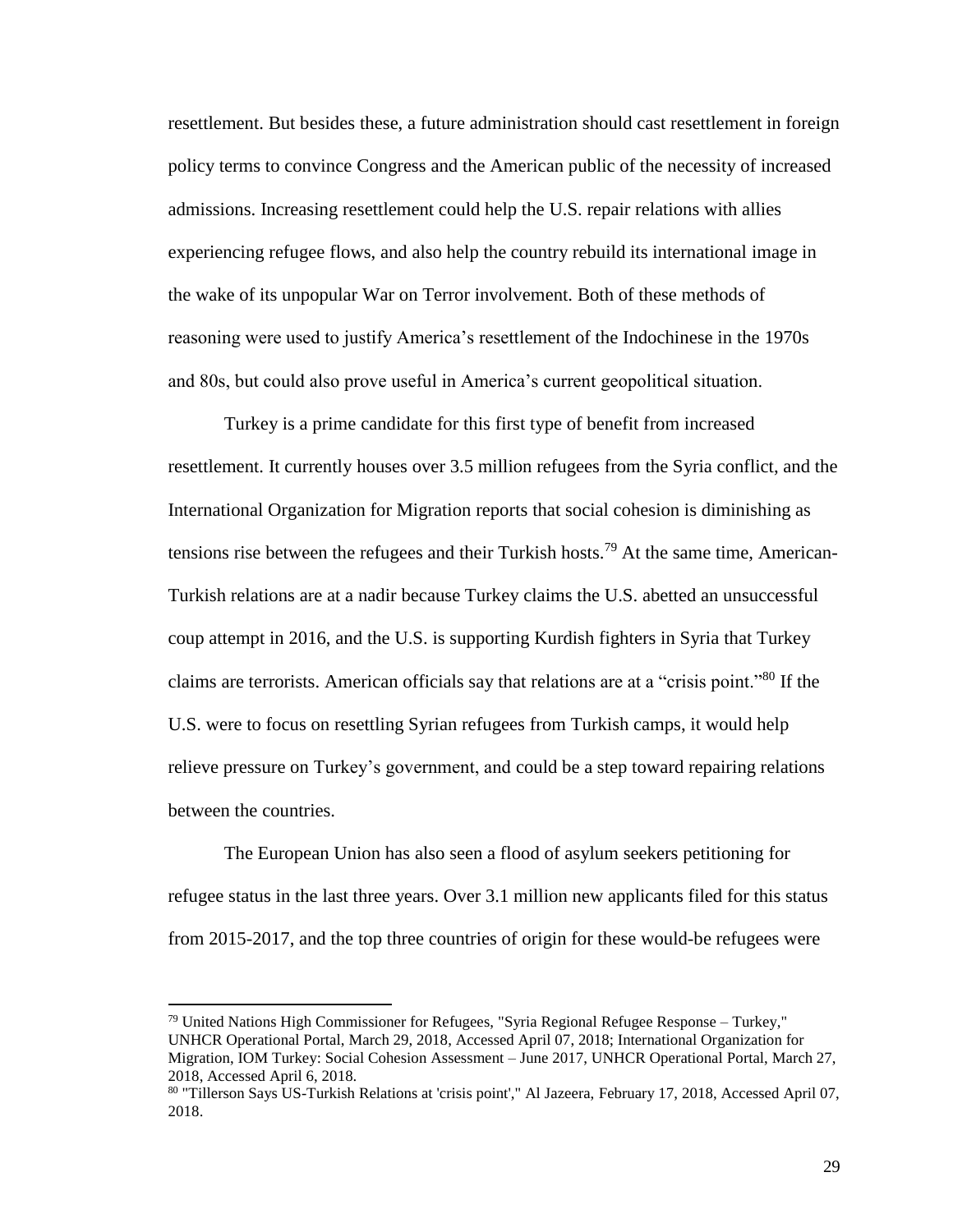Syria, Iraq and Afghanistan.<sup>81</sup> Contemporaneously, U.S.-European relations have become strained as President Trump rails against what he sees as unfair trade practices and an unfair level of contribution to European defense. The transatlantic relationship that has underpinned the postwar order is said to be fraying. Besides the prognostications of analysts, multiple polls describe this damaged relationship.<sup>82</sup> However, one way the United States could rebuild Europeans' goodwill would be admitting asylum seekers to the U.S. from the EU once their status is determined. That way, the U.S. would be seen as shouldering some of the burden that its allies, by virtue of their proximity to the Middle East, are feeling that the U.S. is not. If U.S. authorities can accept the validity of European procedures to determine refugee status, it will even save the government time and resources in the admissions process.

Besides reassuring individual allies of its continuing commitment to their interests, increased refugee resettlement would help America improve its global image that has been damaged by its involvement in the War on Terror. Several of America's strategies of prosecuting the war, from its use of "enhanced interrogation" and black sites, to its increasingly widespread drone bombing campaign, have proved very unpopular with publics across the globe. This has translated to a loss of confidence in the U.S. as a whole, an effect that was most pronounced during the Bush years but still present during the Obama administration.<sup>83</sup> A future administration could use the

<sup>81</sup> European Commission, "Asylum Statistics," Eurostat, March 20, 2018, Accessed April 08, 2018. 82 Jacob Poushter, "How Americans and Germans View Their Countries' Relationship," Pew Research Center, December 04, 2017, Accessed April 08, 2018; Richard Wike et. al, "U.S. Image Suffers as Publics Around World Question Trump's Leadership," Pew Research Center, June 26, 2017, Accessed April 08, 2018.

<sup>83 &</sup>quot;America's Image Slips, But Allies Share U.S. Concerns Over Iran, Hamas," Pew Research Center, June 13, 2006, Accessed April 08, 2018; "Global Opinion of Obama Slips, International Policies Faulted." Pew Research Center. June 13, 2012. Accessed April 08, 2018.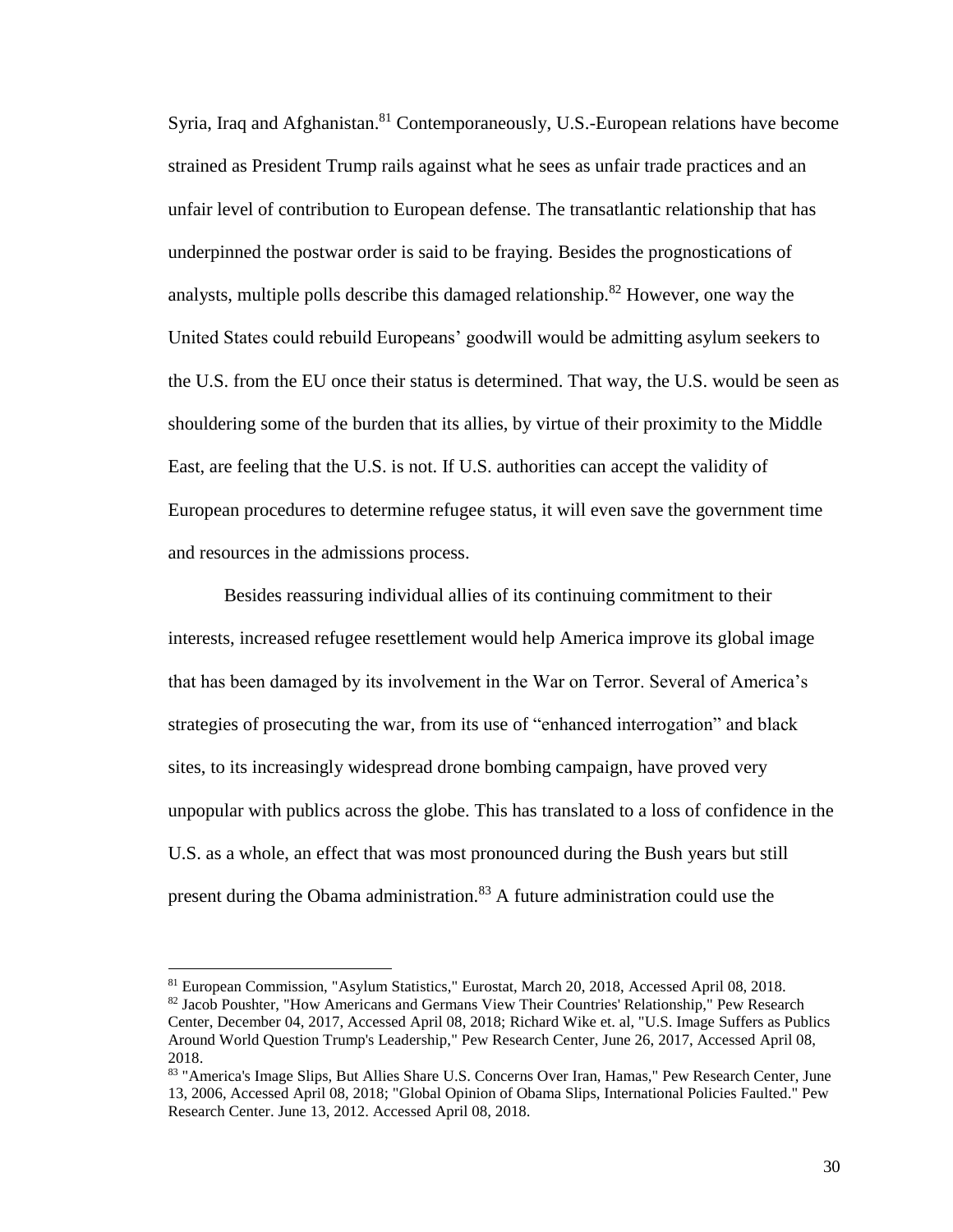increased resettlement of refugees from War on Terror conflict zones to shore up the image of the U.S. as a protector of freedom and human rights, in a similar way the Ford and Carter administrations used Indochinese refugee resettlement to rebuild America's image after Vietnam.

The American public's opposition to refugee resettlement often stems from two worries: that they will be an economic drag or a security risk. However, research has shown quite the opposite to be true. The National Bureau of Economic Research has found that refugees work at higher rates than natives, and that they contribute more in taxes than they receive in public assistance in the long term. <sup>84</sup> The Federal Reserve reports that immigrants, especially refugees, have a much higher success rate when starting their own businesses. $85$  Here too the legacy of the Indochinese refugee policy can be illustrative. Research has found that Vietnamese immigrants (composed almost entirely of resettled refugees and their family members who entered later under the family-unification category), have higher incomes and are less likely to live in poverty than the native-born population. <sup>86</sup> Security concerns, of particular importance in the age of the War on Terror, are also overblown. The CATO Institute has found that the odds of an American dying in a terror attack by a refugee is 1 in 3.64 billion per year. All three of these deaths occurred before the 1980 Refugee Act added more security checks to the admissions process.<sup>87</sup> Should a future administration decide to increase its refugee

<sup>84</sup> William N. Evans and Daniel Fitzgerald, "The Economic and Social Outcomes of Refugees in the United States: Evidence from the ACS," *NBER Working Papers*, no. 23498 (June 2017), Accessed April 7, 2018. <sup>85</sup> Eileen Wolfington, "A Commentary: Immigrant and Refugee Entrepreneurs," *Bridges*, Spring 2006, 3-4, Accessed April 8, 2018.

<sup>&</sup>lt;sup>86</sup> Jie Zong and Jeanne Batalova, "Vietnamese Immigrants in the United States," Migration Policy Institute, March 8, 2016, Accessed April 08, 2018.

<sup>87</sup> Alex Nowrasteh, "Terrorism and Immigration: A Risk Analysis," *Policy Analysis – CATO Institute* 798 (September 13, 2016), Accessed March 11, 2018.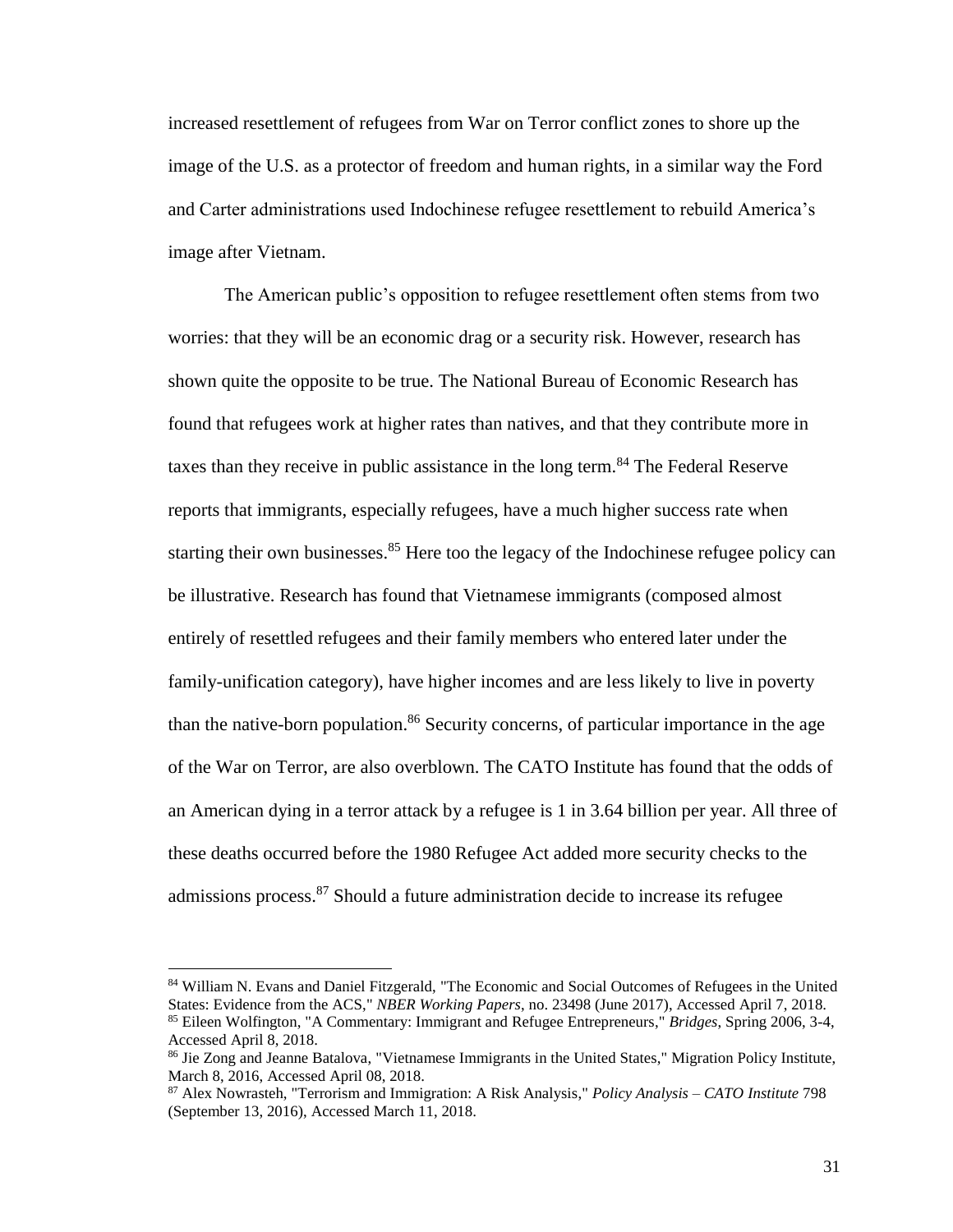admissions as recommended, it should also institute a public information campaign to inform the American public that refugees are not a security risk or an economic burden.

Statutory changes should accompany the increase of the admissions ceiling. Under current U.S. immigration law (Section 209 of the Immigration and Nationality Act), refugee status is only good for one year. All persons admitted to the U.S. as refugees are required to apply to have their status adjusted to legal permanent resident (LPR) after that time. <sup>88</sup> This process means more work for the Department of Homeland Security, which wastes time and money. The rigorous system now in place to vet refugees before their admission has outstripped the admissions checks that were in place in 1980, at the Refugee Act's passage. Furthermore, the differences between the factors that would cause a refugee to be denied adjustment to LPR status, and those that would necessitate deportation of an LPR, have been mostly eliminated, rendering this status adjustment process redundant.<sup>89</sup> The U.S. government should amend the admissions process to directly admit refugees as legal permanent residents. Removing the timeintensive extra step of LPR status adjustment would eliminate tens of thousands of filings per year, freeing up some of the resources needed to process more resettlement applications as discussed above. This change would also make life easier for the refugees themselves.

One other policy that should be improved is the Special Immigrant Visa Program. Despite the Trump administration continuing the trend of increasing SIV admissions, there is still a large backlog in the program. Around 14,000 applicants (solely primary

*<sup>88</sup> Immigration and Nationality Act, U.S. Code 8* (1980), § 209.

<sup>89</sup> David A. Martin, *The United States Refugee Admissions Program: Reforms for a New Era of Refugee Resettlement*, Washington, DC: Migration Policy Institute, 2005, 110-11.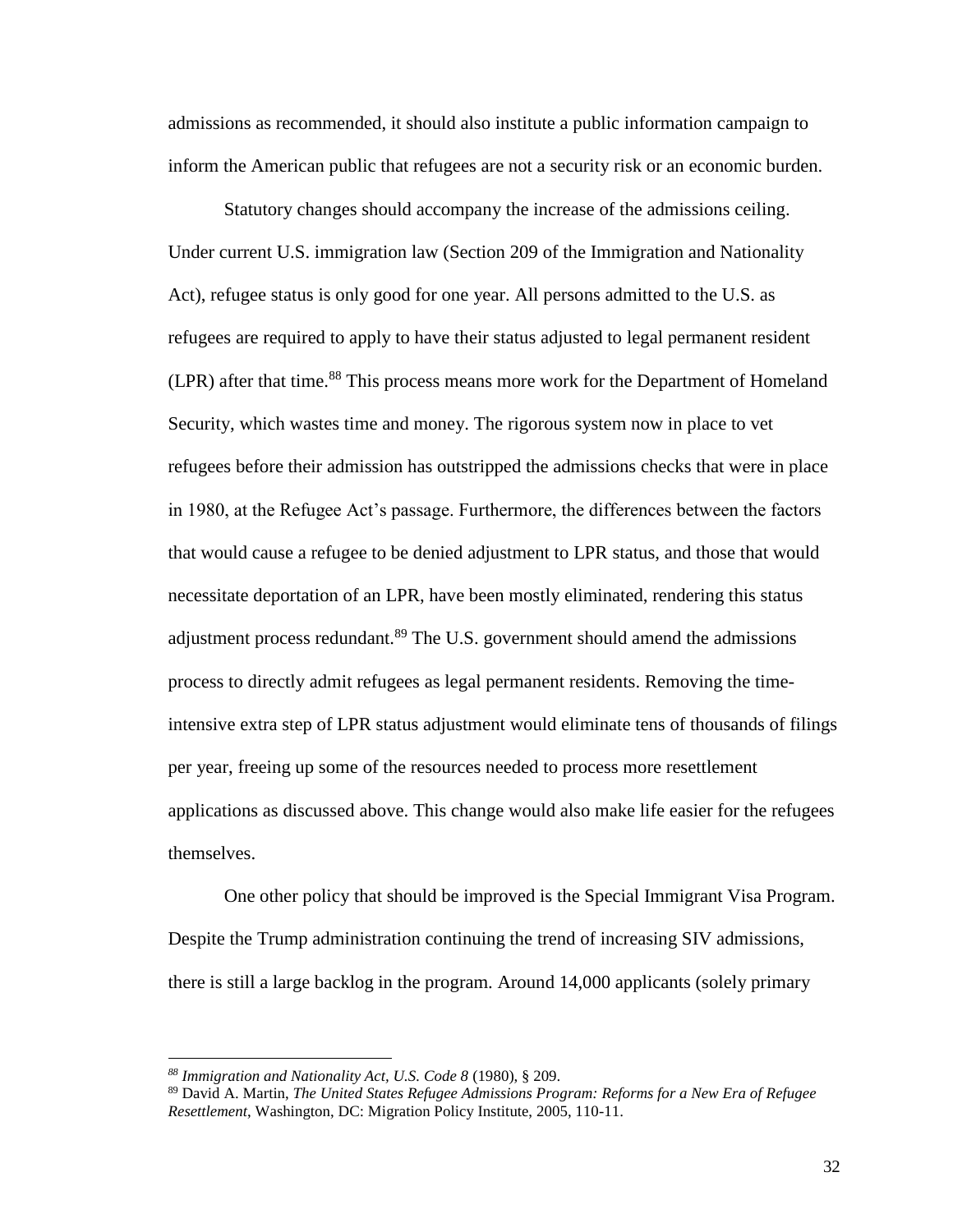applicants, not including family members) are still waiting on the process, and there are only 3,500 SIVs allotted for 2018.<sup>90</sup> This is especially troubling as U.S. involvement continues in both Iraq and Afghanistan, which means more Iraqis and Afghans will be needed to serve as interpreters and contractors. In Afghanistan, the military plans to increase its presence with more troops on the ground and more aircraft operations, meaning those eligible to apply for SIVs will increase further.<sup>91</sup> The tenuous position of the SIV program does not bode well for the U.S.' ability to recruit allies on the ground in these countries, and thus to achieve its military and foreign policy goals. Furthermore, a failure here will likely be remembered by potential allies in future conflicts, so there are long-term ramifications. The U.S. Congress should immediately authorize more SIVs and continue to do so until American involvement in the countries ends, and there are no more valid applicants.

As the U.S. becomes more involved in the Syria conflict, Congress should consider setting up an SIV program for Syria as well. Already there are U.S. troops in the country, fighting both jihadist groups and pro-regime forces alongside local allies. Though it is not known exactly what roles these U.S. troops are playing, it seems safe to assume that they are utilizing local Syrians as guides and interpreters. As such, it appears there is, or will be, a population of Syrians that would be threatened if they came under the sway of the Syrian regime or jihadists. If such an event does come to pass, Congress should authorize an SIV program for Syria. It does no good to operate and fully fund such a program in one or two countries if it is not implemented in another situation where

<sup>90</sup> Alex Horton, "They risked their lives to help U.S. troops. Now they're driving for Lyft to get by." *The Washington Post*, January 3, 2018. Accessed March 13, 2018.

<sup>91</sup> Greg Jaffe, "Up to 1,000 More U.S. Troops Could Be Headed to Afghanistan This Spring." *The Washington Post*, January 21, 2018. Accessed April 6, 2018.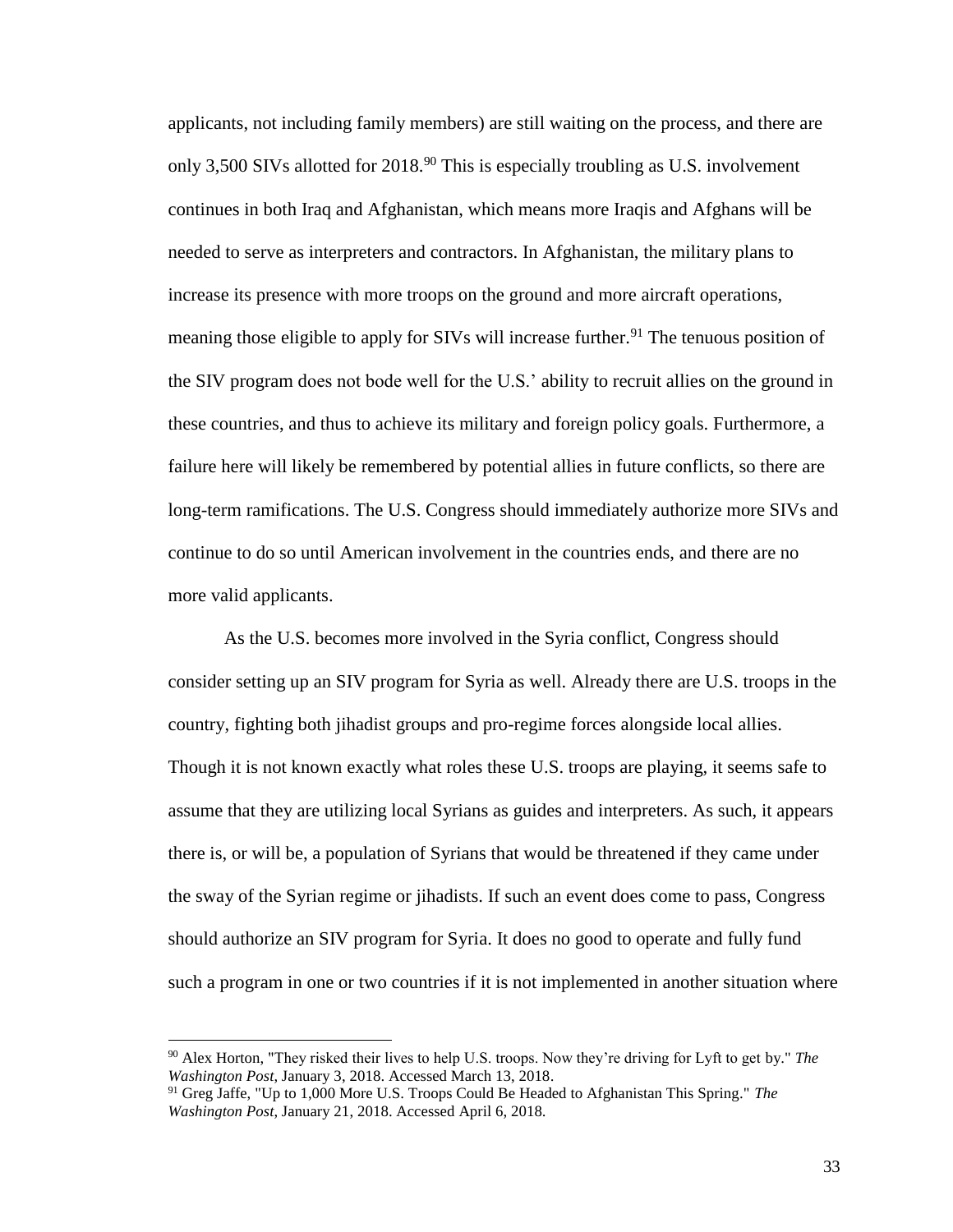it is needed. However, the U.S. has also relied heavily on proxy fighters in its efforts against ISIS and the regime. These Syrians, even if they did not work directly for Americans as interpreters, would still be threatened and might wish to flee in the event of a regime victory. To maintain credibility with current and future allies, Congress should consider extending SIV eligibility to those fighters funded by or receiving supplies from the U.S. and fighting on its behalf.

The U.S. can look to its admissions and successful integration of over a million Vietnamese, Cambodian and Laotians as a high point for its engagement with the world and its promotion of human rights and humanitarian assistance. With carefully crafted policies that would assist implementation of America's foreign policy objectives, rebuild its image, and streamline its process of refugee admissions without endangering its security or economy, that high point can happen again.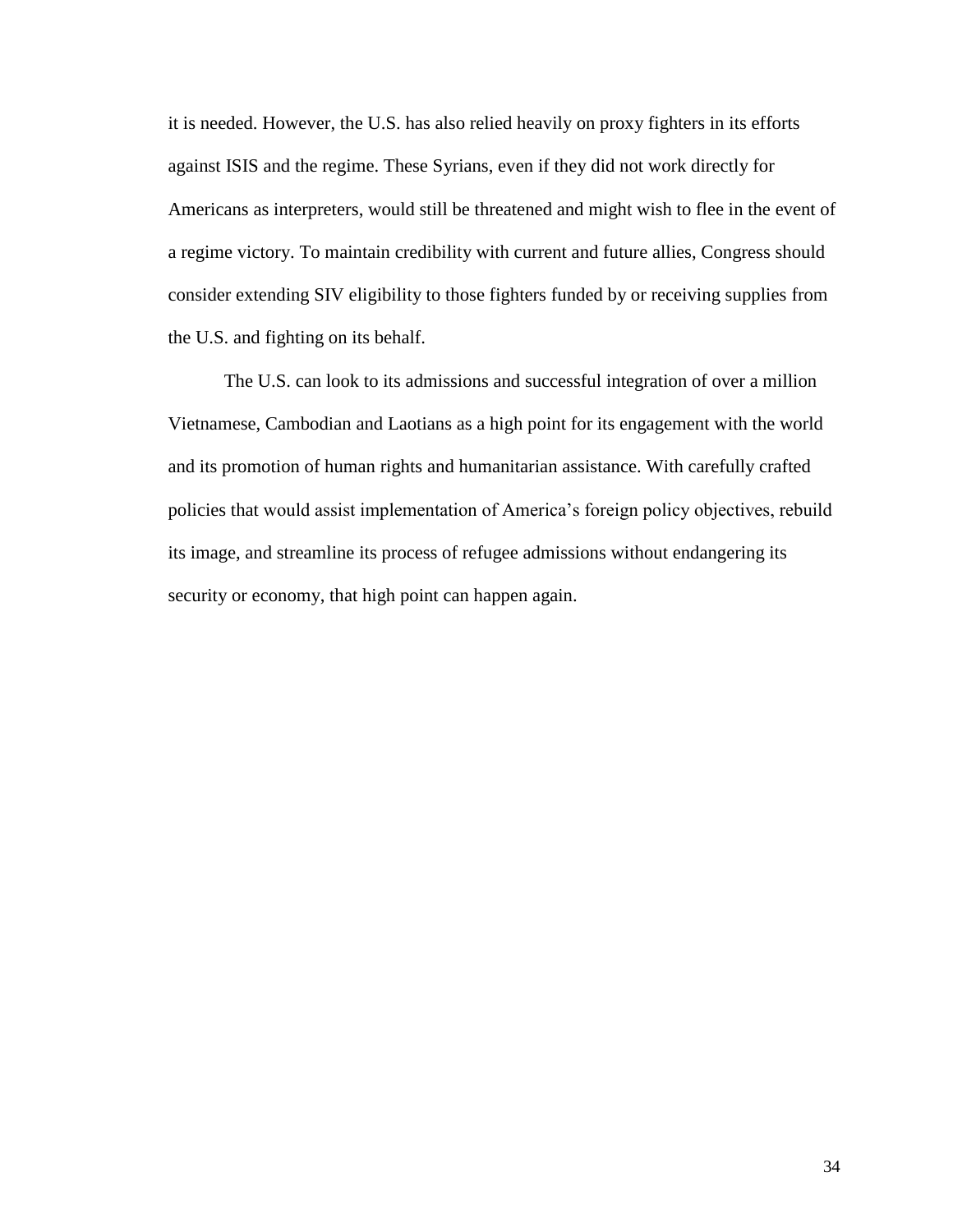# **Appendix A**

# <span id="page-38-0"></span>Chart  $1^{92}$

| Federal<br>Fiscal Year | Refugee Arrivals,<br>by Country of Nationality <sup>a</sup> |                      |         |                   | New Arrival Immigrants,<br>by Country of Birth <sup>b</sup> |       |         |                     |
|------------------------|-------------------------------------------------------------|----------------------|---------|-------------------|-------------------------------------------------------------|-------|---------|---------------------|
|                        | Kampuchea                                                   | Laos                 | Vietnam | Total<br>Refugees | Kampuchea                                                   | Laos  | Vietnam | Total<br>Immigrants |
| 1985                   | 19,200                                                      | 5,300                | 25,400  | 49.900            | 147                                                         | 148   | 4,661   | 4,956               |
| 1984                   | 19,900                                                      | 7,200                | 24.900  | 52,000            | 170                                                         | 161   | 4,878   | 5,209               |
| 1983                   | 13,200                                                      | 2,900                | 23,000  | 39,100            | 123                                                         | 108   | 2.790   | 3,021               |
| 1982                   | 20,100                                                      | 9,400                | 42,600  | 72,100            | 69                                                          | 80    | 2,452   | 2,601               |
| 1981                   | 27.100                                                      | 19,300               | 86,100  | 132,500           | 73                                                          | 41    | 1,714   | 1,828               |
| 1980                   | 16.000                                                      | 55,500               | 95,200  | 166,700           | 120                                                         | 114   | 4,104   | 4,338               |
| 1979                   | 6.000                                                       | 30,200               | 44,500  | 80,700            | 162                                                         | 124   | 6,365   | 6,651               |
| 1978                   | 1.300                                                       | 8.000                | 11,100  | 20,400            | 71                                                          | 123   | 1.890   | 2.084               |
| 1977                   | 300                                                         | 400                  | 1,900   | 2.600             | 126                                                         | 237   | 4,629   | 4,992               |
| 1976c                  | 1,100                                                       | 10,200               | 3,200   | 14,500            | 126                                                         | 163   | 4,230   | 4,519               |
| 1975                   | 4,600                                                       | 800                  | 125,000 | 130,400           | 98                                                          | 96    | 3,039   | 3,233               |
| Total                  | 128,800                                                     | 149.200 <sup>d</sup> | 482,900 | 760,900           | 1,285                                                       | 1,395 | 40,752  | 43,432              |

Table 7.2. Southeast Asian Refugee and Immigrant Arrivals: 1975-1985

<sup>a</sup>These refugee arrival figures were compiled from mostly unpublished records maintained by the State Department, the Immigration<br>and Naturalization Service, the Office of Refugee Resettlement, and its predecessor the Ind monthly flow figures have been compiled since 1978 for the refugees as a group and since 1982 by nationality; earlier figures are estimates. All figures are rounded to the nearest hundred.

<sup>b</sup>For 1975-1977, total immigrants admitted. For 1978-1985, calculated by subtracting persons adjusting status from total immigrants admitted to avoid double counting, since 1978 was the first year in which the refugees we <sup>c</sup>Includes transition quarter.

<sup>d</sup>The State Department reports that 56,685 of the refugees from Laos were Hmong or other highland peoples.

<sup>92</sup> Gordon, "Southeast Asian Refugee Migration," 156.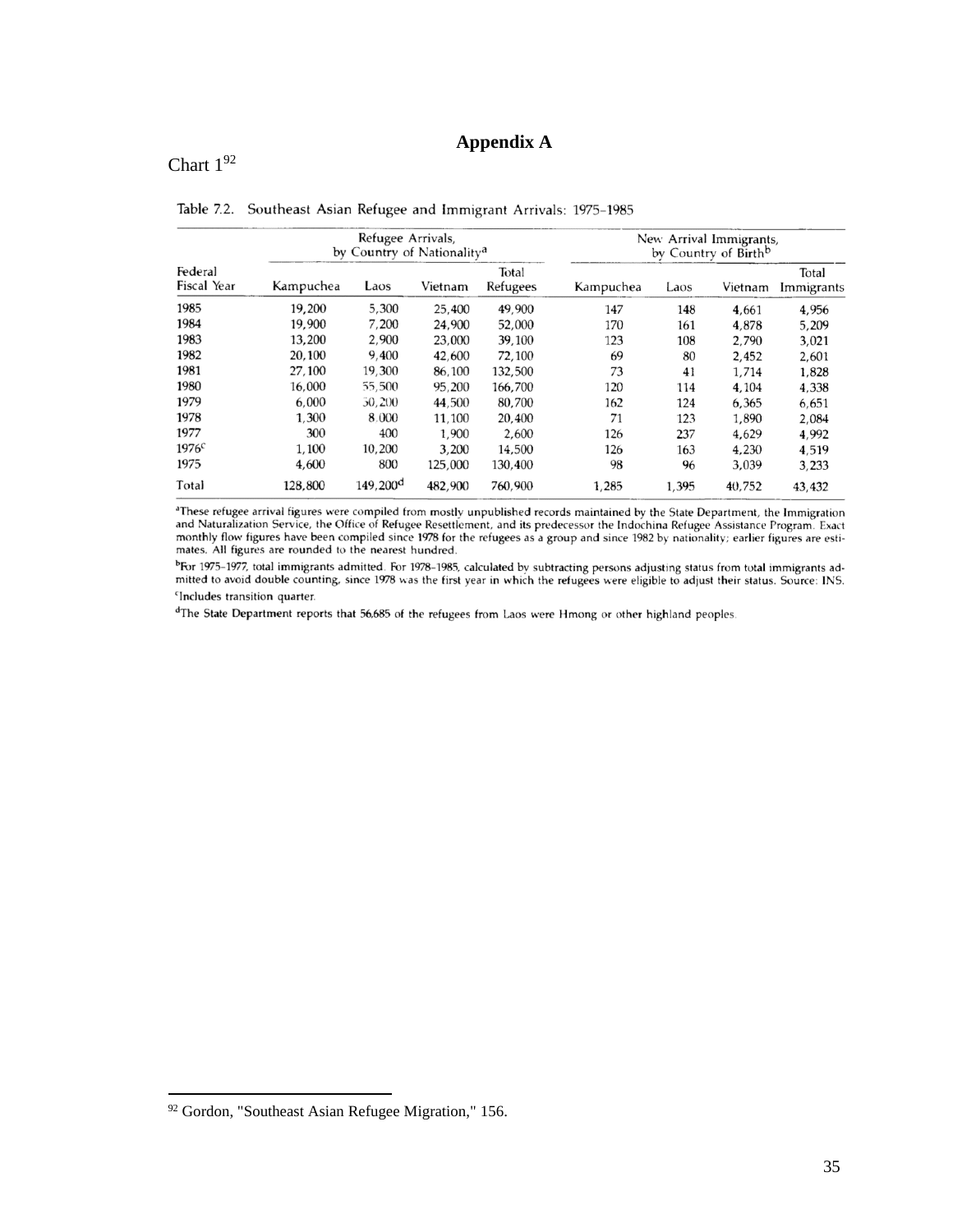# Chart  $2^{93}$

|                              |                           | Resettlement from countries of first asylum | Orderly Departure Programme |                     | Total     |            |           |           |
|------------------------------|---------------------------|---------------------------------------------|-----------------------------|---------------------|-----------|------------|-----------|-----------|
| Countries of<br>Resettlement | Vietnamese<br>Boat people | Vietnamese<br>Land people                   | Laotian<br>Lowland          | Laotian<br>Highland | Cambodian | Vietnamese | Cambodian |           |
| Australia                    | 108,808                   | 2,344                                       | 8,949                       | 1,290               | 16,309    | 46,711     | 1,296     | 185,700   |
| Belgium                      | 1,729                     | 323                                         | 977                         | 12                  | 745       | 3,106      | 151       | 7,043     |
| Canada                       | 100,012                   | 3,118                                       | 16,301                      | 973                 | 16,819    | 60,285     | 4,670     | 202,178   |
| Denmark                      | 4,592                     | 117                                         | $\Omega$                    | 12                  | 31        | 2,298      | 20        | 7,070     |
| Finland                      | 1,813                     | 52                                          | 6                           | $\mathbf{0}$        | 37        | 736        | $\theta$  | 2,644     |
| France                       | 21,421                    | 5,663                                       | 26,005                      | 8,231               | 34,364    | 19,264     | 4,234     | 119,182   |
| Germany                      | 15,489                    | 1,360                                       | 1,681                       | 25                  | 874       | 12,067     | 124       | 31,620    |
| Japan                        | 6,388                     | 86                                          | 1,254                       | 19                  | 1,061     | 1,757      | 162       | 10,727    |
| Netherlands                  | 7,332                     | 2,234                                       | 33                          | $\mathbf{0}$        | 465       | 1,980      | 58        | 12,102    |
| NewZealand                   | 4,476                     | 483                                         | 1,283                       | 67                  | 4,426     | 1,140      | 1,469     | 13,344    |
| Norway                       | 5,950                     | 118                                         | $\overline{2}$              | $\mathbf{0}$        | 128       | 3,998      | 50        | 10,246    |
| Sweden                       | 5,857                     | 163                                         | 26                          | $\theta$            | 19        | 3,079      | 195       | 9,339     |
| Switzerland                  | 5,814                     | 426                                         | 568                         | 25                  | 1,638     | 1,064      | 79        | 9,614     |
| United Kingdom               | 19,329                    | 96                                          | 346                         | $\Omega$            | 273       | 4,842      | 108       | 24,994    |
| <b>United States</b>         | 402,382                   | 22,568                                      | 122,249                     | 129,085             | 150,241   | 458,367    | 2,507     | 1,287,399 |
| Others                       | 6,526                     | 601                                         | 4,227                       | 461                 | 8,063     | 2,815      | 268       | 22,961    |
| Total                        | 717,918                   | 37,752                                      | 183,907                     | 140,200             | 235,493   | 623,509    | 15,391    | 1,954,170 |

Note: The Vietnamese total for the US Orderly Departure Program includes 39,495 Amerasians, 140,857 re-education camp prisoners and their families, and 117,520 resettled through other programmes.

<sup>93</sup> Robinson, *Terms of Refuge*, 295.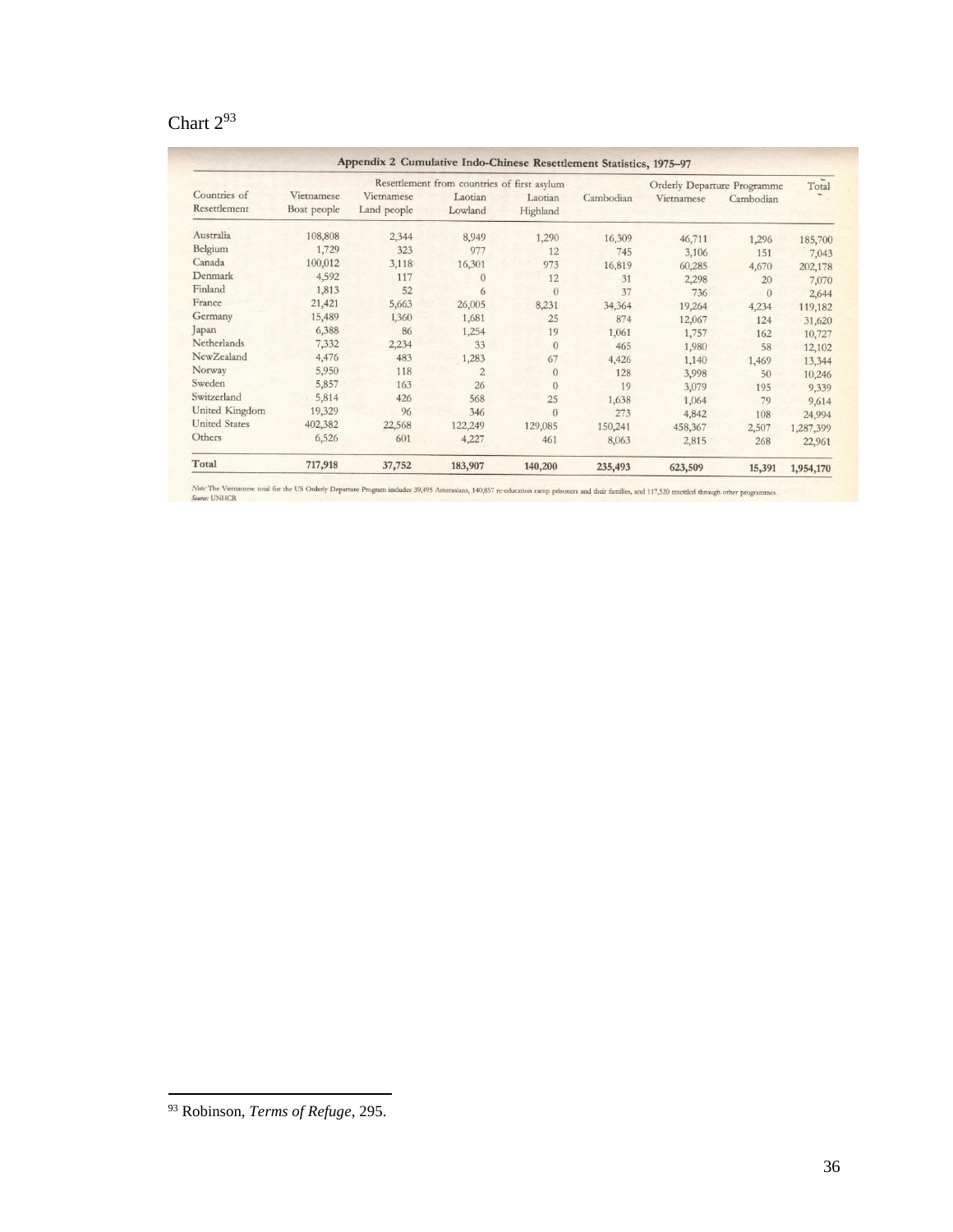## **Appendix B**

### <span id="page-40-0"></span>Chart  $3^{94}$

|               |                    |        |             |        |              | <b>Yearly Total</b> |                     |
|---------------|--------------------|--------|-------------|--------|--------------|---------------------|---------------------|
| <b>Fiscal</b> |                    |        |             |        |              | (Refugee)           | <b>Yearly Total</b> |
| Year          | <b>Afghanistan</b> |        | <b>Iraq</b> |        | <b>Syria</b> | Only)               | (Refugee+SIV)       |
|               | Refugee            | $SIV*$ | Refugee     | $SIV*$ |              |                     |                     |
| 2002          | 1,683              |        |             |        |              | 1,683               | 1,683               |
| 2003          | 1,453              |        | 298         |        |              | 1,751               | 1,751               |
| 2004          | 959                |        | 66          |        |              | 1,025               | 1,025               |
| 2005          | 902                |        | 198         |        |              | 1,100               | 1,100               |
| 2006          | 651                |        | 202         |        |              | 853                 | 853                 |
| 2007          | 441                |        | 1,608       |        |              | 2,049               | 2,049               |
| 2008          | 576                | 228    | 13,822      | 538    |              | 14,398              | 15,164              |
| 2009          | 349                | 775    | 18,838      | 1,557  |              | 19,187              | 21,519              |
| 2010          | 515                | 108    | 18,016      | 2,000  |              | 18,531              | 20,639              |
| 2011          | 428                | 101    | 9,388       | 618    | 29           | 9,845               | 10,564              |
| 2012          | 481                | 109    | 12,163      | 3,203  | 31           | 12,675              | 15,987              |
| 2013          | 661                | 442    | 19,488      | 1,460  | 36           | 20,185              | 22,087              |
| 2014          | 753                | 7,156  | 19,769      | 3,084  | 105          | 20,627              | 30,867              |
| 2015          | 910                | 6,336  | 12,676      | 890    | 1,682        | 15,268              | 22,494              |
| 2016          | 2,737              | 10,220 | 9,880       | 2,049  | 12,587       | 25,204              | 37,473              |
| 2017          | 1,311              | 16,866 | 6,886       | 2,455  | 6,557        | 14,754              | 34,075              |
| 2018          | 137                | 6,829  | 85          | 313    | 35           | 257                 | 7,399               |
| <b>Totals</b> | 14,947             | 49,170 | 143,383     | 18,167 | 21,062       | 179,392             | 246,729             |

US Refugee and Special Immigrant Visa Admissions from Afghanistan, Iraq, and Syria, 2002-2018

Refugee numbers as of January 31, 2018. SIV numbers as of February 26, 2018. \*Special Immigrant Visa

<sup>&</sup>lt;sup>94</sup> Compiled by the author from the following sources:

United States Department of State, Bureau of Population, Refugees and Migration, Refugee Processing Center, *Refugee Admissions Report January 31, 2018*, January 31, 2018, Accessed February 26, 2018.

United States Department of State, Bureau of Population, Refugees and Migration, Refugee Processing Center, *Cumulative Arrivals by State for Refugee and SIV - Afghan FY07 -FY17 as of February 26, 2018*, February 26, 2018, Accessed February 26, 2018.

United States Department of State, Bureau of Population, Refugees and Migration, Refugee Processing Center, *Cumulative Arrivals by State for Refugee and SIV - Iraqi FY07 -FY17 as of February 26, 2018*, February 26, 2018, Accessed February 26, 2018.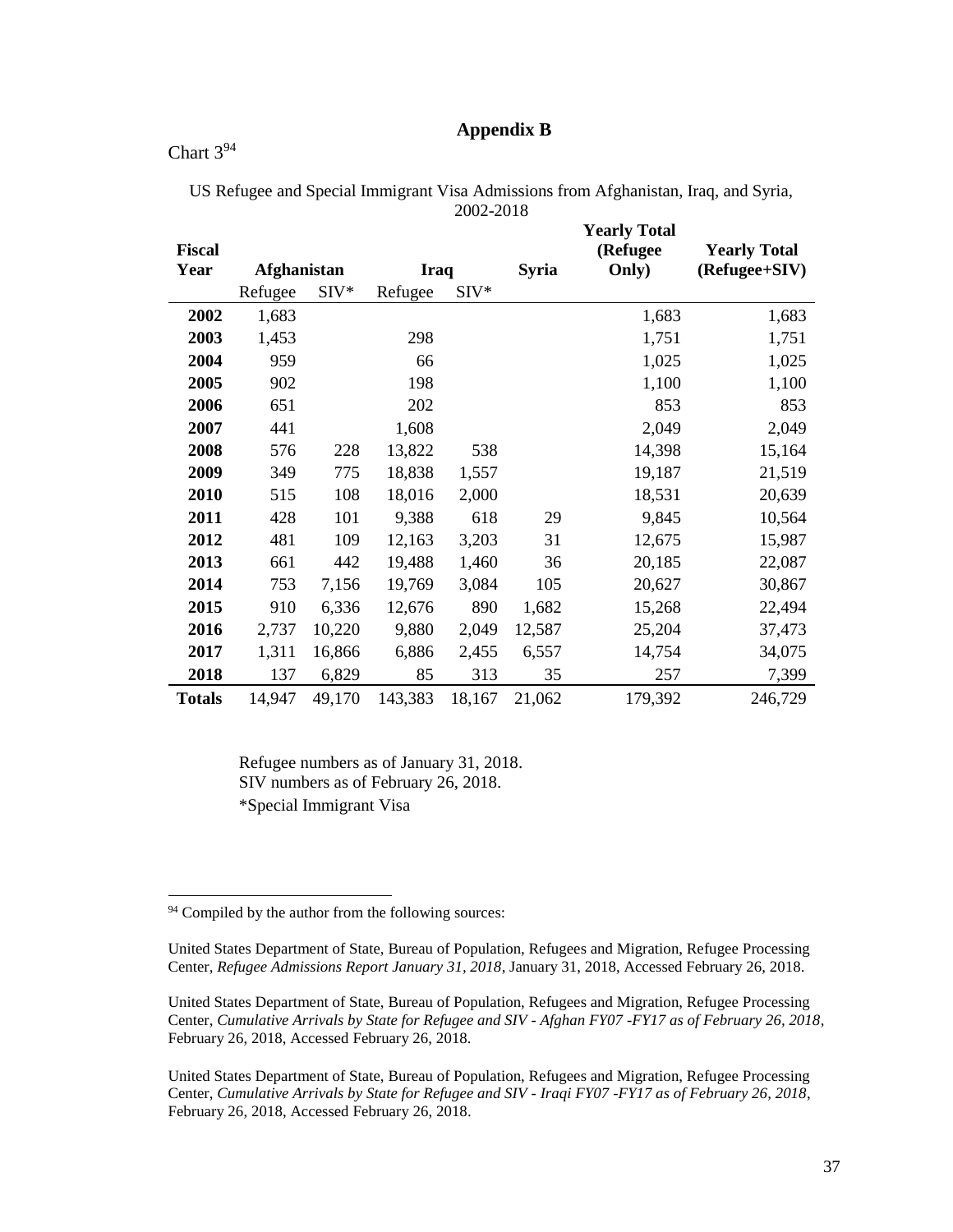#### <span id="page-41-0"></span>**Bibliography**

- "America's Image Slips, But Allies Share U.S. Concerns Over Iran, Hamas." Pew Research Center. June 13, 2006. Accessed April 08, 2018. http://www.pewglobal.org/2006/06/13/americas-image-slips-but-allies-share-usconcerns-over-iran-hamas/.
- *An Act to amend the Immigration and Nationality Act, and for other purposes*. Public Law 89-236. *U.S. Statutes at Large* 79 (1965): 913.
- Borger, Julian, Patrick Wintour, and Kareem Shaheen. " US military to maintain openended presence in Syria, Tillerson says." *The Guardian*, January 17, 2018. Accessed March 13, 2018.
- Bon Tempo, Carl J. *Americans at the Gate: The United States and Refugees during the Cold War*. Princeton: Princeton University Press, 2008.
- Bush, George W. "Address Before a Joint Session of the Congress on the State of the Union." Speech, Washington, DC, January 28, 2003. The American Presidency Project. http://www.presidency.ucsb.edu/ws/index.php?pid=29645&st=refugee&st1=.
- Carter, Jimmy. " Bills Concerning Indochina Refugees and Prisoner Transfers With Mexico and Canada Remarks on Signing H.R. 7769 and S. 1662 Into Law." Speech, Washington, DC, October 28, 1977. The American Presidency Project. http://www.presidency.ucsb.edu/ws/index.php?pid=6855.
- Carter, Jimmy, "Universal Declaration of Human Rights Remarks at a White House Meeting Commemorating the 30th Anniversary of the Declaration's Signing." Speech, Washington, DC, December 6, 1978. The American Presidency Project. Accessed April 3, 2018. http://www.presidency.ucsb.edu/ws/?pid=30264.
- DeSilver, Drew. "U.S. Public Seldom Has Welcomed Refugees into Country." Pew Research Center. November 19, 2015. Accessed April 02, 2018. http://www.pewresearch.org/fact-tank/2015/11/19/u-s-public-seldom-haswelcomed-refugees-into-country/.
- Dewey, Arthur. "Immigration After 9/11: The View From the United States." U.S. Department of State. April 3, 2003. Accessed April 09, 2018. https://2001- 2009.state.gov/g/prm/rls/2003/37906.htm.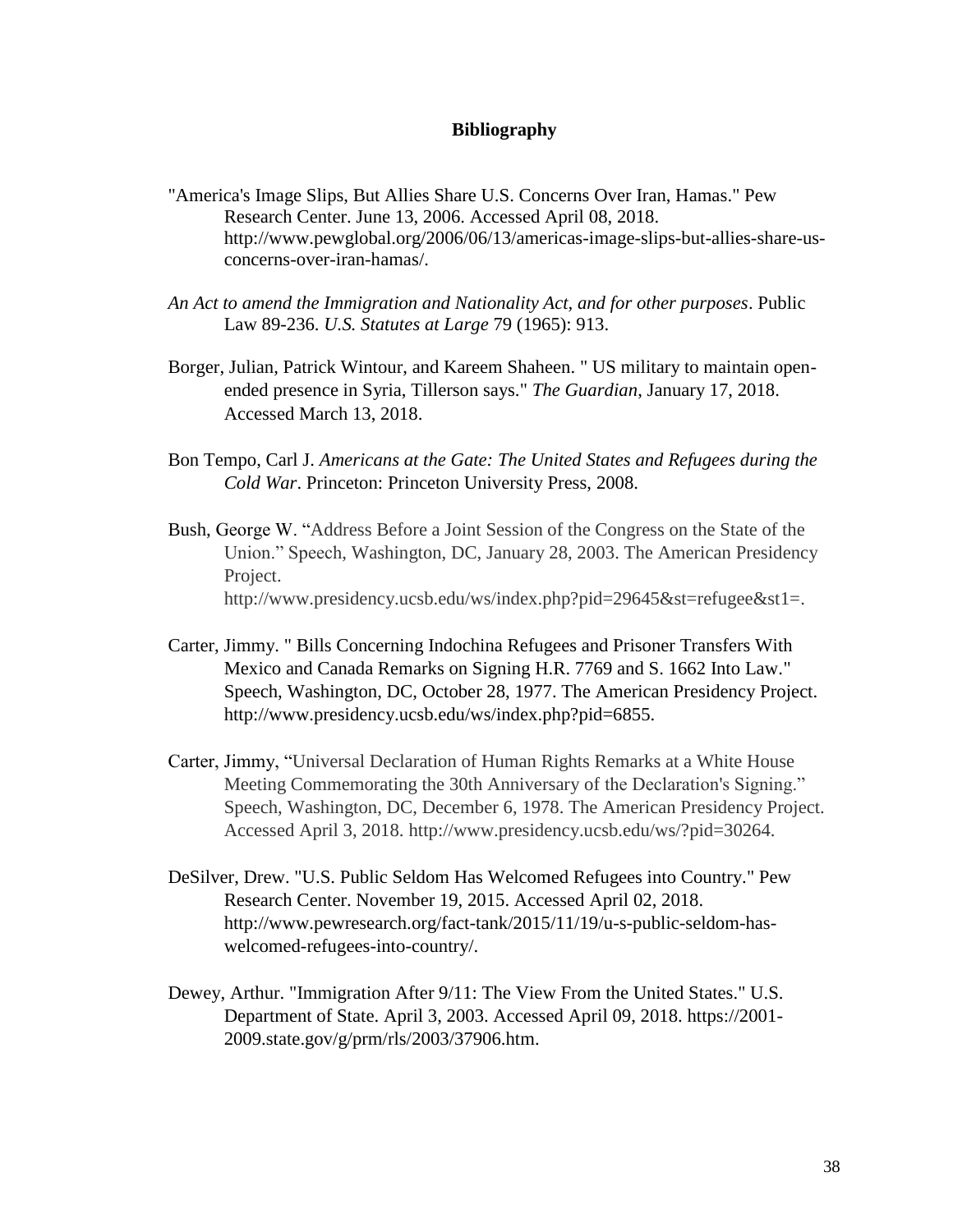- European Commission. "Asylum Statistics." Eurostat. March 20, 2018. Accessed April 08, 2018. http://ec.europa.eu/eurostat/statisticsexplained/index.php/Asylum\_statistics#Main\_tables
- Exec. Order No. 13769, 3 C.F.R. (2017).
- Evans, William N., and Daniel Fitzgerald. "The Economic and Social Outcomes of Refugees in the United States: Evidence from the ACS." *NBER Working Papers*, no. 23498 (June 2017). http://www.nber.org/papers/w23498.
- Ford, Gerald. "Executive Order 11860—Establishing the President's Advisory Committee on Refugees." Executive Order, Washington, DC, May 19, 1975. The American Presidency Project. http://www.presidency.ucsb.edu/ws/index.php?pid=23931.
- Gibney, Mark. "U.S. Foreign Policy and the Creation of Refugee Flows." In *Refugee Policy: Canada and the United States*, edited by Howard Adelman, 81- 111. Toronto: Centre for Refugee Studies, York University, 1991.
- "Global Opinion of Obama Slips, International Policies Faulted." Pew Research Center. June 13, 2012. Accessed April 08, 2018. http://www.pewglobal.org/2012/06/13/global-opinion-of-obama-slipsinternational-policies-faulted/.
- Gordon, Linda W. "Southeast Asian Refugee Migration to the United States." *Center for Migration Studies Special Issues* 5, no. 3 (May 1987): 153-73. doi:10.1111/j.2050-411x.1987.tb00959.x.
- Hall, Samuel. "Escaping War: Where to Next? The Challenges of IDP Protection in Afghanistan." Norwegian Refugee Council. January 24, 2018. Accessed April 09, 2018. https://www.nrc.no/resources/reports/escaping-war-where-to-next-thechallenges-of-idp-protection-in-Afghanistan/.
- Harris, Gardiner. "Obama Increases Number of Syrian Refugees for U.S. Resettlement to 10,000." *The New York Times*, September 10, 2015. Accessed April 9, 2018. https://www.nytimes.com/2015/09/11/world/middleeast/obama-directsadministration-to-accept-10000-syrian-refugees.html.
- "Historical National Population Estimates: July 1, 1900 to July 1, 1999." U.S. Census Bureau. June 28, 2000. Accessed February 3, 2018. https://www.census.gov/population/estimates/nation/popclockest.txt.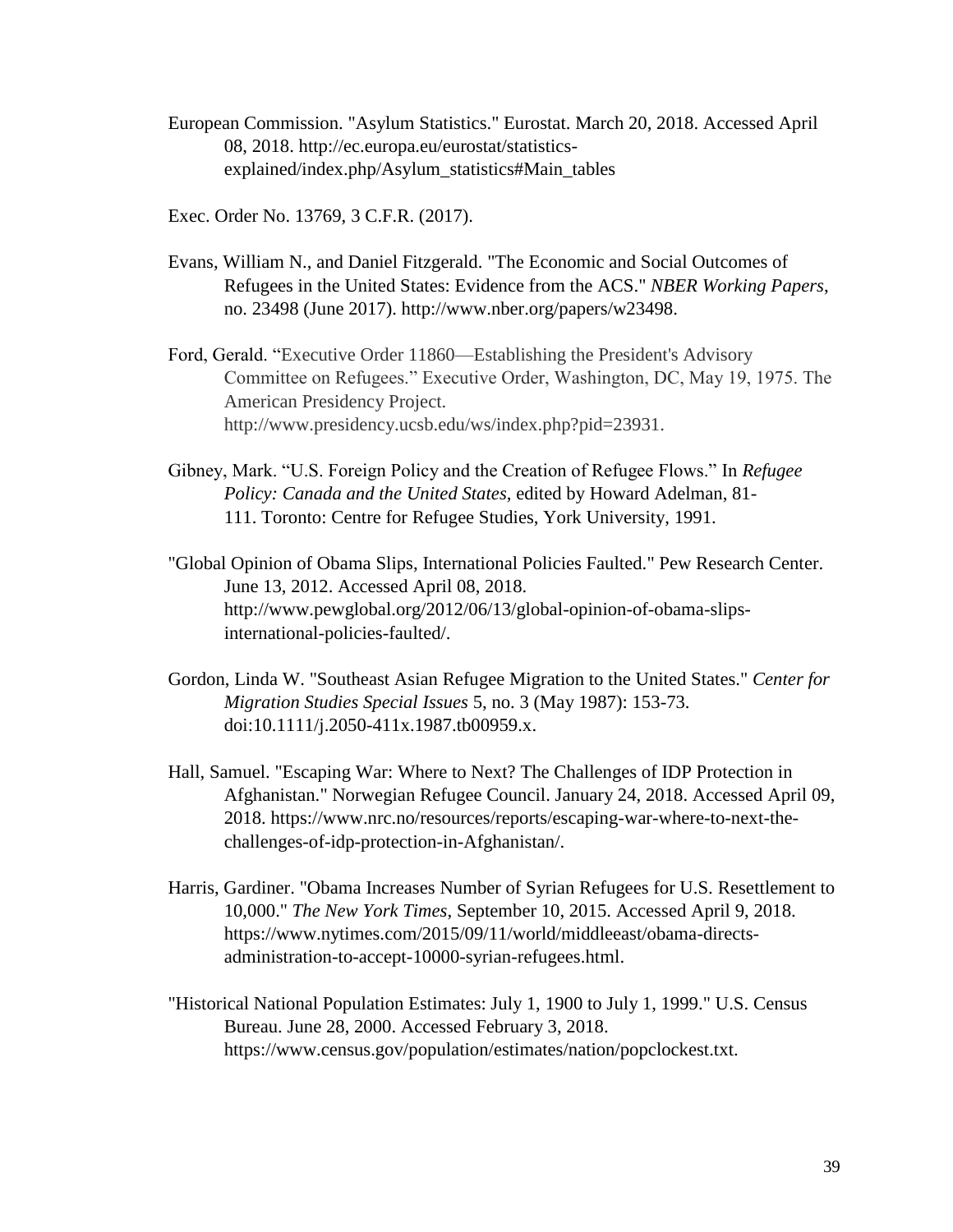Horton, Alex. "They risked their lives to help U.S. troops. Now they're driving for Lyft to get by." *The Washington Post*, January 3, 2018. Accessed March 13, 2018. https://www.washingtonpost.com/local/they-risked-their-lives-to-help-us-troopsnow-theyre-driving-for-lyft-to-get-by/2018/01/03/0a449e4e-f08b-11e7-b390  $a36dc3fa2842$  story.html?utm\_term=.c04c97455858.

*Immigration and Nationality Act*, *U.S. Code 8* (1980), § 209.

- International Organization for Migration. IOM Turkey: Social Cohesion Assessment June 2017. UNHCR. March 27, 2018. Accessed April 6, 2018. https://data2.unhcr.org/en/documents/details/62914
- "IRC: Trump Administration on Track to Miss Own Target for Refugee Admissions." International Rescue Committee (IRC). January 26, 2018. Accessed April 07, 2018. https://www.rescue.org/press-release/irc-trump-administration-track-missown-target-refugee-admissions.
- Jaffe, Greg. "Up to 1,000 More U.S. Troops Could Be Headed to Afghanistan This Spring." *The Washington Post*, January 21, 2018. Accessed April 6, 2018. https://www.washingtonpost.com/world/national-security/up-to-1000-more-ustroops-could-be-headed-to-afghanistan-this-spring/2018/01/21/153930b6-fd1b-11e7-a46b-a3614530bd87\_story.html?utm\_term=.49c2c3501203.
- Jones, Jeffrey. "Americans Again Opposed to Taking In Refugees." Gallup.com. November 23, 2015. Accessed April 10, 2018. http://news.gallup.com/poll/186866/americans-again-opposed-takingrefugees.aspx.
- Keeley, Charles B. "Current Status of U.S. Immigration and Refugee Policy." In *U.S. Immigration and Refugee Policy: Global and Domestic Issues*, edited by Mary M. Kritz, 339-359. Lexington: Heath, 1983.
- Keys, Barbara J. *Reclaiming American virtue: the human rights revolution of the 1970s*. Cambridge, MA: Harvard University Press, 2014.
- Kumin, Judith. "Orderly Departure from Vietnam: Cold War Anomaly or Humanitarian Innovation?" *Refugee Survey Quarterly* 27, no. 1 (January 01, 2008): 104-17. Accessed March 11, 2018. https://academic.oup.com/rsq/articleabstract/27/1/104/1532948.
- Laub, Zachary. "The Islamic State." Council on Foreign Relations. August 10, 2016. Accessed March 13, 2018. https://www.cfr.org/backgrounder/islamic-state.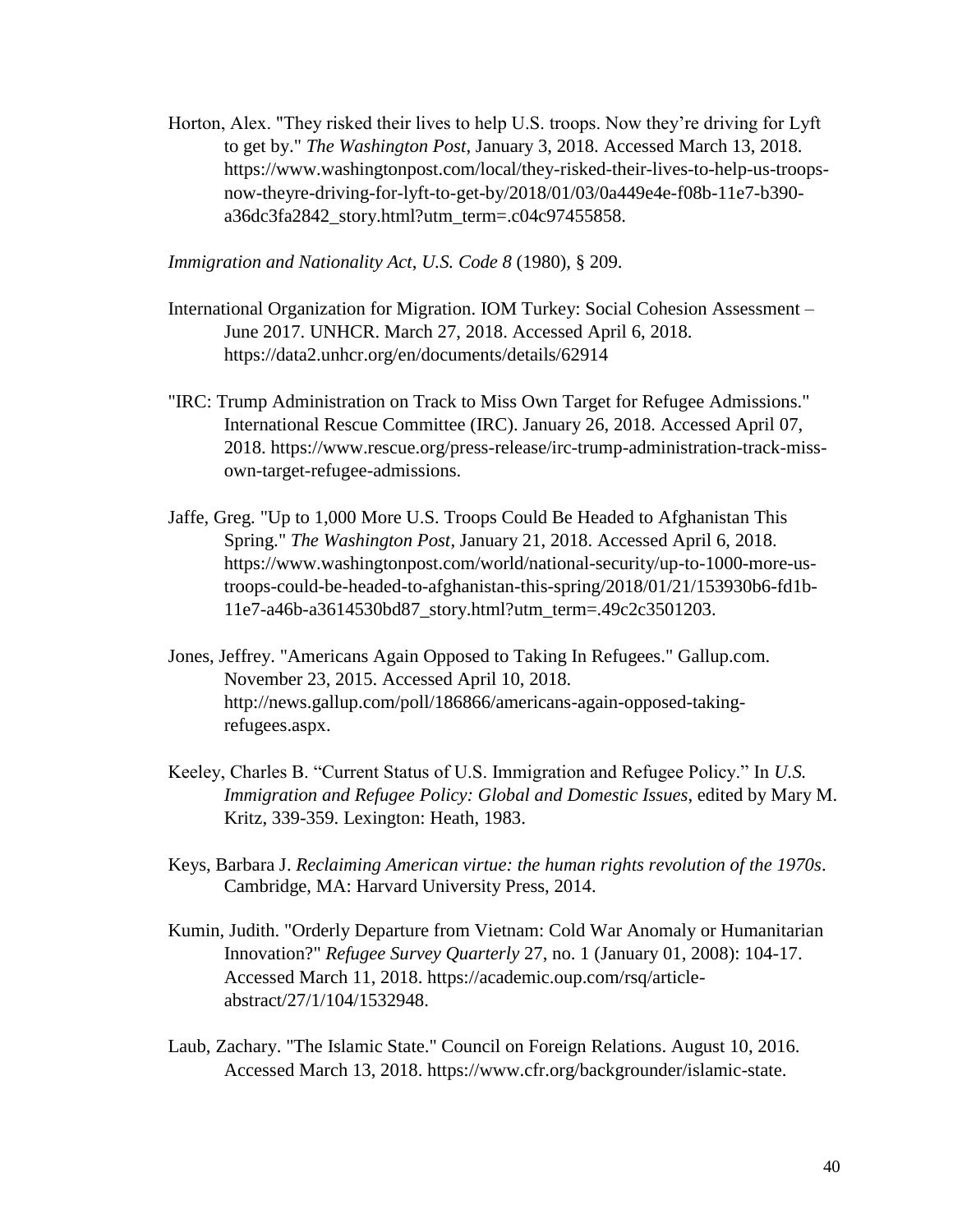- Martin, David A. *The United States Refugee Admissions Program: Reforms for a New Era of Refugee Resettlement*. Washington, DC: Migration Policy Institute, 2005.
- Martin, Susan, and Elizabeth Ferris. "US Leadership and the International Refugee Regime." *Refuge* 33, no. 1 (January 1, 2017): 18-28. Accessed March 10, 2018. http://0 eds.a.ebscohost.com.library.uark.edu/ehost/pdfviewer/pdfviewer?vid=1&sid=158 fe4a6-b88f-415f-9ade-a81724eab41f%40sessionmgr4009.
- Newport, Frank. "More Americans Now View Afghanistan War as a Mistake." Gallup. February 19, 2014. Accessed March 13, 2018. http://news.gallup.com/poll/167471/americans-view-afghanistan-warmistake.aspx.
- Nowrasteh, Alex. "Terrorism and Immigration: A Risk Analysis." *Policy Analysis – CATO Institute* 798 (September 13, 2016). Accessed March 11, 2018. https://object.cato.org/sites/cato.org/files/pubs/pdf/pa798\_1\_1.pdf.
- Obama, Barack. "Remarks at the Leaders' Summit on Refugees in New York City." Speech, New York, NY, September 20, 2016. The American Presidency Project. Accessed April 10, 2018. http://www.presidency.ucsb.edu/ws/index.php?pid=119025
- Poushter, Jacob. "How Americans and Germans View Their Countries' Relationship." Pew Research Center. December 04, 2017. Accessed April 08, 2018. http://www.pewresearch.org/fact-tank/2017/12/04/how-americans-and-germansview-their-countries-relationship/.
- Reagan, Ronald. " Statement on United States Immigration and Refugee Policy." Washington, DC, July 30, 1981. The American Presidency Project. http://www.presidency.ucsb.edu/ws/?pid=44128.
- Reagan, Ronald. "Farewell Address to the Nation." Speech, Washington, DC, January 11, 1989. The American Presidency Project. http://www.presidency.ucsb.edu/ws/?pid=29650.
- Reimers, David M. *Still the Golden Door: The Third World Comes to America*. New York: Columbia University Press, 1992.
- Robinson, W. Courtland. *Terms of refuge: the Indochinese exodus & the international response*. London: Zed Books, 2000.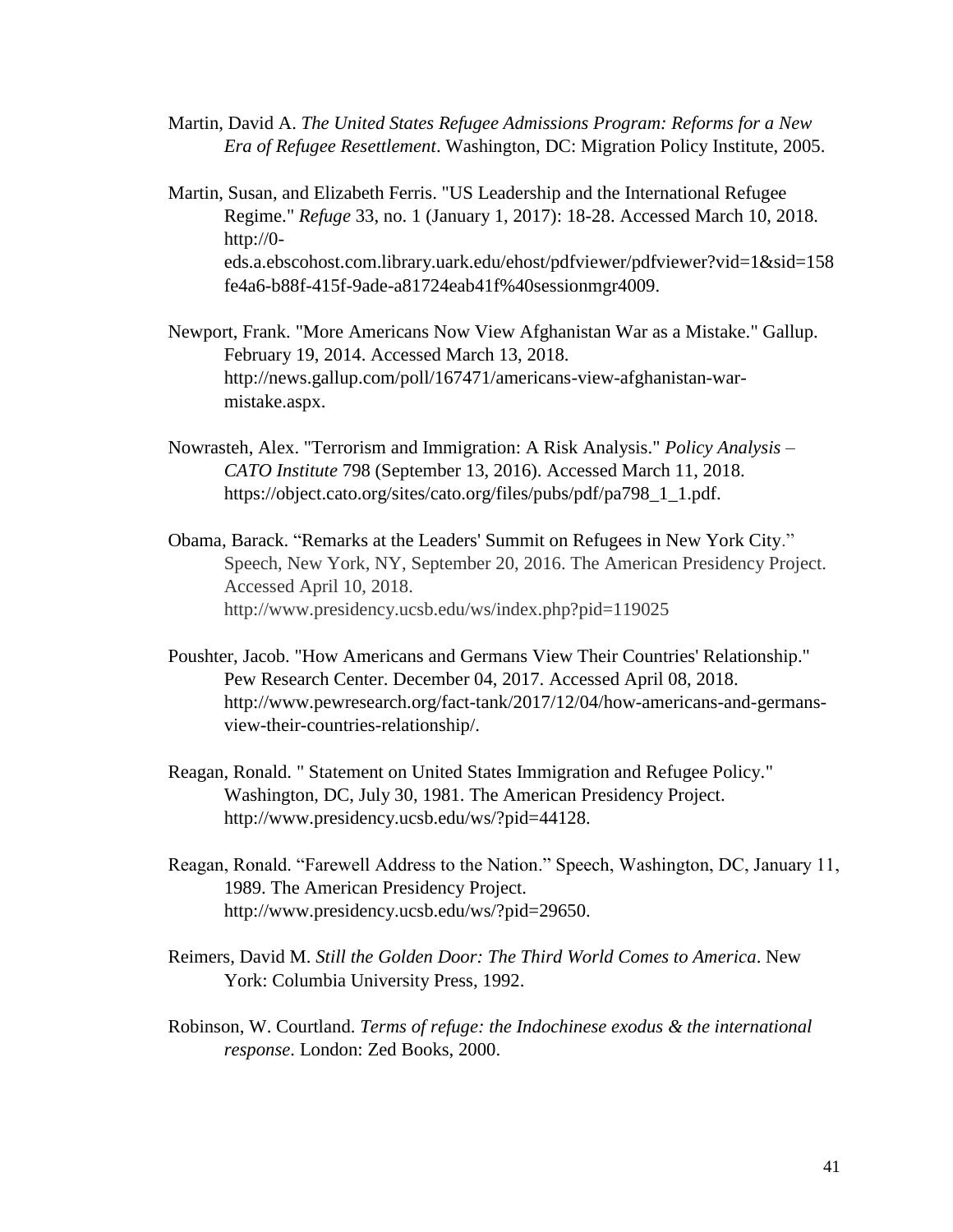- Robinson, W. Courtland. "The Comprehensive Plan of Action for Indochinese Refugees, 1989-1997: Sharing the Burden and Passing the Buck." *Journal of Refugee Studies* 17, no. 3 (2004): 319-33. Accessed January 31, 2018. goo.gl/YRrW7F.
- Rodriguez, Cristina, and Adam Cox. "The President and Immigration Law." *Yale Law Journal*118, no. 4 (January 1, 2009): 458-547. Accessed April 6, 2018. http://digitalcommons.law.yale.edu/cgi/viewcontent.cgi?article=4913&context=fs s\_papers.
- Sanger, David, Eric Schmitt, and Ben Hubbard. "Trump Ends Covert Aid to Syrian Rebels Trying to Topple Assad." *The New York Times*, July 19, 2017. Accessed March 13, 2018. https://www.nytimes.com/2017/07/19/world/middleeast/ciaarming-syrian-rebels.html.
- Sassoon, Joseph. *The Iraqi Refugees: The New Crisis in the Middle East*. London: Tauris, 2011.
- Sharifi, Shoaib, and Louise Adamou. "Taliban Threaten 70% of Afghanistan, BBC Finds." BBC News. January 31, 2018. Accessed April 09, 2018. http://www.bbc.com/news/world-asia-42863116.
- Smith, Josh. "Rights Group Says Pakistan Has 'forced' Mass Afghan Refugee Returns." Reuters. February 13, 2017. Accessed April 09, 2018. https://www.reuters.com/article/us-afghanistan-refugees/rights-group-sayspakistan-has-forced-mass-afghan-refugee-returns-idUSKBN15S106.
- Stur, H. M. ""Hiding Behind the Humanitarian Label": Refugees, Repatriates, and the Rebuilding of America's Benevolent Image After the Vietnam War." *Diplomatic History* 39, no. 2 (2014): 223-44. doi:10.1093/dh/dht128.
- Suhrke, Astri. "*Global Refugee Movements and Strategies of Response*." In *U.S. Immigration and Refugee Policy: Global and Domestic Issues*, edited by Mary M. Kritz, 157-174. Lexington: Heath, 1983.
- Tanfani, Joseph. "Donald Trump Warns That Syrian Refugees Represent 'a Great Trojan Horse' to the U.S." *The Los Angeles Times*, October 19, 2016. Accessed April 9, 2018. http://www.latimes.com/politics/la-na-pol-syrian-refugees-debate-20161019-snap-story.html.
- Taylor, Adam. "These are America's 9 longest foreign wars." *The Washington Post*, May 29, 2014. Accessed March 13, 2018.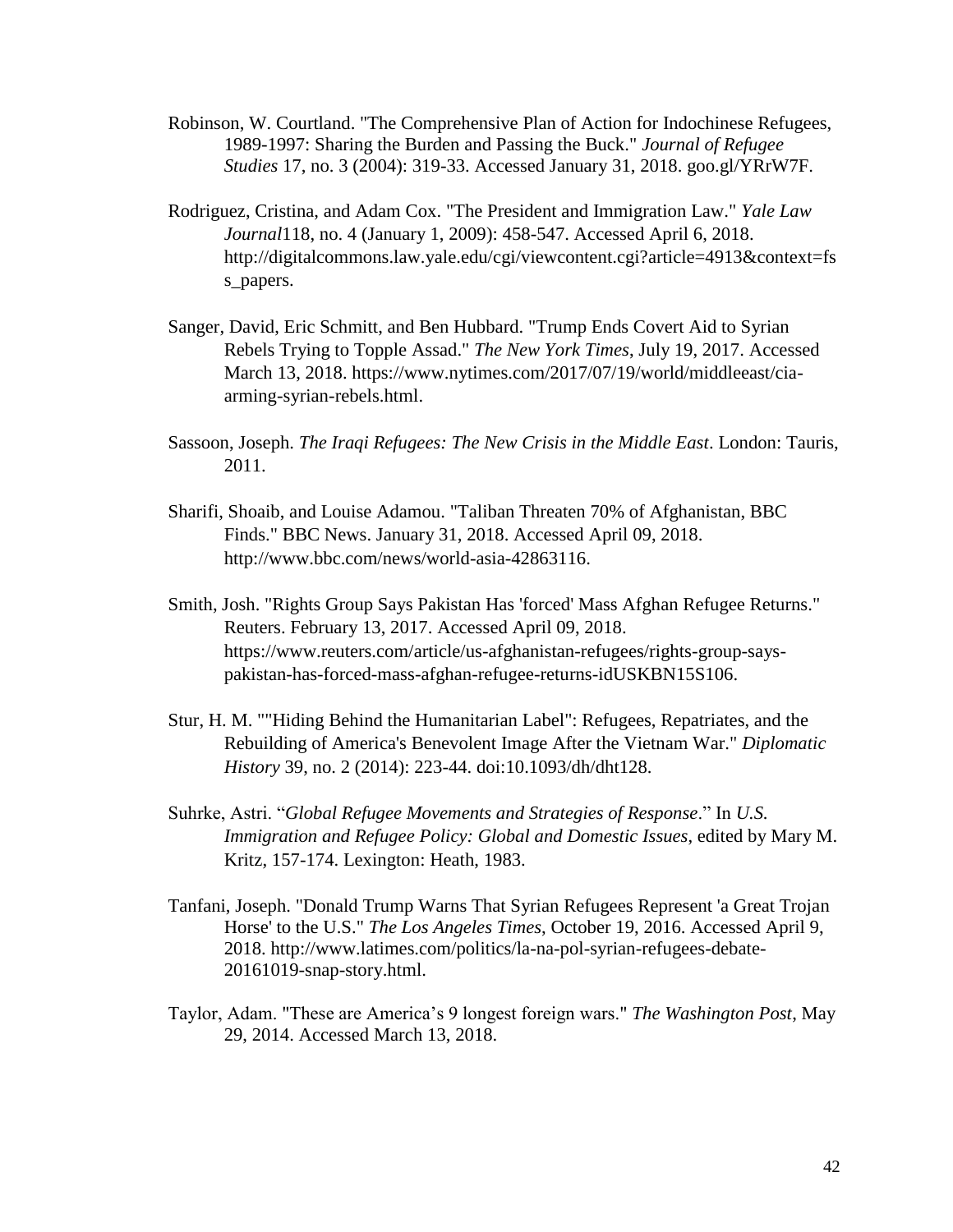- "Tillerson Says US-Turkish Relations at 'crisis Point'." Al Jazeera. February 17, 2018. Accessed April 07, 2018. https://www.aljazeera.com/news/2018/02/tillersonturkish-relations-crisis-point-180216091659908.html.
- United Nations High Commissioner for Refugees. "Figures at a Glance." UNHCR. June 19, 2017. Accessed April 07, 2018. http://www.unhcr.org/en-us/figures-at-aglance.html.
- United Nations High Commissioner for Refugees. "Iraq Emergency." UNHCR. December 7, 2017. Accessed April 09, 2018. http://www.unhcr.org/en-us/iraqemergency.html.
- United Nations High Commissioner for Refugees. "Iraqi Refugee and Asylum-Seeker Statistics." UNHCR. March 2003. Accessed April 09, 2018. http://www.unhcr.org/en-us/subsites/iraqcrisis/3e79b00b9/iraqi-refugee-asylumseeker-statistics.html.
- United Nations High Commissioner for Refugees. "Persons of Concern." UNHCR Population Statistics. 2018. Accessed April 09, 2018. http://popstats.unhcr.org/en/persons\_of\_concern.
- United Nations High Commissioner for Refugees. "Syria Regional Refugee Response." UNHCR Operational Portal. March 29, 2018. Accessed April 09, 2018. https://data2.unhcr.org/en/situations/syria.
- United Nations High Commissioner for Refugees. "Syria Regional Refugee Response Turkey." UNHCR Operational Portal. March 29, 2018. Accessed April 07, 2018. https://data2.unhcr.org/en/situations/syria/location/113.
- United Nations High Commissioner for Refugees. "UNHCR Afghan Refugee Statistics 10 Sep 2001." ReliefWeb. September 10, 2001. Accessed April 09, 2018. https://reliefweb.int/report/afghanistan/unhcr-afghan-refugee-statistics-10-sep-2001.
- United Nations High Commissioner for Refugees. *The State of the World's Refugees 2000: Fifty Years of Humanitarian Action*. Geneva, 1 January 2000. Accessed 1 February, 2018. http://www.unhcr.org/en-us/publications/sowr/4a4c754a9/stateworlds-refugees-2000-fifty-years-humanitarian-action.html.
- United States Agency for International Development. *Operation Babylift Report (Emergency Movement of Vietnamese and Cambodian Orphans for Intercountry Adoption, April - June 1975)*. Washington, DC. http://pages.uoregon.edu/adoption/archive/AIDOBR.htm. Accessed March 13, 2018.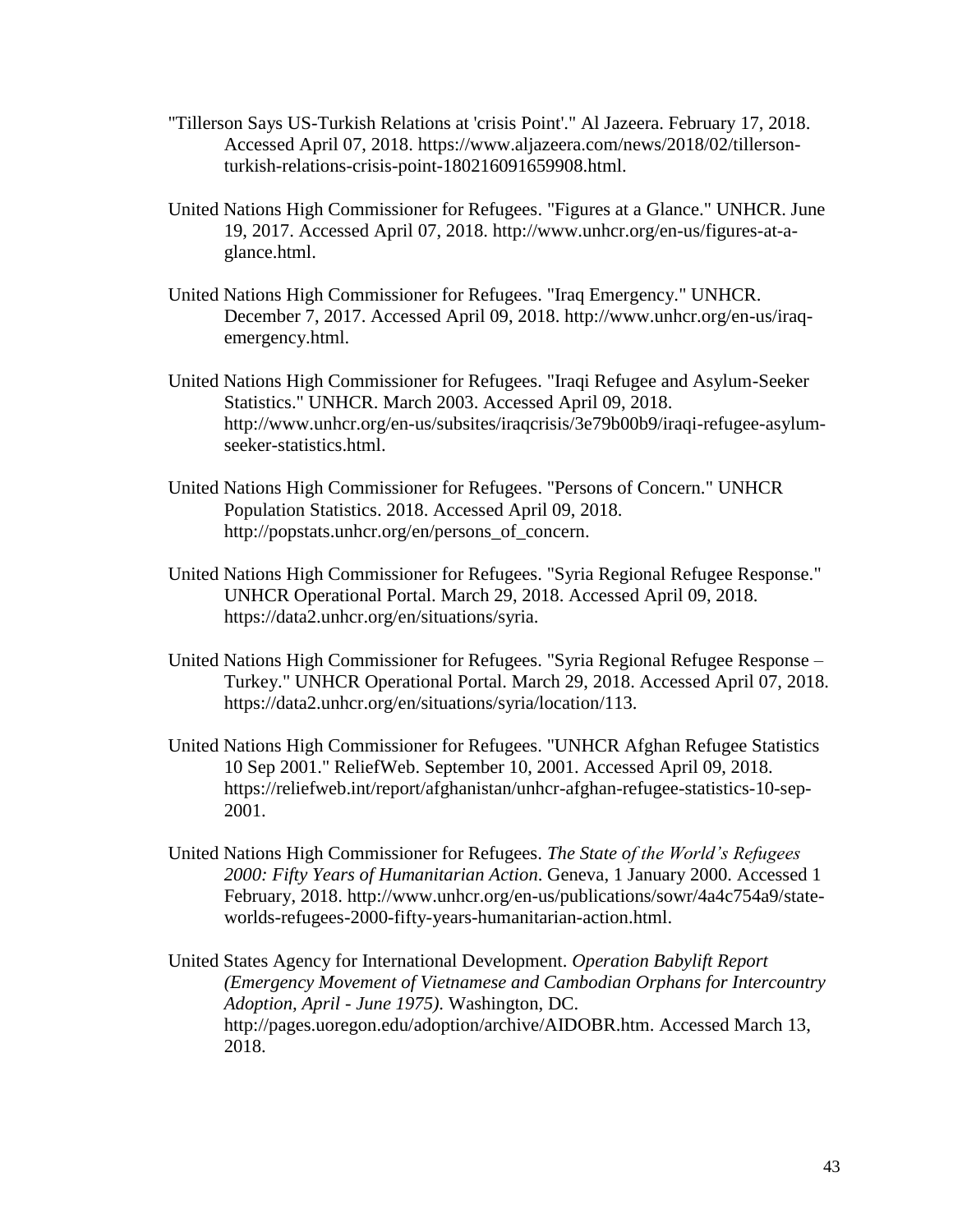United States Congress. House. Committee on the Judiciary. Subcommittee No. 1. Western Hemisphere Immigration, 93<sup>rd</sup> Cong., 1<sup>st</sup> sess., 1973. Accessed April 1, 2018. http://0 www.heinonline.org.library.uark.edu/HOL/Page?men\_tab=srchresults&handle=h ein.cbhear/weshemsujn0001&id=112&size=2&collection=immigration&terms=V ietnam&termtype=phrase&set\_as\_cursor=

- United States Department of State. Bureau of Population, Refugees and Migration. Refugee Processing Center. *Cumulative Arrivals by State for Refugee and SIV - Afghan FY07 -FY17 as of February 26, 2018.* February 26, 2018. Accessed February 26, 2018. http://www.wrapsnet.org/admissions-and-arrivals/.
- United States Department of State. Bureau of Population, Refugees and Migration. Refugee Processing Center. *Cumulative Arrivals by State for Refugee and SIV - Iraqi FY07 -FY17 as of February 26, 2018.* February 26, 2018. Accessed February 26, 2018. http://www.wrapsnet.org/admissions-and-arrivals/.
- United States Department of State. Bureau of Population, Refugees and Migration. Refugee Processing Center. *Refugee Admissions Report January 31, 2018.* January 31, 2018. Accessed February 26, 2018. http://www.wrapsnet.org/admissions-and-arrivals/.
- United States Department of State. *Proposed Refugee Admissions for Fiscal Year 2018*. October 4, 2017. Accessed April 7, 2018. https://www.state.gov/j/prm/releases/docsforcongress/274613.htm
- United States Department of State. *Telegram From the Department of State to the Mission in Geneva and the Mission to the United Nations (September 7, 1978).* Accessed January 31, 2018. https://history.state.gov/historicaldocuments/frus1977-80v02/d162.
- United States Social Security Administration. Office of Refugee Affairs. *Report to the Congress: Interagency Task Force for Indochina Refugees*. Vol. 1975.
- "U.S. Annual Refugee Resettlement Ceilings and Number of Refugees Admitted, 1980- Present." Migration Policy Institute. January 06, 2018. Accessed April 07, 2018. https://www.migrationpolicy.org/programs/data-hub/charts/us-annual-refugeeresettlement-ceilings-and-number-refugees-admitted-united.
- US Census Bureau. "Statistical Abstract of the United States: 2001." US Census Bureau. March 01, 2002. Accessed April 09, 2018. https://www.census.gov/library/publications/2002/compendia/statab/121ed.html.